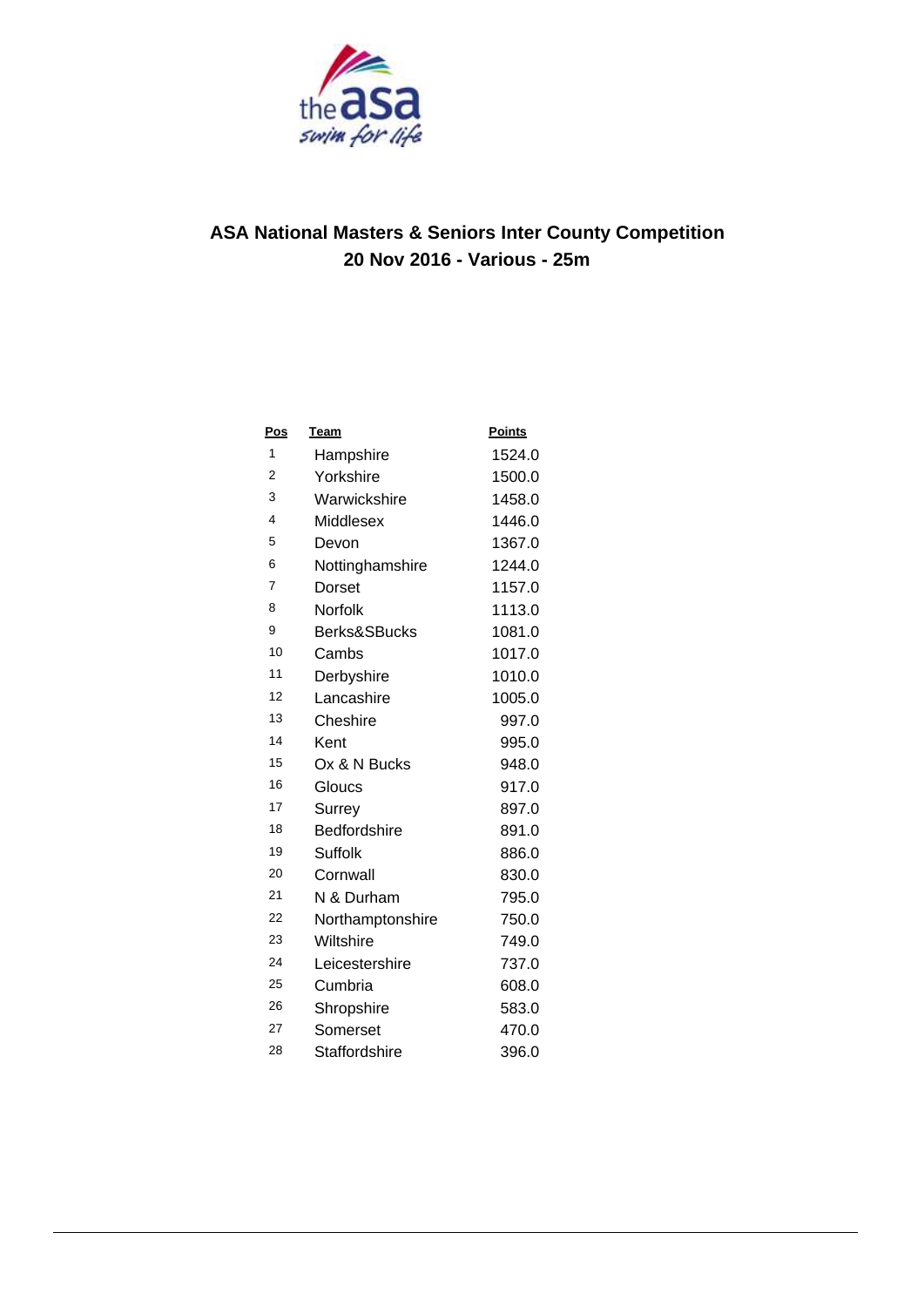|    | <u> Event 1 Womens 65yrs+ 50m Freestyle</u>         |    |                  |          |    |
|----|-----------------------------------------------------|----|------------------|----------|----|
| 1  | Susan WALKER                                        | 69 | Devon            | 34.73 28 |    |
| 2  | <b>SANDRA VINCENT</b>                               | 66 | Kent             | 36.57 27 |    |
| 3  | Linda ASHMORE                                       | 70 | Dorset           | 37.75 26 |    |
| 4  | Pat Reynolds                                        | 66 | Northamptonshire | 38.63 25 |    |
| 5  | Elaine BLOWER                                       | 71 | Middlesex        | 39.15 24 |    |
| 6  | Anne CORK                                           | 65 | Berks&SBucks     | 39.25 23 |    |
| 7  | Mary Holland                                        | 70 | Derbyshire       | 40.24 22 |    |
| 8  | Rosemarie Green                                     | 68 | Warwickshire     | 40.79 21 |    |
| 9  | Diane FORD                                          | 73 | Hampshire        | 40.96 20 |    |
| 10 | Carol Brown                                         | 69 | Yorkshire        | 41.39 19 |    |
| 11 | Doreen Gordon                                       | 74 | Lancashire       | 41.41 18 |    |
| 12 | Pat JACKSON                                         | 69 | Norfolk          | 41.81 17 |    |
| 13 | Jane ASHER                                          | 85 | Surrey           | 42.15 16 |    |
| 14 | Vicki BUCK                                          | 66 | Cornwall         | 42.42 15 |    |
| 15 | Andrea MINOR                                        | 68 | Bedfordshire     | 43.83 14 |    |
| 16 | Liz REID                                            | 66 | Cambs            | 44.63 13 |    |
| 17 | Lesley Cliff                                        | 68 | Nottinghamshire  | 45.68 12 |    |
| 18 | Legg BARBARA                                        | 73 | Ox & N Bucks     | 47.81    | 11 |
| 19 | Jane BROWN                                          | 67 | Gloucs           | 48.41 10 |    |
| 20 | Sue Davies                                          | 69 | Shropshire       | 48.71 9  |    |
| 21 | Carol VAUGHAN                                       | 71 | Wiltshire        | 51.77 8  |    |
| 22 | Annie ARGUILE                                       | 68 | Somerset         | 58.53 7  |    |
|    |                                                     |    |                  |          |    |
| 1  | Event 2 Mens 65yrs+ 50m Freestyle<br>Neil Mackinnon | 75 | Cheshire         | 31.25 28 |    |
| 2  | David Hills                                         | 65 | N & Durham       | 31.33 27 |    |
| 3  |                                                     |    |                  |          |    |
| 4  | <b>Brian HOSKING</b>                                | 65 | Surrey           | 31.82 26 |    |
|    | <b>Bill LETCH</b>                                   | 76 | Devon            | 32.91 25 |    |
| 5  | Dave HEMBROW                                        | 69 | Dorset           | 32.99 24 |    |
| 6  | Geoffrey EDGE                                       | 67 | Middlesex        | 33.00 23 |    |
| 7  | <b>Terry THORNE</b>                                 | 66 | Norfolk          | 33.07 22 |    |
| 8  | John FOSKETT                                        | 67 | Cornwall         | 33.11 21 |    |
| 9  | Dave Thorp                                          | 65 | Derbyshire       | 33.71 20 |    |
| 10 | <b>Barry Davies</b>                                 | 70 | Warwickshire     | 34.05 19 |    |
| 11 | Richard Braybrook                                   | 70 | Northamptonshire | 34.20 18 |    |
| 12 | Duncan MCCREADIE                                    | 71 | Berks&SBucks     | 34.56 17 |    |
| 13 | <b>Bernard Wills</b>                                | 69 | Shropshire       | 34.85 16 |    |
| 14 | Duncan Brown                                        | 69 | Yorkshire        | 34.94 15 |    |
| 15 | <b>Bill Noble</b>                                   | 69 | Lancashire       | 35.07 14 |    |
| 16 | David STAVERLEY                                     | 74 | Kent             | 35.54 13 |    |
| 17 | Don LEATHERBARROW 78                                |    | Gloucs           | 35.68 12 |    |
| 18 | Robin SNELL                                         | 66 | Wiltshire        | 36.67    | 11 |
| 19 | John FISH                                           | 76 | Suffolk          | 37.16 10 |    |
| 20 | David HALL                                          | 74 | Ox & N Bucks     | 37.19 9  |    |
| 21 | <b>Bob Blane</b>                                    | 65 | Nottinghamshire  | 37.26 8  |    |
| 22 | Raymond KNIGHT                                      | 66 | Hampshire        | 37.64 7  |    |
| 23 | William Sampson                                     | 71 | Leicestershire   | 39.13 6  |    |
| 24 | Paul CLARKE                                         | 74 | Bedfordshire     | 42.06 5  |    |
| 25 | James BOYD                                          | 69 | Somerset         | 51.26 4  |    |

|          | <u> Event 3 Womens 55yrs+ 50m Backstroke</u> |          |                   |          |    |
|----------|----------------------------------------------|----------|-------------------|----------|----|
| 1        | Judy Hattle                                  | 56       | Cumbria           | 36.15 28 |    |
| 2        | Helen KULA-PRZEZWAN\$7                       |          | Gloucs            | 36.97 27 |    |
| 3        | Diana Nash                                   | 62       | Shropshire        | 38.18 26 |    |
| 4        | Lindsay Gowland                              | 59       | Staffordshire     | 39.56 25 |    |
| 5        | Jean APPLEBY                                 | 60       | Suffolk           | 39.57 24 |    |
| 6        | Karen Barton                                 | 56       | Lancashire        | 39.70 23 |    |
| 7        | <b>Frances BAKER</b>                         | 56       | Cornwall          | 39.95 22 |    |
| 8        | Jane SNEDDEN                                 | 56       | Wiltshire         | 40.22 21 |    |
| 9        | <b>Chris Barnett</b>                         | 56       | Leicestershire    | 40.37 20 |    |
| 10       | Anne Bourne                                  | 62       | Warwickshire      | 40.51    | 19 |
| 11       | Tamsin JAGGS                                 | 56       | Dorset            | 41.14 18 |    |
| 12       | Kiyoko Naish                                 | 59       | Nottinghamshire   | 41.85 17 |    |
| 13       | Pauline HOGG                                 | 59       | Hampshire         | 42.02 16 |    |
| 14       | <b>Ruth Lowe</b>                             | 59       | Derbyshire        | 42.71    | 15 |
| 15       | Wendy Offord                                 | 61       | Yorkshire         | 43.14    | 14 |
| 16       | <b>Verity Dobbie</b>                         | 57       | N & Durham        | 43.48 13 |    |
| 17       | <b>Christine AYERS</b>                       | 63       | Bedfordshire      | 43.85 12 |    |
| 18       | Pat Reynolds                                 | 66       | Northamptonshire  | 45.41    | 11 |
| 19       | Val REGAN                                    | 59       | Somerset          | 45.54 10 |    |
| 20       | Christine GOODAIR                            | 59       | Surrey            | 45.81 9  |    |
| 21       | Mags BICKLEY                                 | 65       | Devon             | 46.37 8  |    |
| 22       | Sue PROCTER                                  | 60       | Middlesex         | 47.86 7  |    |
| 23       | Lynne TANNER                                 | 69       | Ox & N Bucks      | 48.26 6  |    |
| 24       | Angela SHACKLETON                            | 59       | Norfolk           | 48.33 5  |    |
| 25       | Shelley ROBINSON                             | 64       | Kent              | 52.00 4  |    |
|          | Dinah HAYNES                                 | 56       | Berks&SBucks      | DQ       |    |
|          | Jayne COLEBROOK                              | 56       | Cambs             | DQ       |    |
|          | Event 4 Mens 55yrs+ 50m Backstroke           |          |                   |          |    |
| 1        | Simon VEALE                                  | 60       | Devon             | 31.81 28 |    |
| 2        | Steve Burcham                                | 59       | Warwickshire      | 32.05 27 |    |
| 3        | <b>Graham POWELL</b>                         | 60       | Bedfordshire      | 33.00 26 |    |
| 4        | Stephen GREENFIELD                           | 58       | Hampshire         | 34.16 25 |    |
| 5        | David BRYANT                                 | 55       | Surrey            | 34.52 24 |    |
| 6        | Rob GUY                                      | 58       | Gloucs            | 34.82 23 |    |
| 7        | <b>Mick Commons</b>                          | 66       | Nottinghamshire   | 35.00 22 |    |
| 8        | lain GERRARD                                 | 59       | Berks&SBucks      | 35.62 21 |    |
| 9        | David HOPKINS                                | 56       | Somerset          | 36.12 20 |    |
| 10       | Graeme MILNE                                 | 62       | Cornwall          | 36.71    | 19 |
| 11       | <b>Andy Pratt</b>                            | 58       | Lancashire        | 36.97    | 18 |
| 12       | Roman WALCZAK                                | 63       | Ox & N Bucks      | 37.00 17 |    |
| 13       | Nigel FOSTER                                 | 66       | Dorset            | 37.21    | 16 |
| 14       | Paul Gibson                                  | 51       | Cumbria           | 37.61    | 15 |
| 15       | Neil PROCTER                                 | 56       | Middlesex         | 38.15    | 14 |
| 16       | Philip COTTON                                | 60       | Norfolk           | 38.75    | 13 |
| 17       | Kevin Odams                                  | 55       | Northamptonshire  | 39.06    | 12 |
| 18       | Peter SEWARD                                 | 60       | Wiltshire         | 39.45    | 11 |
| 19       | Andrew WRIGHT                                | 59       | Suffolk           | 39.78 10 |    |
| 20       | Mark BANWELL                                 | 55       | Cambs             | 40.38 9  |    |
| 21       | Peter Robinson                               |          | Staffordshire     |          |    |
| 22       |                                              | 60       |                   | 40.69 8  |    |
|          | Chris Thorp                                  | 66       | Derbyshire        | 42.39 7  |    |
| 23<br>24 | <b>Charles Hillyer</b>                       | 56       | Leicestershire    | 42.60 6  |    |
|          | Gordon Dickinson                             | 57       | N & Durham        | 44.30 5  |    |
| 25       | Bob Lynch                                    | 64       | Shropshire        | 47.34 4  |    |
|          | <b>Tony BALL</b><br>Christopher Brown        | 56<br>63 | Kent<br>Yorkshire | DQ<br>DQ |    |
|          |                                              |          |                   |          |    |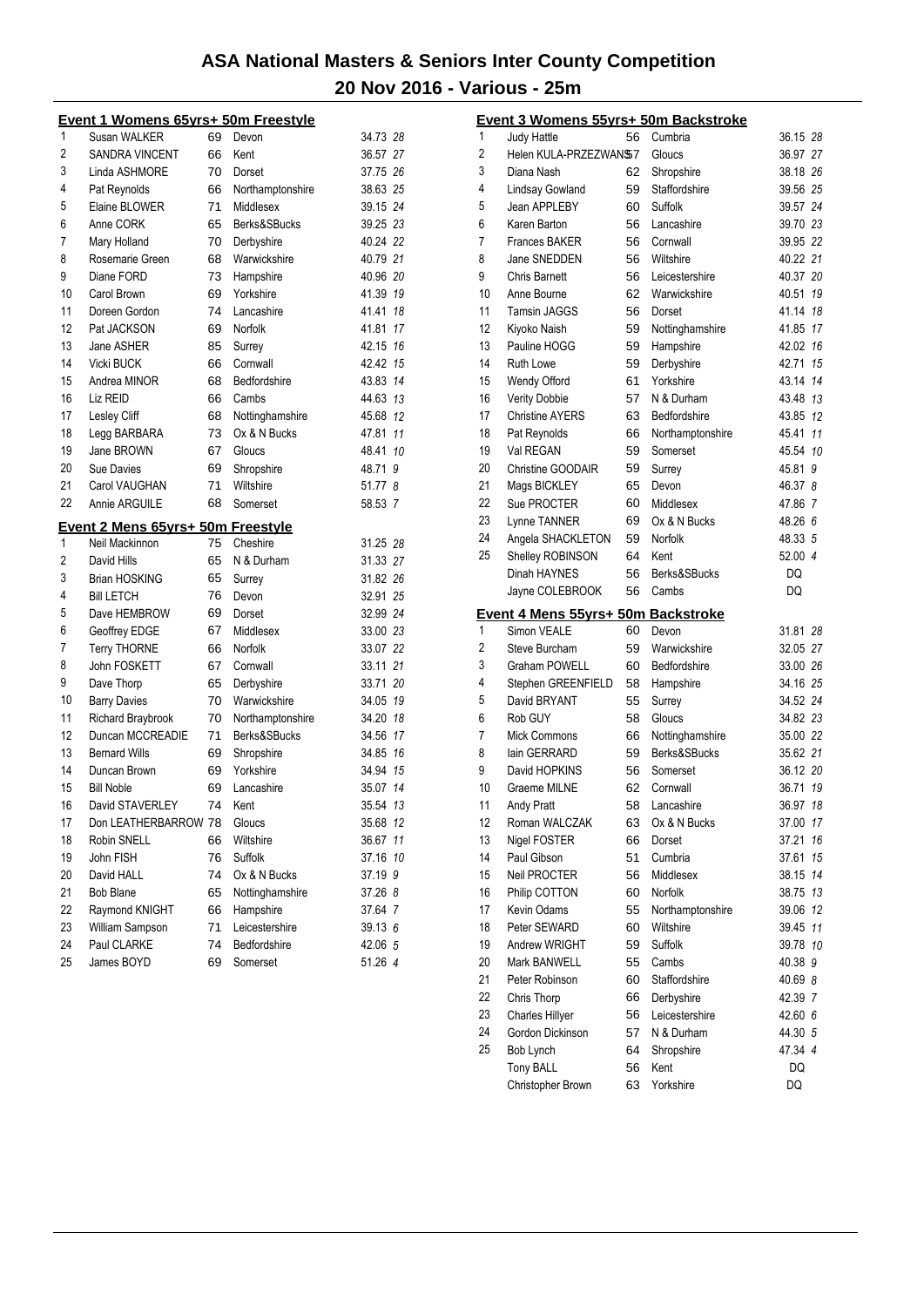|          | <u>Event 5 Womens 45yrs+ 50m Breaststroke</u> |          |                              |                    |    |
|----------|-----------------------------------------------|----------|------------------------------|--------------------|----|
| 1        | Heidi BELL-WEST                               | 46       | Devon                        | 37.47 28           |    |
| 2        | Lisa Dobson                                   | 46       | Yorkshire                    | 37.84 27           |    |
| 3        | Claire Thorn                                  | 45       | Warwickshire                 | 38.31 26           |    |
| 4        | <b>Helen DAVIS</b>                            | 46       | Cambs                        | 38.47 25           |    |
| 5        | Jo Bolton                                     | 50       | Cheshire                     | 39.12 24           |    |
| 6        | Jane MCMENEMY                                 | 48       | Middlesex                    | 39.36 23           |    |
| 7        | Phillipa COLLIN                               | 54       | Berks&SBucks                 | 40.33 22           |    |
| 8        | Della JENKINS                                 | 50       | Kent                         | 40.45 21           |    |
| 9        | Eve SLATEFORD                                 | 46       | Wiltshire                    | 40.59 20           |    |
| 10       | Joanne JOHNSON                                | 46       | Norfolk                      | 41.55 19           |    |
| 11       | <b>Judy Hattle</b>                            | 56       | Cumbria                      | 41.70 18           |    |
| 12       | <b>Bryony Wilkes</b>                          | 46       | Leicestershire               | 42.04 17           |    |
| 13       | Claire TAGG                                   | 47       | Hampshire                    | 42.53 16           |    |
| 14       | Sandy JONES                                   | 52       | Gloucs                       | 42.88 15           |    |
| 15       | <b>Helen DICKENS</b>                          | 58       | Dorset                       | 43.80 14           |    |
| 16       | Lisa WITHERS                                  | 50       | Suffolk                      | 44.61 13           |    |
| 17       | Rachel Joyce                                  | 48       | Derbyshire                   | 45.38 12           |    |
| 18       | Jackie MAYCOCK                                | 54       | Bedfordshire                 | 46.41 11           |    |
| 19       | Louisa SLINGSBY                               | 46       | Somerset                     | 46.49 10           |    |
| 20       | Karen Howells                                 | 48       | Nottinghamshire              | 47.16 9            |    |
| 21       | Julia DAWE                                    | 51       | Surrey                       | 47.40 8            |    |
| 22       | Caroline Wrightson                            | 45       | Northamptonshire             | 47.47 7            |    |
| 23       | Pam Sholton                                   | 54       | Staffordshire                | 47.65 6            |    |
| 24       |                                               | 47       | Cornwall                     |                    |    |
|          | <b>Jill RUDGE</b>                             |          |                              | 48.91 5            |    |
| 25       | <b>Heather PATRICK</b>                        | 54       | Ox & N Bucks                 | 49.64 4            |    |
| 26       | Helen Jenkins                                 | 70       | Lancashire                   | 50.94 3            |    |
| 27       | Jeanene Walton-Sanders 46                     |          | Shropshire                   | 53.23 2            |    |
| 28       | Kath Dickinson                                | 54       | N & Durham                   | 53.71 1            |    |
|          |                                               |          |                              |                    |    |
|          | Event 6 Mens 45yrs+ 50m Breaststroke          |          |                              |                    |    |
| 1        | Mark DEAKIN                                   | 45       | Middlesex                    | 31.44 28           |    |
| 2        | Paul Clemence                                 | 46       | Yorkshire                    | 32.44 27           |    |
| 3        | Russ Mason                                    | 53       | Cheshire                     | 32.81 26           |    |
| 4        | Phil BRADLEY                                  | 48       | Kent                         | 32.92 25           |    |
| 5        | Dave MILBURN                                  | 54       | Berks&SBucks                 | 33.22 24           |    |
| 6        | Marcell SCHOLTEN                              | 50       | Bedfordshire                 |                    |    |
| 7        | Michael Fawkner                               | 46       | Warwickshire                 | 33.70 23           |    |
| 8        |                                               | 48       |                              | 34.20 22           |    |
| 9        | <b>Garry Vickers</b>                          |          | Lancashire                   | 34.34 21           |    |
| 10       | Matthew GOMEZ                                 | 50       | Ox & N Bucks                 | 34.37 20           |    |
|          | <b>Nigel VICKERS</b>                          | 50       | Hampshire                    | 34.56              | 19 |
| 11       | Mark PARTRIDGE                                | 53       | Gloucs                       | 34.67 18           |    |
| $=$      | lan Morgan                                    | 45       | Staffordshire                | 34.67              | 18 |
| 13       | Karl SHARMAN                                  | 47       | Suffolk                      | 34.79 16           |    |
| 14       | Mark CLAXTON                                  | 45       | Norfolk                      | 34.97 15           |    |
| 15       | Mark Patterson                                | 51       | Nottinghamshire              | 35.25 14           |    |
| 16       | Darren BEER                                   | 49       | Devon                        | 35.28 13           |    |
| 17       | Kevin Smith                                   | 52       | N & Durham                   | 35.36 12           |    |
| 18       | Andrew FRESHER                                | 52       | Cambs                        | 36.29 11           |    |
| 19       | Steve Goodall                                 | 51       | Derbyshire                   | 36.45 10           |    |
| 20       | Nick White                                    | 45       | Leicestershire               | 36.51 9            |    |
| 21       | Craig Heggie                                  | 54       | Cumbria                      | 36.66 8            |    |
| 22       | Steven Eggleton                               | 56       | Shropshire                   | 37.95 7            |    |
| 23       | <b>Jim BOUCHER</b>                            | 56       | Surrey                       | 38.40 6            |    |
| 24       | <b>Bob HUNTER</b>                             | 51       | Wiltshire                    | 38.51 5            |    |
| 25       | Andy MASON                                    | 47       | Dorset                       | 38.93 4            |    |
| 26       | John ANDERSON                                 | 63       | Somerset                     | 40.12 3            |    |
| 27<br>28 | <b>Kevin INSTANCE</b><br>Gary Thomas          | 49<br>45 | Cornwall<br>Northamptonshire | 40.37 2<br>40.44 1 |    |

|          | Event 7 Womens 35yrs+ 50m Butterfly                |          |                              |                    |    |
|----------|----------------------------------------------------|----------|------------------------------|--------------------|----|
| 1        | Emma OLIVER                                        |          | 35 Kent                      | 30.22 28           |    |
| 2        | Kate Vines                                         | 44       | Nottinghamshire              | 31.48 27           |    |
| $=$      | Philippa Rickard                                   | 45       | Yorkshire                    | 31.48 27           |    |
| 4        | Anna Mccall                                        | 35       | Warwickshire                 | 31.59 25           |    |
| 5        | Rebecca SMITH                                      | 37       | Wiltshire                    | 31.94 24           |    |
| 6        | Lynne MEALE                                        | 39       | Norfolk                      | 32.29 23           |    |
| 7        | Samantha HAMMOND                                   | 36       | Bedfordshire                 | 32.39 22           |    |
| 8        | Elizabeth Simpson                                  | 44       | Derbyshire                   | 32.90 21           |    |
| 9        | Christine Johnson                                  | 42       | Lancashire                   | 32.93 20           |    |
| 10       | Michelle SENECAL                                   | 39       | Middlesex                    | 32.97 19           |    |
| 11       | Emma PAGE                                          | 35       | Hampshire                    | 33.19 18           |    |
| 12       | Jackie Carribine                                   | 37       | Cheshire                     | 33.21              | 17 |
| 13       | Emma WALKER                                        | 42       | Cambs                        | 33.34 16           |    |
| 14       | Phillippa O'GRADY                                  | 47       | Somerset                     | 33.56              | 15 |
| 15       | Kelly STEENKAMP                                    | 38       | Dorset                       | 34.04 14           |    |
| 16       | Sarah Noble-Kendrick                               | 42       | Northamptonshire             | 34.11 13           |    |
| 17       | <b>Sharon PERRY</b>                                | 44       | Suffolk                      | 34.18 12           |    |
| 18       | Sarita COULTATE                                    | 39       | Berks&SBucks                 | 34.52 11           |    |
| 19       | <b>Bethan LEWIS</b>                                | 43       | Gloucs                       | 34.75 10           |    |
| 20<br>21 | Fiona MULLEN<br>Karen Coulter                      | 46       | Devon                        | 35.86 9            |    |
| 22       | Sarah Brooksbank                                   | 40<br>39 | N & Durham<br>Leicestershire | 35.99 8<br>36.45 7 |    |
| 23       | Justin Doody                                       | 44       | Staffordshire                | 36.56 6            |    |
| 24       | Harvey KIRSTY                                      | 41       | Ox & N Bucks                 | 38.35 5            |    |
| 25       | Amanda LOSASSO                                     | 53       | Cornwall                     | 38.67 4            |    |
| 26       | Denise HUMPHRIES                                   | 49       | Surrey                       | 41.43 3            |    |
| 27       | Joanne Long                                        | 35       | Cumbria                      | 46.71 2            |    |
| 28       | Ruth Macmullen                                     | 43       | Shropshire                   | 48.76 1            |    |
|          |                                                    |          |                              |                    |    |
| 1        | Event 8 Mens 35yrs+ 50m Butterfly<br>Alex Thurston | 40       | Nottinghamshire              | 26.87 28           |    |
| 2        | Stephen MAVIN                                      | 41       | Cambs                        | 26.94 27           |    |
| 3        | Martin BENNELL                                     | 39       | Hampshire                    | 27.41 26           |    |
| 4        | Chris Knee                                         | 37       | Yorkshire                    | 27.51 25           |    |
| 5        | Mike Stirzaker                                     | 37       | Warwickshire                 | 27.76 24           |    |
| 6        | David Rees                                         | 43       | Cheshire                     | 27.94 23           |    |
| 7        | David DENNY                                        | 40       | Ox & N Bucks                 | 28.09 22           |    |
| 8        | Mikel IRIONDO                                      | 37       | Gloucs                       | 28.35 21           |    |
| 9        | Dean BLACKMAN                                      | 41       | Surrey                       | 28.43 20           |    |
| 10       | <b>Bryan FIELDER</b>                               |          |                              |                    |    |
| 11       |                                                    | 39       | Dorset                       | 28.48 19           |    |
| 12       | Matt LEIGH                                         | 42       | Cornwall                     | 28.86 18           |    |
|          | Matt Leach                                         | 40       | Derbyshire                   | 28.94              | 17 |
| 13       | <b>Stu BAKER</b>                                   | 42       | Devon                        | 29.06              | 16 |
| 14       | Alan BURROWS                                       | 47       | Kent                         | 29.43              | 15 |
| 15       | Andrew MOORE                                       | 50       | Berks&SBucks                 | 29.54              | 14 |
| 16       | Olivier GELEOC                                     | 42       | Middlesex                    | 29.71              | 13 |
| 17       | Peter Wilmot                                       | 44       | Lancashire                   | 29.79 12           |    |
| 18       | Martin HAILES                                      | 42       | <b>Suffolk</b>               | 30.17 11           |    |
| 19       | Kieron Harrison                                    | 47       | Leicestershire               | 30.54 10           |    |
| 20       | Phil Brown                                         | 42       | Staffordshire                | 30.60 9            |    |
| 21       | <b>Grant Pearson</b>                               | 42       | N & Durham                   | 30.91 8            |    |
| 22       | John HOGG                                          | 42       | Wiltshire                    | 31.31 7            |    |
| 23       | Ben CLELAND                                        | 36       | Bedfordshire                 | 31.32 6            |    |
| 24       | <b>Steve Nash</b>                                  | 60       | Shropshire                   | 31.46 5            |    |
| 25       | Stephen Davison                                    | 42       | Cumbria                      | 32.78 4            |    |
| 26<br>27 | Adam Hughes<br><b>Richard EASTON</b>               | 37<br>37 | Northamptonshire<br>Somerset | 33.16 3<br>34.24 2 |    |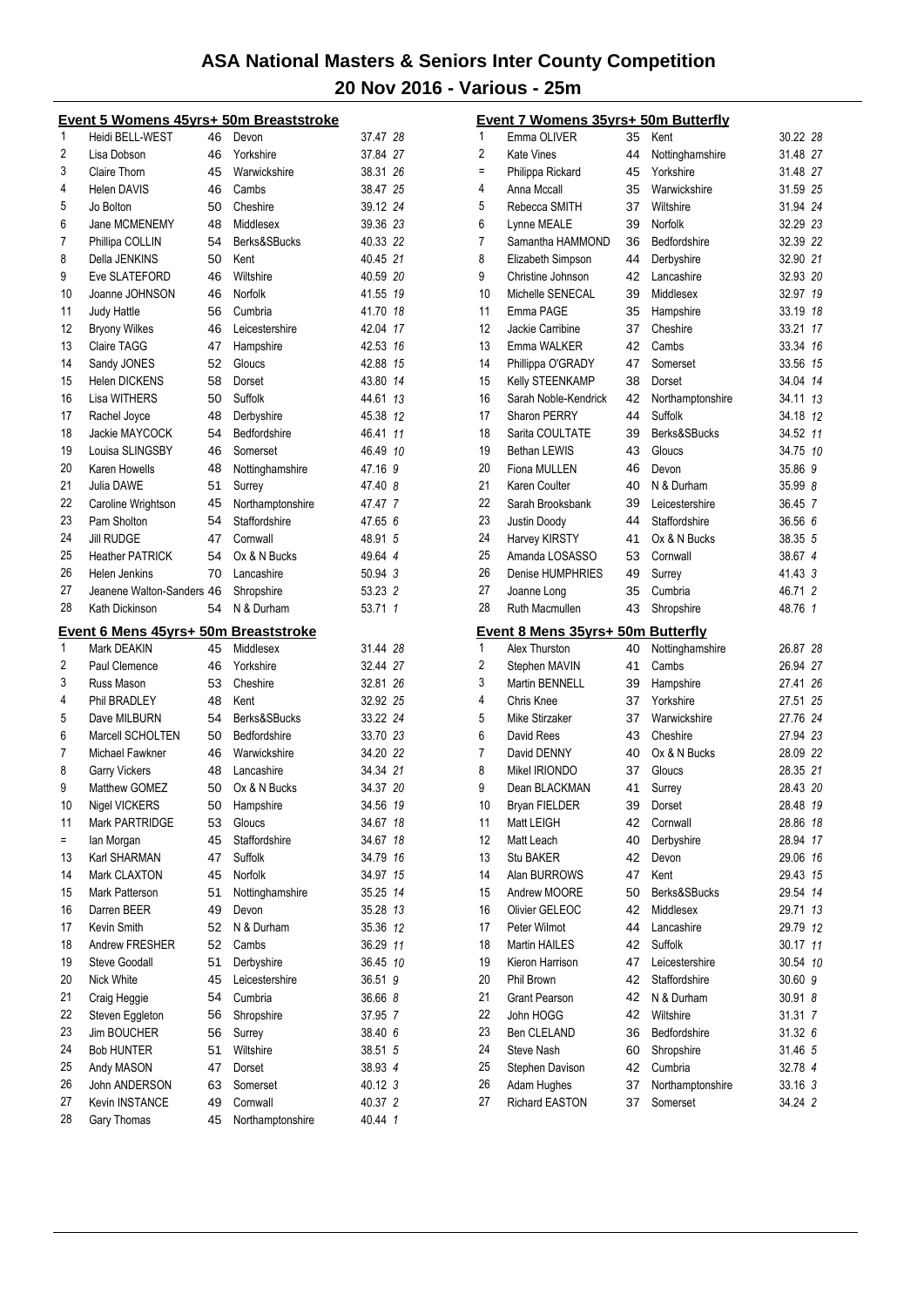|     | <u>Event 9 Womens 25yrs+ 50m Freestyle</u> |    |                  |          |                | Event 11 Womens 18yrs+ 50m Backstroke |          |                           |                    |
|-----|--------------------------------------------|----|------------------|----------|----------------|---------------------------------------|----------|---------------------------|--------------------|
| 1   | Gina HEYN                                  | 32 | Middlesex        | 26.05 28 | 1              | Jessica DAVIES                        | 19       | Hampshire                 | 29.90 28           |
| 2   | Louise Boaz                                | 28 | Yorkshire        | 27.27 27 | 2              | Yolanda SPEARE                        | 23       | Kent                      | 30.86 27           |
| 3   | Sophie Casson                              | 31 | Lancashire       | 27.34 26 | 3              | Fiona HARDIE                          | 22       | Dorset                    | 30.99 26           |
| 4   | Kate Nicholson                             | 34 | N & Durham       | 27.66 25 | 4              | Molly OLLINGTON                       | 18       | Suffolk                   | 31.05 25           |
| 5   | Chloe Bracewell                            | 30 | Nottinghamshire  | 27.87 24 | 5              | Oliver ELIZABETH                      | 19       | Ox & N Bucks              | 31.48 24           |
| 6   | Alice Lane                                 | 29 | Warwickshire     | 28.04 23 | 6              | Rebecca Britten                       | 19       | Yorkshire                 | 31.54 23           |
| $=$ | Lauren WILCOX                              | 30 | Kent             | 28.04 23 | $\overline{7}$ | Emma BICKLEY                          | 18       | Devon                     | 31.56 22           |
| 8   | Claire EVELYN                              | 29 | Ox & N Bucks     | 28.20 21 | 8              | Lucy GREGORY                          | 22       | Bedfordshire              | 31.73 21           |
| 9   | <b>Kirsty HEARD</b>                        | 32 | Dorset           | 28.32 20 | 9              | Abbie Brown                           | 27       | Warwickshire              | 31.74 20           |
| 10  | Caroline BALL                              | 27 | Hampshire        | 28.44 19 | 10             | Lucy Lloyd-roach                      | 33       | Cheshire                  | 31.79 19           |
| 11  | Robyn LE FRIEC                             | 26 | Cambs            | 28.74 18 | 11             | <b>Hayley DAVIS</b>                   | 32       | Cambs                     | 32.25 18           |
| 12  | Laura Huggon                               | 25 | Cumbria          | 29.19 17 | 12             | <b>Grace Newlands</b>                 | 22       | Cumbria                   | 32.26 17           |
| 13  | Jodi LE PAGE                               | 30 | Devon            | 29.21 16 | 13             | Hannah REID                           | 18       | Cornwall                  | 32.55 16           |
| 14  | Rosie BASTOCK                              | 27 | Gloucs           | 29.36 15 | 14             | Jenny THOMPSON                        | 22       | Norfolk                   | 32.73 15           |
| 15  | Louise BIRD                                | 27 | Surrey           | 29.44 14 | 15             | Laure KEARNS                          | 33       | Middlesex                 | 32.85 14           |
| 16  | Louise BUSH                                | 25 | Norfolk          | 29.47 13 | 16             | Grace Elcock                          | 27       | Nottinghamshire           | 32.96 13           |
| 17  | Alison Green                               | 27 | Leicestershire   | 29.56 12 | 17             | Celeste LINDEQUE                      | 21       | Berks&SBucks              | 33.23 12           |
| 18  | Leanne Atkins                              | 30 | Derbyshire       | 29.65 11 | 18             | Megan COOKSON                         | 18       | Wiltshire                 | 33.97 11           |
| 19  | Sarah QUATERMAINE                          | 30 | Cornwall         | 29.86 10 | 19             | Hannah Brown                          | 19       | Northamptonshire          | 34.28 10           |
| 20  | Joanne HOLDER                              | 31 | Bedfordshire     | 29.96 9  | 20             | <b>Taylor Gillyon</b>                 | 18       | N & Durham                | 34.90 9            |
| 21  | Colette FEAR                               | 32 | Wiltshire        | 30.46 8  | 21             | Hannah DICKER                         | 23       | Gloucs                    | 35.41 8            |
| 22  | Sarah Ryder                                | 28 | Northamptonshire | 30.68 7  | 22             | <b>Ruth Amos</b>                      | 27       | Derbyshire                | 35.52 7            |
| 23  | Jennifer CRITTENDEN                        | 31 | Berks&SBucks     | 31.09 6  | 23             | Chloe Jones                           | 18       | Staffordshire             | 35.59 6            |
| 24  | Caroline LAW                               | 44 | Somerset         | 31.57 5  | 24             | Emma Seddon                           | 31       | Leicestershire            | 36.36 5            |
| 25  | Sarah Withey                               | 41 | Staffordshire    | 32.25 4  | 25             | Alison WEBB                           | 40       | Surrey                    | 36.38 4            |
| 26  | Sarah HOLDEN                               | 32 | Suffolk          | 32.41 3  | 26             | Robyn SHARP                           | 22       | Somerset                  | 37.04 3            |
| 27  | <b>Holly Gordon</b>                        | 32 | Cheshire         | 33.08 2  | 27             | Rachel Wood                           | 19       | Lancashire                | 37.52 2            |
| 28  | Sally Goodall                              | 30 | Shropshire       | 34.82 1  | 28             | Amy Martin                            | 36       | Shropshire                | 39.36 1            |
|     | Event 10 Mens 25yrs+ 50m Freestyle         |    |                  |          |                | Event 12 Mens 18yrs+ 50m Backstroke   |          |                           |                    |
| 1   | Michael GREGORY                            | 25 | Kent             | 23.39 28 | 1              | Ed GILBERTSON                         | 24       | Cornwall                  | 26.94 28           |
| 2   | William APPLEBY                            | 34 | Norfolk          | 24.49 27 | $\mathbf{2}$   | Levin VEALE                           | 22       | Devon                     | 26.95 27           |
| 3   | Joseph TELLETT                             | 31 | Hampshire        | 24.61 26 | 3              | <b>Adel Elfakir</b>                   | 20       | Northamptonshire          | 26.97 26           |
| 4   | Leon SMITH                                 | 33 | Middlesex        | 24.77 25 | 4              | Luke DE CLERK                         | 19       | Kent                      | 27.12 25           |
|     |                                            |    | Yorkshire        | 24.83 24 | 5              | Thomas Milburn                        | 18       | Cumbria                   | 27.64 24           |
|     |                                            |    |                  |          |                |                                       |          | Hampshire                 | 27.76 23           |
| 5   | Richard Jagger                             | 27 |                  |          |                |                                       |          |                           |                    |
| 6   | <b>Neal TAYLOR</b>                         | 25 | Devon            | 24.85 23 | 6              | <b>Christoper FINCH</b>               | 19       |                           |                    |
| 7   | James Wardle                               | 31 | Warwickshire     | 24.92 22 | 7              | Paul GRIFFIN                          | 31       | Middlesex                 | 27.82 22           |
| 8   | Dan Korcz                                  | 27 | Cheshire         | 24.98 21 | 8              | Mark SIDORENKO                        | 20       | Dorset                    | 27.85 21           |
| 9   | Luke WESTWOOD                              | 26 | Cambs            | 25.06 20 | 9              | Sam Butler                            | 19       | Derbyshire                | 27.92 20           |
| 10  | James Lyle                                 | 33 | Shropshire       | 25.16 19 | 10             | <b>Philip Pratt</b>                   | 35       | Yorkshire                 | 28.45 19           |
| 11  | lain Hodgson                               | 27 | N & Durham       | 25.41 18 | 11             | Michael Kerslake                      | 19       | Nottinghamshire           | 28.55 18           |
| 12  | Andy Mcgurk                                | 26 | Nottinghamshire  | 25.47 17 | 12             | Miguel Machado                        | 41       | Warwickshire              | 28.85 17           |
| 13  | Chris Middleton                            | 33 | Northamptonshire | 25.79 16 | 13             | Kiaran Peart                          | 19       | N & Durham                | 28.93 16           |
| 14  | Andrew SMITH                               | 30 | Ox & N Bucks     | 25.87 15 | 14             | Mark LEAMON                           | 29       | Cambs                     | 28.97 15           |
| 15  | Matt LANDS                                 | 28 | Dorset           | 26.00 14 | 15             | Jordan MANN                           | 18       | Norfolk                   | 29.19 14           |
| 16  | Rob JOHNSON                                | 25 | Wiltshire        | 26.25 13 | 16             | Josh HARROP                           | 21       | Ox & N Bucks              | 29.20 13           |
| 17  | Simon O'HORO                               | 28 | Berks&SBucks     | 26.28 12 | 17             | George Morreal                        | 24       | Cheshire                  | 29.76 12           |
| 18  | Chris Howe                                 | 26 | Derbyshire       | 26.63 11 | 18             | Chris Holme                           | 32       | Lancashire                | 30.09 11           |
| 19  | Rich HILL                                  | 28 | Somerset         | 26.64 10 | 19             | <b>Ben Nevill</b>                     | 20       | Leicestershire            | 30.25 10           |
| 20  | <b>Matthew Lees</b>                        | 27 | Lancashire       | 27.53 9  | 20             | Calvin COE                            | 18       | Suffolk                   | 30.65 9            |
| $=$ | Chris STREET                               | 27 | Gloucs           | 27.53 9  | 21             | Andy Lyle                             | 33       | Shropshire                | 30.70 8            |
| 22  | Jeremy LATHAM                              | 26 | Cornwall         | 28.21 7  | 22             | Leon YOUNGMAN                         | 39       | Berks&SBucks              | 32.43 7            |
| 23  | lan Wells                                  | 27 | Leicestershire   | 28.24 6  | 23             | Jamie PULLINGER                       | 18       | Somerset                  | 32.46 6            |
| 24  | Owen JONES                                 | 28 | Bedfordshire     | 28.94 5  | 24             | Ben Whitehouse                        | 18       | Staffordshire             | 32.67 5            |
| 25  | <b>Richard Hinsley</b>                     | 31 | Staffordshire    | 30.51 4  | 25             | Adam NAYLOR                           | 23       | Gloucs                    | 32.83 4            |
| 26  | <b>Tony PALMER</b>                         | 48 | Surrey           | 31.10 3  | 26             | Tom BAXTER                            | 23       | Surrey                    | 33.35 3            |
|     | Chris HOWARD                               | 41 | Suffolk          | DQ       | 27<br>28       | Joe WILSON-NEALE<br>James CHAPMAN     | 23<br>19 | Bedfordshire<br>Wiltshire | 33.43 2<br>33.91 1 |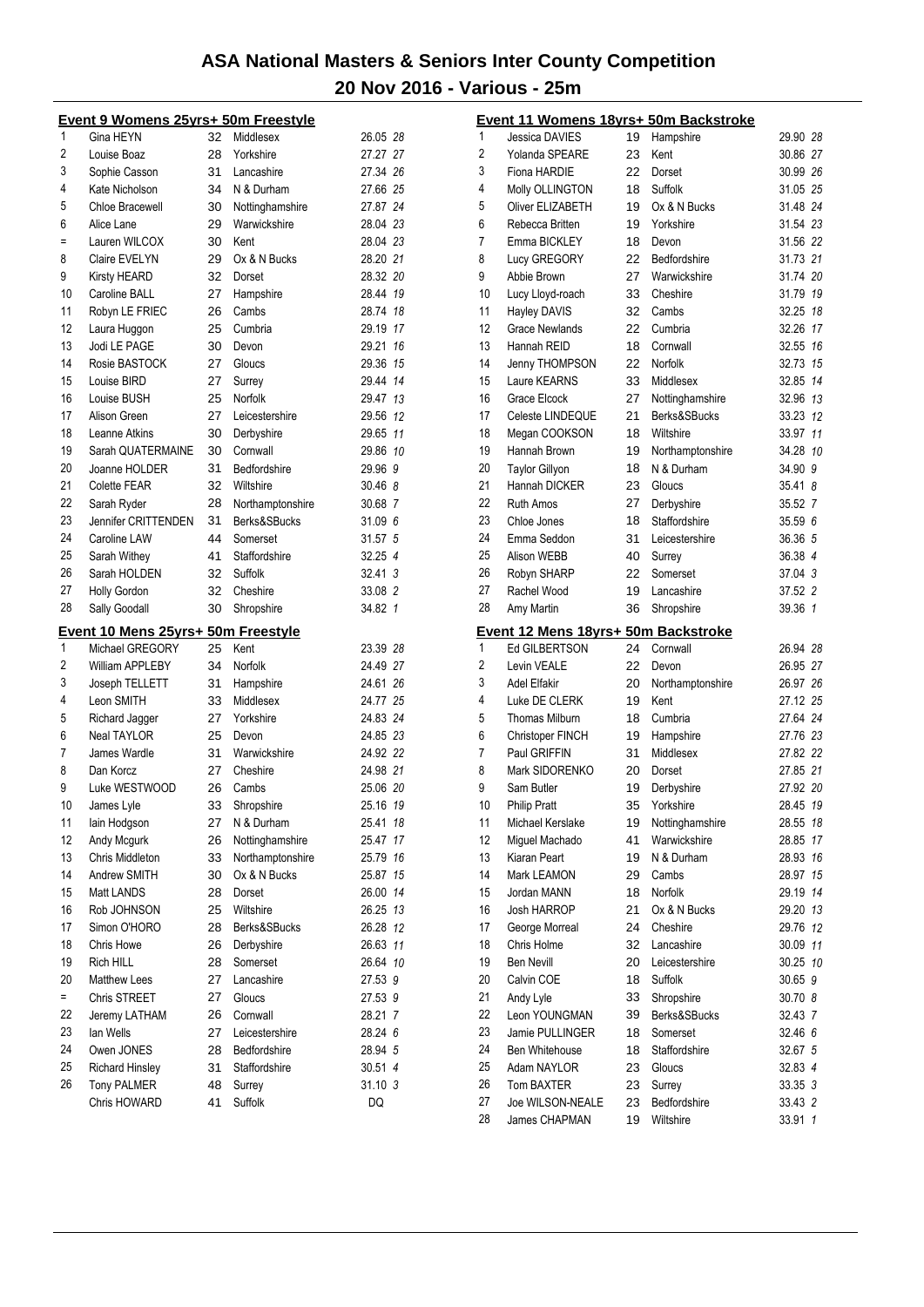|          | Event 13 Mixed 260yrs+ 4x50m Freestyle Relay             |                          |
|----------|----------------------------------------------------------|--------------------------|
| 1        | Warwickshire                                             | 2:16.22 28               |
| 2        | Devon                                                    | 2:16.99 27               |
| 3        | Berks&SBucks                                             | 2:17.29 26               |
| 4        | Dorset                                                   | 2:17.55 25               |
| 5        | Middlesex                                                | 2:18.14 24               |
| 6        | Surrey                                                   | 2:20.29 23               |
| 7        | Staffordshire                                            | 2:21.67 22               |
| 8        | Gloucs                                                   | 2:23.45 21               |
| 9        | Yorkshire                                                | 2:24.57 20               |
| 10       | Suffolk                                                  | 2:25.05 19               |
| 11       | Norfolk                                                  | 2:25.82 18               |
| 12       | Cornwall                                                 | 2:27.30 17               |
| 13       | Derbyshire                                               | 2:27.99 16               |
| 14       | Nottinghamshire                                          | 2:29.82 15               |
| 15       | Northamptonshire                                         | 2:32.81 14               |
| 16       | Hampshire                                                | 2:39.77 13               |
| 17       | Bedfordshire                                             | 2:42.53 12               |
| 18       | Ox & N Bucks                                             | 2:43.52 11               |
| 19       | Lancashire                                               | 2:43.53 10               |
| 20       | Shropshire                                               | 2:49.75 9                |
| 21       | Wiltshire                                                | $2:55.74$ 8              |
| 22       | Somerset                                                 | 3:27.44 7                |
|          | Kent                                                     | DQ                       |
|          |                                                          |                          |
| 1        | Event 14 Mens 180yrs+ 4x50m Freestyle Relay<br>Middlesex | 1:44.28 28               |
| 2        | Hampshire                                                | 1:44.35 27               |
| 3        | Yorkshire                                                | 1:46.48 26               |
| 4        | Nottinghamshire                                          | 1:46.51 25               |
| 5        | Surrey                                                   | 1:46.74 24               |
| 6        | Warwickshire                                             | 1:47.57 23               |
| 7        | Berks&SBucks                                             | 1:47.72 22               |
| 8        | N & Durham                                               | 1:48.86 21               |
| 9        | Cheshire                                                 | 1:48.93 20               |
| 10       | Devon                                                    | 1:50.08 19               |
| 11       | Dorset                                                   | 1:50.84 18               |
| 12       | Leicestershire                                           | 1:50.98 17               |
| 13       | Derbyshire                                               | 1:51.15 16               |
| 14       | Bedfordshire                                             | 1:51.86 15               |
| 15       |                                                          |                          |
| 16       | Ox & N Bucks<br>Norfolk                                  | 1:52.58 14<br>1:52.99 13 |
| 17       | Suffolk                                                  |                          |
| 18       |                                                          | 1:53.47 12<br>1:53.65 11 |
| 19       | Cambs<br>Lancashire                                      | 1:56.81 10               |
| 20       | Cumbria                                                  | 1:56.90 9                |
| 21       | Gloucs                                                   |                          |
| 22       |                                                          | 1:57.29 8<br>1:58.83 7   |
|          | Wiltshire                                                |                          |
| 23<br>24 | Northamptonshire                                         | $2:02.01$ 6              |
|          | Somerset                                                 | 2:03.03 5                |
| 25       | Shropshire                                               | 2:13.02 4                |
| 26       | Staffordshire                                            | 2:14.81 3                |
|          | Kent                                                     | DQ                       |
|          | Cornwall                                                 | DQ                       |

|                | Event 15 Womens 180yrs+ 4x50m Freestyle Relay |                 |
|----------------|-----------------------------------------------|-----------------|
| 1              | Middlesex                                     | 1:57.49 28      |
| $\overline{2}$ | Yorkshire                                     | 1:57.65 27      |
| 3              | Warwickshire                                  | 1:59.39 26      |
| 4              | Surrey                                        | 2:03.29 25      |
| 5              | Hampshire                                     | 2:04.61 24      |
| 6              | Berks&SBucks                                  | 2:05.36 23      |
| 7              | Cheshire                                      | 2:05.92 22      |
| 8              | Devon                                         | 2:06.71 21      |
| 9              | Leicestershire                                | 2:07.23 20      |
| 10             | Nottinghamshire                               | 2:07.87 19      |
| 11             | Cambs                                         | 2:08.72 18      |
| 12             | Dorset                                        | 2:11.50 17      |
| 13             | Norfolk                                       | 2:11.57 16      |
| 14             | Lancashire                                    | 2:11.94 15      |
| 15             | Cornwall                                      | 2:12.21 14      |
| 16             | Wiltshire                                     | 2:13.58 13      |
| 17             | Derbyshire                                    | 2:14.26 12      |
| 18             | Bedfordshire                                  | 2:14.73 11      |
| 19             | N & Durham                                    | 2:15.75 10      |
| 20             | Ox & N Bucks                                  | 2:16.84 9       |
| 21             | Gloucs                                        | 2:17.53 8       |
| 22             | Shropshire                                    | 2:22.35 7       |
| 23             | Somerset                                      | 2:25.776        |
| 24             | Northamptonshire                              | 2:29.37 5       |
| 25             | Staffordshire                                 | 2:33.32 4       |
|                | Kent                                          | DQ              |
|                | Suffolk                                       | DQ              |
|                | Event 16 Mens 100yrs+ 4x50m Freestyle Relay   |                 |
| 1              | Hampshire                                     | 1:35.76 28      |
|                |                                               |                 |
| 2              | Warwickshire                                  | 1:38.20 27      |
| 3              | Yorkshire                                     | 1:38.32 26      |
| 4              | Nottinghamshire                               | 1:39.99 25      |
| 5              | Ox & N Bucks                                  | 1:40.34 24      |
| $\equiv$       | N & Durham                                    | 1:40.34 24      |
| 7              | Devon                                         | 1:40.40 22      |
| 8              | Cheshire                                      | 1:40.81 21      |
| 9              | Dorset                                        | 1:42.64 20      |
| 10             | Cambs                                         | 1:43.17 19      |
| 11             | Norfolk                                       | 1:43.21 18      |
| 12             | Derbyshire                                    | 1:43.26 17      |
| 13             | Middlesex                                     | 1:44.81<br>16   |
| 14             | Suffolk                                       | 1:45.58 15      |
| 15             | Somerset                                      | 1:45.72 14      |
| 16             | Surrey                                        | 1:46.82 13      |
| 17             | Gloucs                                        | 1:47.09 12      |
| 18             | Cornwall                                      | 1:47.19 11      |
| 19             | Bedfordshire                                  | 1:47.73 10      |
| 20             | Shropshire                                    | 1:48.44 9       |
| 21             | Lancashire                                    | 1:49.65 8       |
| 22             | Berks&SBucks                                  | 1:50.33 7       |
| 23             | Leicestershire                                | 1:50.76 6       |
| 24             | Wiltshire                                     | 1:51.19 5       |
| 25             | Northamptonshire                              | 1:52.32 4       |
| 26             | Cumbria                                       | 1:52.81 3       |
| 27             | Staffordshire<br>Kent                         | 1:56.19 2<br>DQ |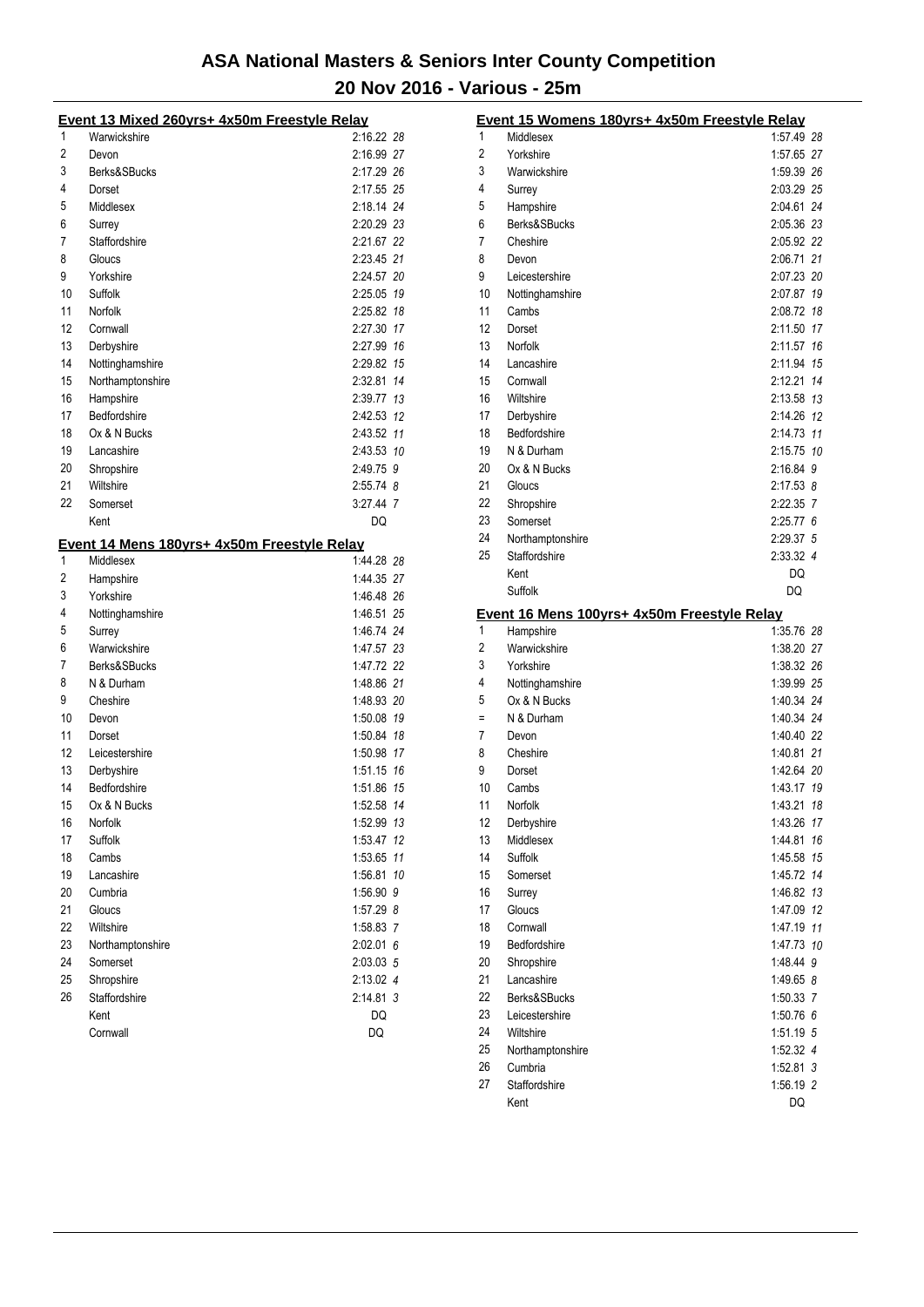|    | Event 17 Womens 100yrs+ 4x50m Freestyle Relay |    |                  |             |                | Event 19 Womens 65yrs+ 50m Backstroke |    |                  |             |
|----|-----------------------------------------------|----|------------------|-------------|----------------|---------------------------------------|----|------------------|-------------|
| 1  | Hampshire                                     |    |                  | 1:50.79 28  | $\mathbf{1}$   | Anne CORK                             | 65 | Berks&SBucks     | 43.54 28    |
| 2  | Middlesex                                     |    |                  | 1:52.05 27  | 2              | Elaine BLOWER                         | 71 | Middlesex        | 44.66 27    |
| 3  | Dorset                                        |    |                  | 1:52.79 26  | 3              | Pat Reynolds                          | 66 | Northamptonshire | 45.14 26    |
| 4  | Warwickshire                                  |    |                  | 1:54.00 25  | 4              | Pat JACKSON                           | 69 | Norfolk          | 47.19 25    |
| 5  | Ox & N Bucks                                  |    |                  | 1:54.39 24  | 5              | Lynn TANNER                           | 69 | Ox & N Bucks     | 47.25 24    |
| 6  | Yorkshire                                     |    |                  | 1:56.35 23  | 6              | Janet MASTERS                         | 76 | Bedfordshire     | 47.67 23    |
| 7  | Berks&SBucks                                  |    |                  | 1:57.00 22  | 7              | Sandy FOSKETT                         | 67 | Cornwall         | 47.68 22    |
| 8  | Devon                                         |    |                  | 1:57.55 21  | 8              | Susan WALKER                          | 69 | Devon            | 47.86 21    |
| 9  | Nottinghamshire                               |    |                  | 1:58.54 20  | 9              | <b>Helen Jenkins</b>                  | 70 | Lancashire       | 47.95 20    |
| 10 | Norfolk                                       |    |                  | 1:58.59 19  | 10             | Sandra VINCENT                        | 66 | Kent             | 49.26 19    |
| 11 | Bedfordshire                                  |    |                  | 1:59.45 18  | 11             | Jane ASHER                            | 85 | Surrey           | 50.05 18    |
| 12 | Cambs                                         |    |                  | 1:59.85 17  | 12             | Carol Brown                           | 69 | Yorkshire        | 50.73 17    |
| 13 | Gloucs                                        |    |                  | 2:00.05 16  | 13             | Rosemarie Green                       | 68 | Warwickshire     | 52.14 16    |
| 14 | Northamptonshire                              |    |                  | 2:00.50 15  | 14             | Liz REID                              | 66 | Cambs            | 53.01 15    |
| 15 | Lancashire                                    |    |                  | 2:01.32 14  | 15             | Susan DEWAR                           | 70 | Hampshire        | 53.83 14    |
| 16 | Suffolk                                       |    |                  | 2:01.54 13  | 16             | Mary Holland                          | 70 | Derbyshire       | 54.42 13    |
| 17 | Leicestershire                                |    |                  | 2:01.91 12  | 17             | Linda ASHMORE                         | 70 | Dorset           | 54.97 12    |
| 18 |                                               |    |                  | 2:02.86 11  | 18             | Jane BROWN                            | 67 | Gloucs           | 55.20 11    |
|    | Cheshire                                      |    |                  |             |                |                                       |    |                  |             |
| 19 | Cumbria                                       |    |                  | 2:02.98 10  | 19             | Lesley MAYNARD                        | 73 | Wiltshire        | 56.19 10    |
| 20 | Derbyshire                                    |    |                  | 2:03.36 9   | 20             | Sue Davies                            | 69 | Shropshire       | 58.72 9     |
| 21 | Surrey                                        |    |                  | 2:04.55 8   | 21             | Lesley Cliff                          | 68 | Nottinghamshire  | $1:01.44$ 8 |
| 22 | Staffordshire                                 |    |                  | 2:04.96 7   | 22             | Annie ARGUILE                         | 68 | Somerset         | 1:09.58 7   |
| 23 | Wiltshire                                     |    |                  | 2:05.59 6   |                | Event 20 Mens 55yrs+ 50m Breaststroke |    |                  |             |
| 24 | Cornwall                                      |    |                  | 2:06.08 5   | 1              | David BRYANT                          | 55 | Surrey           | 32.74 28    |
| 25 | N & Durham                                    |    |                  | 2:09.50 4   | $\overline{2}$ | Jim HOBSLEY                           | 56 | Middlesex        | 34.65 27    |
| 26 | Somerset                                      |    |                  | $2:18.33$ 3 | 3              | Dave CARTLEDGE                        | 56 | Bedfordshire     | 34.87 26    |
| 27 | Shropshire                                    |    |                  | 2:30.43 2   | 4              | Kevan Brown                           | 56 | Yorkshire        | 36.46 25    |
|    | Kent                                          |    |                  | DQ          | $\mathbf 5$    | Graham Pearson                        | 64 | Cumbria          | 37.77 24    |
|    | Event 18 Mens 65yrs+ 50m Backstroke           |    |                  |             | 6              | Jonathan EXALL                        | 57 | Kent             | 38.03 23    |
| 1  | <b>Brian HUNT</b>                             | 67 | Kent             | 36.98 28    | $\overline{7}$ | Simon VEALE                           | 60 | Devon            | 38.04 22    |
| 2  | Nigel FOSTER                                  | 66 | Dorset           | 37.63 27    | 8              | Stevan Eggleton                       | 56 | Shropshire       | 38.33 21    |
| 3  | Roger BILLING                                 | 73 | Surrey           | 39.65 26    | 9              | <b>Trevor Clark</b>                   | 62 | Warwickshire     | 38.35 20    |
| 4  | Malcolm MUNRO                                 | 69 | Middlesex        | 39.97 25    | 10             | Dave Bradford                         | 58 | Derbyshire       | 38.56 19    |
| 5  | John FOSKETT                                  | 67 | Cornwall         | 40.00 24    | 11             | <b>Terry WRIGHT</b>                   | 55 | Berks&SBucks     | 39.19 18    |
| 6  | Dave Thorp                                    | 65 | Derbyshire       | 40.23 23    | 12             | <b>Rob Steel</b>                      | 58 | Nottinghamshire  | 39.62 17    |
| 7  | David Hills                                   | 65 | N & Durham       | 41.32 22    | 13             | <b>Bob Bolton</b>                     | 56 | Cheshire         | 40.16 16    |
| 8  | Robin Oldfield                                | 69 | Shropshire       | 41.42 21    | 14             | Philip COTTON                         | 60 | Norfolk          | 40.17 15    |
| 9  | Tony CHERRINGTON                              | 74 | Gloucs           | 41.43 20    | 15             | Mark Jones                            | 56 | Lancashire       | 40.36 14    |
| 10 | <b>Bill LETCH</b>                             |    | 76 Devon         | 41.90 19    | 16             | Neil DEIGHTON                         |    | 57 Hampshire     | 40.41 13    |
| 11 | Duncan Brown                                  | 69 | Yorkshire        | 41.95 18    | 17             | John LEWIS                            | 62 | Wiltshire        | 40.52 12    |
| 12 | Nigel SALSBURY                                |    | Berks&SBucks     | 42.57 17    | 18             | lan Goodall                           | 59 | Northamptonshire | 40.60 11    |
| 13 | <b>Tony Catterall</b>                         | 76 | Lancashire       | 43.82 16    | 19             |                                       |    | Somerset         | 40.83 10    |
|    |                                               | 70 |                  |             |                | John ANDERSON                         | 63 |                  |             |
| 14 | <b>Terry THORNE</b>                           | 66 | Norfolk          | 44.64 15    | 20             | Graham BOBIN                          | 60 | Cornwall         | 40.95 9     |
| 15 | Arthur Lowe                                   | 81 | Warwickshire     | 45.09 14    | 21             | Colin STEPHENSON                      | 58 | Gloucs           | 41.52 8     |
| 16 | Richard Braybrook                             | 70 | Northamptonshire | 45.45 13    | 22             | Andrew WRIGHT                         | 59 | Suffolk          | 43.28 7     |
| 17 | Tony Taylor                                   | 65 | Nottinghamshire  | 45.85 12    | 23             | Paul SEXTON                           | 57 | Ox & N Bucks     | 43.55 6     |
| 18 | Len PHOENIX                                   | 67 | Suffolk          | 46.70 11    | 24             | Peter GROUNDS                         | 63 | Dorset           | 43.70 5     |
| 19 | Raymond KNIGHT                                | 66 | Hampshire        | 48.47 10    | 25             | Mark BANWELL                          | 55 | Cambs            | 44.68 4     |
| 20 | Paul PARTINGTON                               | 68 | Somerset         | 49.73 9     | 26             | Martin Sutherland                     | 56 | Leicestershire   | 46.31 3     |
| 21 | David HALL                                    | 74 | Ox & N Bucks     | 50.79 8     | 27             | lan Davenport                         | 55 | Staffordshire    | 46.59 2     |
| 22 | John SNEESBY                                  | 67 | Wiltshire        | 52.22 7     | 28             | Gordon Dickinson                      | 57 | N & Durham       | 49.38 1     |
| 23 | Paul CLARKE                                   | 74 | Bedfordshire     | 52.40 6     |                |                                       |    |                  |             |
| 24 | William Sampson                               | 71 | Leicestershire   | 56.74 5     |                |                                       |    |                  |             |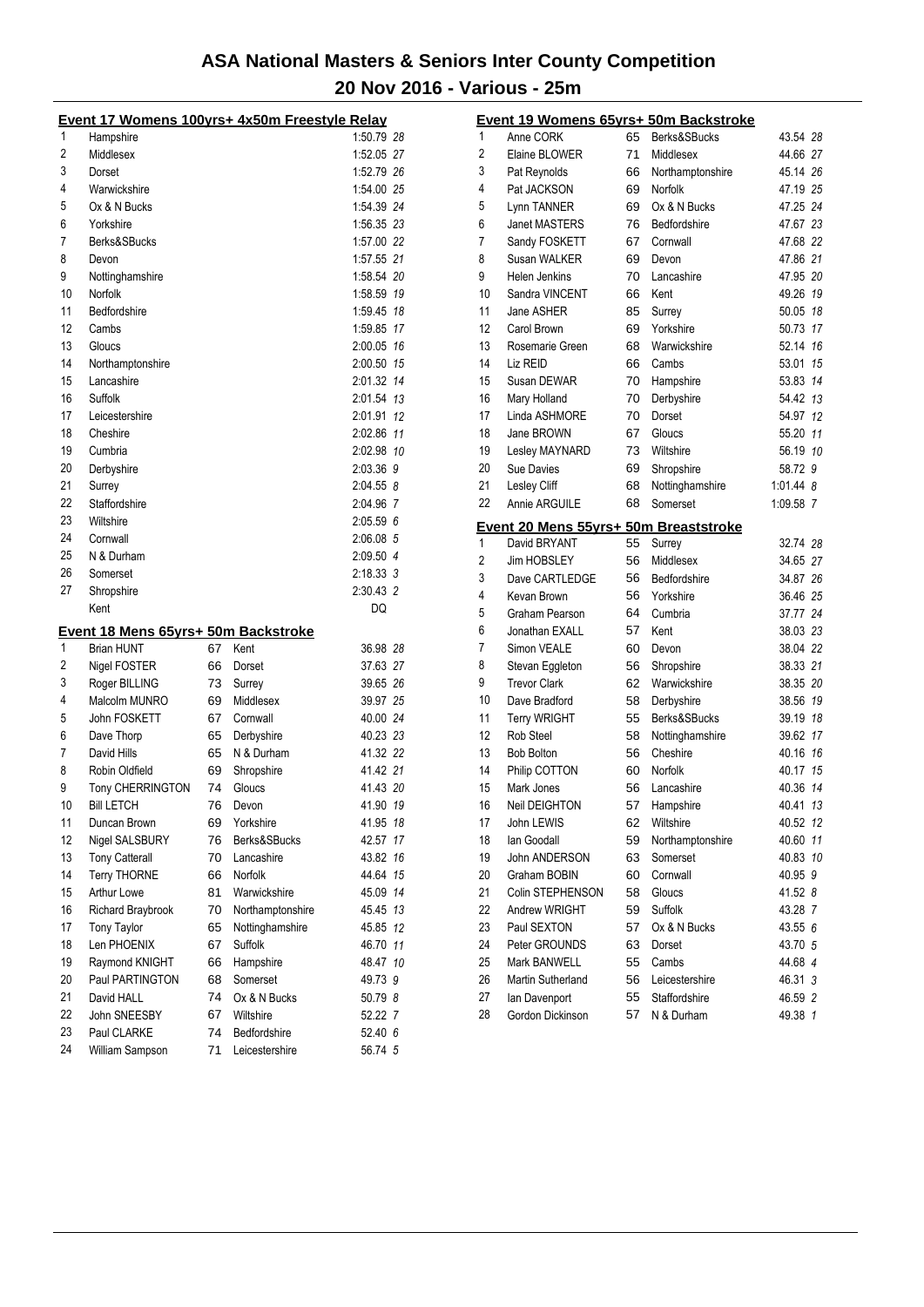|                | <u> Event 21 Womens 55yrs+ 50m Breaststroke</u> |          |                       |                    |    |
|----------------|-------------------------------------------------|----------|-----------------------|--------------------|----|
| 1              | Judy Hattle                                     | 56       | Cumbria               | 40.09 28           |    |
| $\overline{2}$ | Verity Dobbie                                   | 57       | N & Durham            | 40.40 27           |    |
| 3              | Sally Shields                                   | 62       | Yorkshire             | 40.65 26           |    |
| 4              | Karen Stacey                                    | 55       | Warwickshire          | 41.03 25           |    |
| 5              | Amanda HEATH                                    | 59       | Berks&SBucks          | 41.63 24           |    |
| 6              | Alison NYE                                      | 59       | Wiltshire             | 41.65 23           |    |
| 7              | <b>Sheryl TAYLOR</b>                            | 55       | Cornwall              | 42.97 22           |    |
| 8              | Jenny Merritt                                   | 65       | Derbyshire            | 43.40 21           |    |
| 9              | Jean APPLEBY                                    | 60       | Suffolk               | 43.68 20           |    |
| 10             | <b>Christine AYERS</b>                          | 63       | Bedfordshire          | 46.17 19           |    |
| 11             | <b>Gill FERRIS</b>                              | 62       | Gloucs                | 46.19 18           |    |
| 12             | Lucy DICKSON                                    | 56       | Kent                  | 46.59 17           |    |
| 13             | Angela SHACKLETON                               | 59       | Norfolk               | 46.91 16           |    |
| 14             | Barbara Cole                                    | 60       | Shropshire            | 47.24 15           |    |
| 15             | Diane FORD                                      | 73       | Hampshire             | 47.45 14           |    |
| 16             | Sue PROCTER                                     | 60       | Middlesex             | 47.87 13           |    |
| 17             | <b>Judith BARTON</b>                            | 60       | Dorset                | 48.26 12           |    |
| 18             | <b>Bernice Battams</b>                          | 59       | Northamptonshire      | 48.77 11           |    |
| 19             | Christine GOODAIR                               | 59       | Surrey                | 49.29 10           |    |
| 20             | Mags BICKLEY                                    | 65       | Devon                 | 50.13 9            |    |
| 21             | <b>Valda Davies</b>                             | 61       | Staffordshire         | 51.09 8            |    |
| 22<br>23       | Kiyoko Naish                                    | 65       | Nottinghamshire       | 51.31 7            |    |
|                | Helen Jenkins                                   | 70       | Lancashire            | 51.45 6            |    |
| 24<br>25       | <b>Christine OSBORNE</b>                        | 59       | Somerset              | 54.53 5<br>56.28 4 |    |
| 26             | Jayne COLEBROOK                                 | 56       | Cambs                 | 56.84 3            |    |
|                | Barbara LEGG                                    | 73       | Ox & N Bucks          |                    |    |
|                | Event 22 Mens 45yrs+ 50m Butterfly              |          |                       |                    |    |
| 1              | Mike HODGSON                                    | 49       | Surrey                | 27.02 28           |    |
| 2              | David Chaney                                    | 48       | N & Durham            | 27.78 27           |    |
| 3              | David Emerson                                   | 54       | Yorkshire             | 27.97 26           |    |
| 4              | Alec Johnson                                    | 54       | Cheshire              | 28.43 25           |    |
| 5              | Nicholas BRIDGE                                 | 46       | Ox & N Bucks          | 28.62 24           |    |
| 6              | Garry MAVIN                                     | 45       | Cambs                 | 28.68 23           |    |
| 7              | Fernando VICARIA                                | 46       | Berks&SBucks          | 29.00 22           |    |
| 8              | Mark DEAKIN                                     | 45       | Middlesex             | 29.22 21           |    |
| 9              | Nick VAUGHAN                                    | 52       | Dorset                | 29.25 20           |    |
| 10             | Alan BURROWS                                    | 47       | Kent                  | 29.52 19           |    |
| 11             | Graham CRIDLAND                                 | 48       | Devon                 | 29.60 18           |    |
| 12             | Pete SMITH                                      | 45       | Gloucs                | 29.76              | 17 |
| 13<br>14       | Mark Patterson<br><b>Steve Goodall</b>          | 51       | Nottinghamshire       | 29.85 16           | 15 |
| 15             | <b>Stuart DYBLE</b>                             | 51<br>45 | Derbyshire<br>Norfolk | 29.89<br>30.00 14  |    |
| 16             | Clive BENSON                                    | 53       | Hampshire             | 30.11              | 13 |
| 17             | Chris Ryall                                     | 51       | Warwickshire          | 30.20 12           |    |
| 18             | Kieron Harrison                                 | 47       | Leicestershire        | 30.47              | 11 |
| 19             | Simon MULLINGER                                 | 45       | Wiltshire             | 30.50 10           |    |
| 20             | Paul Ingle                                      | 45       | Staffordshire         | 31.04 9            |    |
| 21             | Karl SHARMAN                                    | 47       | Suffolk               | 31.43 8            |    |
| 22             | Craig Brown                                     | 47       | Northamptonshire      | 31.89 7            |    |
| 23             | Robert ADSLEY                                   | 46       | Bedfordshire          | 32.12 6            |    |
| 24             | <b>Philip Croxall</b>                           | 47       | Lancashire            | 32.99 5            |    |
| 25             | Craig Heggie                                    | 54       | Cumbria               | 33.03 4            |    |
| 26             | <b>Philip Carpenter</b>                         | 52       | Shropshire            | 33.87 3            |    |
| 27             | Peter ADAMS                                     | 46       | Cornwall              | 33.90 2            |    |
| 28             | Andy WORKMAN                                    | 49       | Somerset              | 36.29 1            |    |
|                |                                                 |          |                       |                    |    |

|                | <u>Event 23 Womens 45yrs+ 50m Butterfly</u> |          |                                 |                   |    |
|----------------|---------------------------------------------|----------|---------------------------------|-------------------|----|
| 1              | Liz WOOLNER                                 | 49       | Bedfordshire                    | 30.93 28          |    |
| $\overline{2}$ | Philippa Rickard                            | 45       | Yorkshire                       | 31.24 27          |    |
| 3              | Judy Hattle                                 | 56       | Cumbria                         | 32.74 26          |    |
| 4              | Debbie ADDISON                              | 46       | Surrey                          | 32.97 25          |    |
| 5              | <b>Helen DAVIS</b>                          | 46       | Cambs                           | 33.14 24          |    |
| 6              | Debbie MATLESS                              | 53       | Norfolk                         | 33.46 23          |    |
| 7              | Hayley Bettinson                            | 53       | Warwickshire                    | 33.63 22          |    |
| 8              | Philippa O'GRADY                            | 47       | Somerset                        | 33.73 21          |    |
| 9              | Judy Brown                                  | 52       | Cheshire                        | 34.04 20          |    |
| 10             | Sarah ALDRIDGE                              | 45       | Hampshire                       | 34.24 19          |    |
| 11             | Lydianne Lock                               | 47       | Leicestershire                  | 34.33 18          |    |
| 12             | Heidi BELL-WEST                             | 46       | Devon                           | 34.47 17          |    |
| 13             | Diane O'gorman                              | 54       | Lancashire                      | 35.05 16          |    |
| 14             | Carolynn CURTIS                             | 53       | Berks&SBucks                    | 35.19 15          |    |
| 15             | Angela Guilfoyle                            | 47       | Derbyshire                      | 35.22 14          |    |
| 16             | <b>Jennifer PARKER</b>                      | 48       | Middlesex                       | 35.65 13          |    |
| 17             | Della JENKINS                               | 50       | Kent                            | 36.40 12          |    |
| 18             | Sandy JONES                                 | 52       | Gloucs                          | 36.51 11          |    |
| 19             | Diana Nash                                  | 62       | Shropshire                      | 37.12 10          |    |
| 20             | Alie Patterson                              | 47       | Nottinghamshire                 | 37.55 9           |    |
| 21             | Eve SLATEFORD                               | 46       | Wiltshire                       | 37.87 8           |    |
| 22             | Sally ST CLAIR                              | 53       | Dorset                          | 38.11 7           |    |
| 23             | Amanda LOSASSO                              | 53       | Cornwall                        | 38.80 6           |    |
| 25             | Lisa WITHERS                                | 50       | Suffolk                         | 40.12 4           |    |
| 26             | Emma Bissett                                | 45       | Northamptonshire                | 42.89 3           |    |
| 27             | Caroline Jones                              | 49       | Staffordshire                   | 46.95 2           |    |
| 28             | Kath Dickinson                              | 54       | N & Durham                      | 54.12 1           |    |
|                | Event 24 Mens 35yrs+ 50m Freestyle          |          |                                 |                   |    |
| 1              | Chris Knee                                  | 37       | Yorkshire                       | 24.25 28          |    |
| 2              | <b>Neal Smith</b>                           | 39       | Warwickshire                    | 24.62 27          |    |
| 3              | Paul Barnard                                | 35       | Cheshire                        | 24.98 26          |    |
| 4              | Dave Holland                                | 35       | Derbyshire                      | 25.42 25          |    |
| 5              | <b>Martin BENNELL</b>                       | 39       | Hampshire                       | 25.56 24          |    |
| 6              | Alex BEVIS                                  | 41       | Cambs                           | 25.69 23          |    |
| 7              | Mark Croft                                  | 36       | N & Durham                      | 25.82 22          |    |
| 8              | Michael Kerslake                            | 35       | Nottinghamshire<br>Ox & N Bucks | 25.93 21          |    |
| 9<br>10        | David DENNY                                 | 40       |                                 | 25.99 20          |    |
| 11             | Ashley BUCK                                 | 36       | Suffolk                         | 26.02 19          |    |
|                | Mark REYNOLDS                               | 53       | Middlesex                       | 26.14 18          |    |
| 12             | Ollie BARNES                                | 35       | Gloucs                          | 26.24 17          |    |
| 13<br>14       | Peter Wilmot                                | 44       | Lancashire                      | 26.42             | 16 |
|                | Dean Blackman                               | 41       | Surrey                          | 26.84 15          |    |
| 15<br>16       | Matt LEIGH                                  | 42       | Cornwall                        | 27.56<br>27.58 13 | 14 |
| 17             | Phil BRADLEY<br>Jamie PAGE                  | 48       | Kent                            | 27.59 12          |    |
| 18             |                                             | 39       | Devon                           | 27.65 11          |    |
| 19             | <b>Tony FLATTERY</b>                        | 38       | Dorset<br>Norfolk               |                   |    |
| 20             | David WEBSTER                               | 38       |                                 | 27.66 10          |    |
| 21             | <b>Steve Barnes</b>                         | 44       | Shropshire<br>Berks&SBucks      | 27.68 9           |    |
| 22             | Peter GOWER                                 | 40       |                                 | 28.18 8           |    |
| 23             | John RUSSELL                                | 35       | Wiltshire                       | 28.27 7           |    |
| 24             | Sam Bell                                    | 40       | Cumbria                         | 28.85 6           |    |
| 25             | Jonathan Hulmes                             | 35       | Northamptonshire                | 28.97 5           |    |
| 26             | Marcus Alsop                                | 42       | Staffordshire                   | 28.98 4           |    |
| 27             | Maciej Mosiolek<br><b>Richard EASTON</b>    | 37       | Leicestershire                  | 29.50 3           |    |
|                | Andrew ROBERTS                              | 37<br>39 | Somerset<br>Bedfordshire        | 29.83 2<br>DQ     |    |
|                |                                             |          |                                 |                   |    |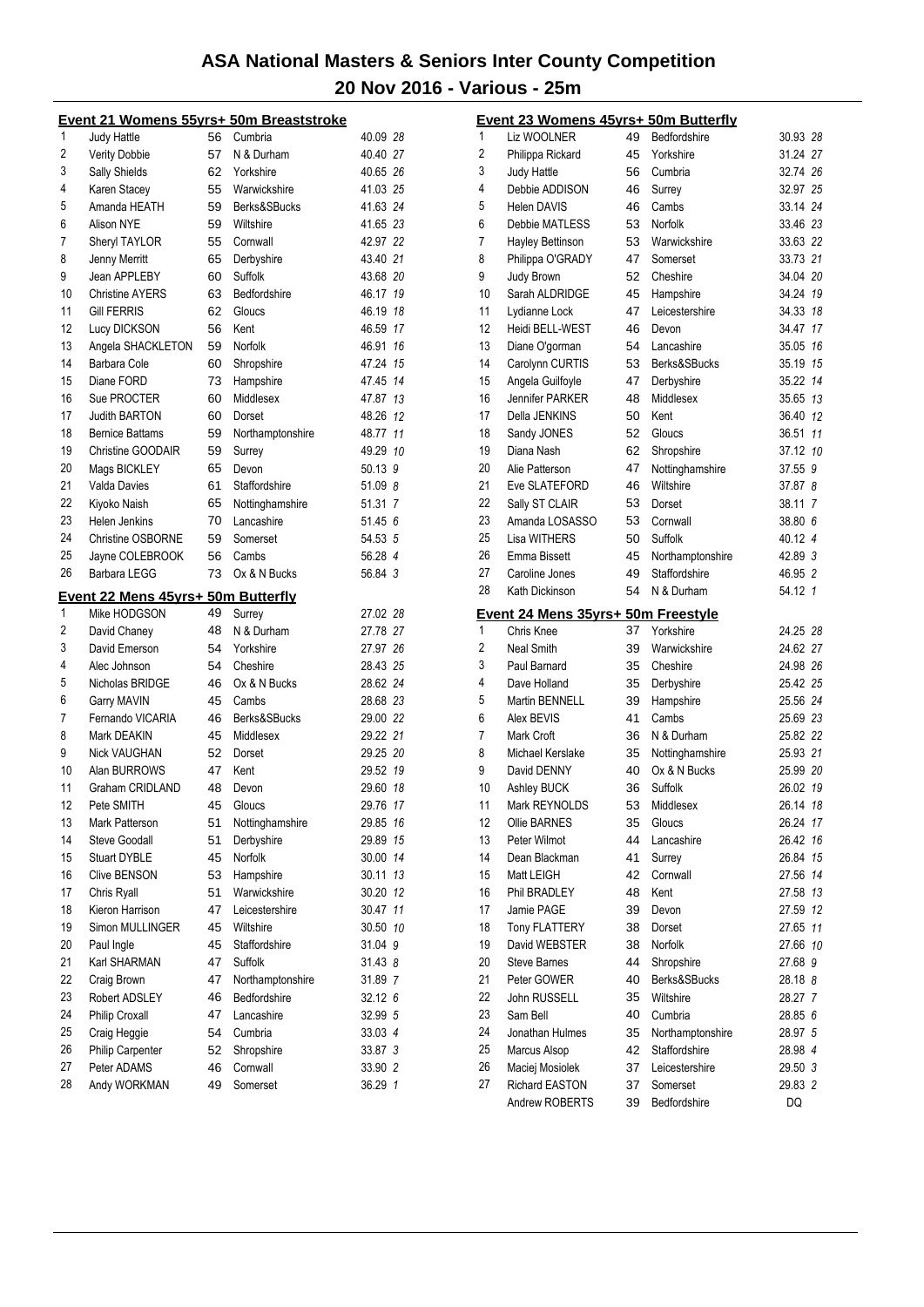|     | Event 25 Womens 35yrs+ 50m Freestyle               |    |                  |          |
|-----|----------------------------------------------------|----|------------------|----------|
| 1   | Michelle WARE                                      | 43 | Surrey           | 27.57 28 |
| 2   | <b>Fleur PARKER</b>                                | 40 | Hampshire        | 28.09 27 |
| 3   | Anna Mccall                                        | 35 | Warwickshire     | 28.37 26 |
| 4   | Catherine MARKWELL                                 | 35 | Norfolk          | 28.48 25 |
| 5   | Rebecca SMITH                                      | 37 | Wiltshire        | 28.75 24 |
| 6   | Sachiks YAMAWAKI                                   | 35 | Middlesex        | 28.79 23 |
| 7   | Nina Williams                                      | 46 | Yorkshire        | 29.06 22 |
| 8   | Kate Vines                                         | 44 | Nottinghamshire  | 29.43 21 |
| 9   | Marie ROYAL                                        | 51 | Ox & N Bucks     | 30.43 20 |
| 10  | Julie SCOTT                                        | 43 | Cambs            | 30.60 19 |
| 11  | Rebecca JENKINSON                                  | 53 | Devon            | 30.65 18 |
| 12  | <b>Sharon PERRY</b>                                | 44 | Suffolk          | 30.68 17 |
| 13  | <b>Jo DUBERLEY</b>                                 | 44 | Gloucs           | 30.77 16 |
| 14  | Elizabeth Simpson                                  | 44 | Derbyshire       | 31.05 15 |
| 15  | Karin LOCKHOFF                                     | 41 | Berks&SBucks     | 31.19 14 |
| 16  | <b>Judie VAN SELM</b>                              | 43 | Kent             | 31.25 13 |
| 17  | Caroline LAW                                       | 44 | Somerset         | 31.51 12 |
| 18  | Sharon Evans                                       | 44 | Shropshire       | 31.57 11 |
| 19  | Nicola Burdett                                     | 37 | Leicestershire   | 31.79 10 |
| 20  | Kath Thomas                                        | 45 | Cheshire         | 32.04 9  |
| 21  | Sue RACSTER                                        | 41 | Dorset           | 32.20 8  |
| 22  | Sarah Withey                                       | 41 | Staffordshire    | 32.29 7  |
| 23  | Louisa Bellamy                                     | 35 | Northamptonshire | 32.54 6  |
| 24  | Karen Coulter                                      | 40 | N & Durham       | 33.39 5  |
| 25  | <b>Clare WARREN</b>                                | 39 | Bedfordshire     | 33.41 4  |
| 26  | Kathryne Hodgson                                   | 37 | Cumbria          | 35.50 3  |
| 27  | Caroline FOX                                       | 48 | Cornwall         | 36.37 2  |
|     | Christine Johnson                                  | 42 | Lancashire       | DQ       |
|     |                                                    |    |                  |          |
|     |                                                    |    |                  |          |
| 1   | Event 26 Mens 25yrs+ 50m Backstroke<br>Kalon VEALE | 25 | Devon            | 26.37 28 |
| 2   | <b>Philip Pratt</b>                                | 35 | Yorkshire        | 28.08 27 |
| 3   | <b>Andrew HAGUES</b>                               | 34 | Ox & N Bucks     | 28.27 26 |
| $=$ | <b>Ben LOWNDES</b>                                 | 30 | Hampshire        | 28.27 26 |
| 5   | Dan Korcz                                          | 27 | Cheshire         | 28.28 24 |
| 6   | James Wardle                                       | 31 | Warwickshire     | 28.73 23 |
| 7   | Alex Thurston                                      | 28 | Nottinghamshire  | 28.77 22 |
| 8   | Wade RIMBACH                                       | 32 | Middlesex        | 29.20 21 |
| 9   | Stephen MAVIN                                      | 41 | Cambs            | 29.32 20 |
| 10  | Chris Holme                                        | 32 | Lancashire       | 29.97 19 |
| 11  | Alex Mason                                         | 30 | Leicestershire   | 29.98 18 |
| 12  | <b>Tristan VEARNCOMBE</b>                          | 26 | Somerset         | 30.47 17 |
| 13  | Rob JOHNSON                                        | 25 | Wiltshire        | 30.54 16 |
| 14  | Jonathan STEWART                                   | 37 | Cornwall         | 30.85 15 |
| 15  | Kai HUGHES                                         | 30 | Kent             | 31.35 14 |
| 16  | Will Jolly                                         | 25 | N & Durham       | 31.46 13 |
| 17  | Andy Lyle                                          | 33 | Shropshire       | 31.88 12 |
| 18  | <b>Jack Chambers</b>                               | 28 | Derbyshire       | 31.96 11 |
| 19  | <b>Jack WILTSHIRE</b>                              | 35 | Dorset           | 32.17 10 |
| 20  | Takeshi MOTOHASHI                                  | 40 | Suffolk          | 32.28 9  |
| 21  | Leon YOUNGMAN                                      | 39 | Berks&SBucks     | 32.50 8  |
| 22  | Oli Coleman                                        | 28 | Northamptonshire | 32.81 7  |
| 23  | Mike Lynch                                         | 25 | Cumbria          | 32.97 6  |
| 24  | William APPLEBY                                    | 34 | Norfolk          | 33.01 5  |
| 25  | Chris STREET                                       | 27 | Gloucs           | 33.26 4  |
| 26  | Owen JONES                                         | 28 | Bedfordshire     | 33.45 3  |
| 27  | Ultan BRENNAN                                      | 48 | Surrey           | 35.48 2  |

|                | <u> Event 27 Womens 25yrs+ 50m Backstroke</u> |    |                  |          |  |
|----------------|-----------------------------------------------|----|------------------|----------|--|
| 1              | Sophie Casson                                 | 31 | Lancashire       | 30.65 28 |  |
| $\overline{2}$ | Lizzie GODFREY                                | 37 | Hampshire        | 31.55 27 |  |
| 3              | Lucy Lloyd-roach                              | 33 | Cheshire         | 31.99 26 |  |
| 4              | Laura Huggon                                  | 25 | Cumbria          | 32.01 25 |  |
| 5              | Rebecca Milnes                                | 29 | Nottinghamshire  | 32.03 24 |  |
| 6              | Lucy Rodwell                                  | 30 | Yorkshire        | 32.09 23 |  |
| 7              | Hayley DAVIS                                  | 32 | Cambs            | 32.11 22 |  |
| 8              | <b>Claire EVELYNE</b>                         | 29 | Ox & N Bucks     | 32.67 21 |  |
| 9              | Emma CHALLIS                                  | 30 | Devon            | 32.69 20 |  |
| 10             | Abbie Brown                                   | 27 | Warwickshire     | 32.79 19 |  |
| 11             | Kate Nicholson                                | 34 | N & Durham       | 33.17 18 |  |
| 12             | Hannah LOUGHLIN                               | 28 | Middlesex        | 33.24 17 |  |
| 13             | Hannah Simpson                                | 44 | Shropshire       | 33.66 16 |  |
| 14             | Rachal STEVENSON                              | 31 | Bedfordshire     | 33.68 15 |  |
| 15             | Lauren JENKINS                                | 25 | Kent             | 34.03 14 |  |
| 16             | Melanie HOLLAND                               | 42 | Norfolk          | 34.44 13 |  |
| 17             | Cara Bickerstaff                              | 29 | Derbyshire       | 34.50 12 |  |
| 18             | <b>Kirsty HEARD</b>                           | 32 | Dorset           | 34.71 11 |  |
| 19             | Ceris WESTLAKE                                | 25 | Gloucs           | 34.72 10 |  |
| 20             | Carmen GEORGESCU-SP44                         |    | Surrey           | 34.97 9  |  |
| 21             | <b>Tracey SHARLAND</b>                        | 27 | Wiltshire        | 36.31 8  |  |
| 22             | Amy Vaughan                                   | 30 | Northamptonshire | 36.52 7  |  |
| 23             | Emma Seddon                                   | 31 | Leicestershire   | 36.69 6  |  |
| 24             | Sarah HOLDEN                                  | 32 | Suffolk          | 37.15 5  |  |
| 25             | Rachel LANGTON                                | 47 | Berks&SBucks     | 37.77 4  |  |
| 26             | Rohan MAYNARD                                 | 25 | Cornwall         | 38.58 3  |  |
| 27             | Amy Sales                                     | 37 | Staffordshire    | 38.94 2  |  |
| 28             | <b>Rhian MANLEY</b>                           | 43 | Somerset         | 42.19 1  |  |
|                |                                               |    |                  |          |  |
|                |                                               |    |                  |          |  |
|                | Event 28 Mens 18yrs+ 50m Breaststroke         |    |                  |          |  |
| 1              | <b>Neil REDMAN</b>                            | 22 | Hampshire        | 28.31 28 |  |
| 2              | Adam Frost                                    | 21 | Cheshire         | 29.93 27 |  |
| 3              | Jack Blair                                    | 18 | Derbyshire       | 29.98 26 |  |
| 4              | <b>Richard Ayre</b>                           | 23 | Yorkshire        | 30.27 25 |  |
| 5              | Levin VEALE                                   | 22 | Devon            | 30.74 24 |  |
| Ξ              | Joshua Thompson                               | 18 | Lancashire       | 30.74 24 |  |
| 7              | <b>Wylie BALL</b>                             | 22 | Middlesex        | 31.09 22 |  |
| 8              | Luke WESTWOOD                                 | 26 | Cambs            | 31.10 21 |  |
| 9              | Ross Turner                                   | 36 | Warwickshire     | 31.26 20 |  |
| 10             | Jacob WEST                                    | 19 | Kent             | 31.30 19 |  |
| 11             | Gregory DU TERTRE                             | 27 | Berks&SBucks     | 31.32 18 |  |
| 12             | Kiaran Peart                                  | 19 | N & Durham       | 31.43 17 |  |
| 13             | Chris Elcock                                  | 18 | Nottinghamshire  | 31.78 16 |  |
| 14             | Harry WAGNER                                  | 18 | Suffolk          | 31.84 15 |  |
| 15             | Aaron Flynn                                   | 26 | Northamptonshire | 32.06 14 |  |
| 16             | Ryan SYKES                                    | 20 | Norfolk          | 32.23 13 |  |
| 17             | <b>Thomas Milburn</b>                         | 18 | Cumbria          | 32.38 12 |  |
| 18             | Ryan STEWARD                                  | 29 | Ox & N Bucks     | 32.46 11 |  |
| 19             | Jack MCGARRY                                  | 22 | Bedfordshire     | 33.72 10 |  |
| 20             | <b>Ben PORTER</b>                             | 19 | Dorset           | 34.19 9  |  |
| 21             | Rich HILL                                     | 28 | Somerset         | 34.24 8  |  |
| 22             | Terence LI                                    | 23 | Surrey           | 34.39 7  |  |
| 23             | John POSNETT                                  | 31 | Cornwall         | 34.52 6  |  |
| 24             | <b>Steve Barnes</b>                           | 44 | Shropshire       | 35.52 5  |  |
| 25             | Ben Whitehouse                                | 18 | Staffordshire    | 35.67 4  |  |
| 26             | Dave LEONARD                                  | 37 | Wiltshire        | 36.08 3  |  |
| 27             | Tej Samra                                     | 27 | Leicestershire   | 36.92 2  |  |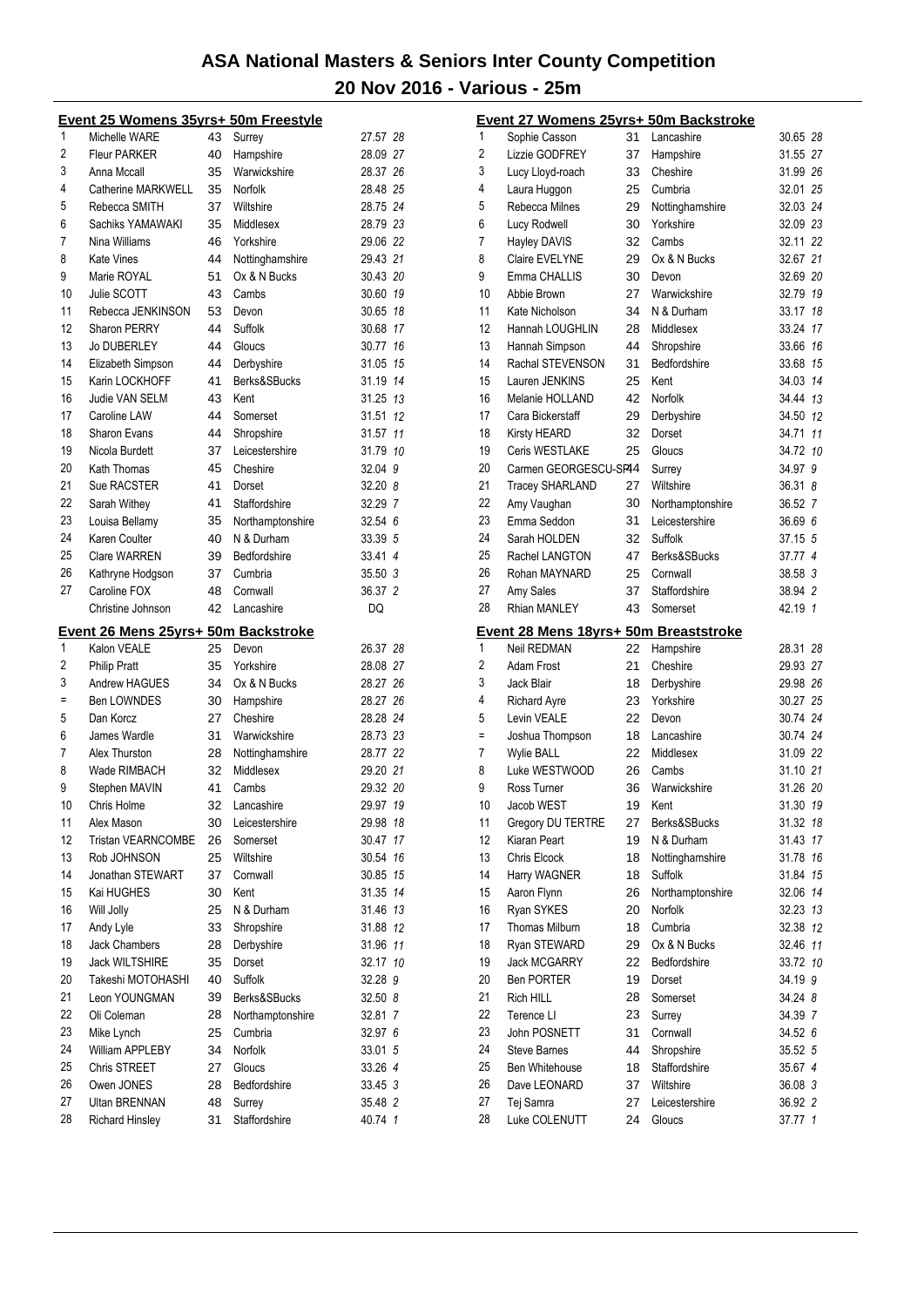|          | <u> Event 29 Womens 18yrs+ 50m Breaststroke</u>           |    |                  |                          |  |
|----------|-----------------------------------------------------------|----|------------------|--------------------------|--|
| 1        | Laura MARZOLINI                                           | 18 | Norfolk          | 34.14 28                 |  |
| 2        | Libby HETHERINGTON                                        | 24 | Berks&SBucks     | 34.52 27                 |  |
| 3        | Hannah WILSHIRE                                           | 29 | Dorset           | 34.58 26                 |  |
| 4        | Jennifer HOLLAND                                          | 24 | Surrey           | 34.66 25                 |  |
| 5        | Jessica Gillatt                                           | 19 | Yorkshire        | 34.67 24                 |  |
| 6        | Emma OLIVER                                               | 35 | Kent             | 34.99 23                 |  |
| 7        | Kathryn LOVEYS                                            | 29 | Cambs            | 35.06 22                 |  |
| 8        | Rebecca Barsby                                            | 33 | Nottinghamshire  | 35.14 21                 |  |
| 9        | Shauna POOLE                                              | 19 | Devon            | 35.15 20                 |  |
| 10       | Grace Newlands                                            | 22 | Cumbria          | 35.30 19                 |  |
| 11       | Amiee CARTER                                              | 22 | Gloucs           | 35.47 18                 |  |
| 12       | Elizabeth OLIVER                                          | 19 | Ox & N Bucks     | 36.02 17                 |  |
| 13       | Ellen Stone                                               | 20 | Warwickshire     | 36.36 16                 |  |
| 14       | Rebecca LIN                                               | 18 | Hampshire        | 36.66 15                 |  |
| 15       | Jordan COLEMAN                                            | 18 | Suffolk          | 37.63 14                 |  |
| 16       | Emma IRVINE                                               | 22 | Bedfordshire     | 37.64 13                 |  |
| 17       | Carole Jepson                                             | 34 | Lancashire       | 37.75 12                 |  |
| 18       | Hannah REID                                               | 18 | Cornwall         | 37.83 11                 |  |
| 19       | Sarah Brooksbank                                          |    | Leicestershire   | 37.94 10                 |  |
|          | Hannah PULLINGER                                          | 39 |                  | 38.28 9                  |  |
| 20       |                                                           | 21 | Somerset         |                          |  |
| 21       | Laure KEARNS                                              | 33 | Middlesex        | 38.45 8                  |  |
| 22       | Louise GARDO                                              | 19 | Wiltshire        | 39.48 7                  |  |
| 23       | Laura Bowden                                              | 29 | Cheshire         | 39.55 6                  |  |
| 24       | Lisa Poole                                                | 33 | Derbyshire       | 40.21 5                  |  |
| 25       | <b>Grace Manning</b>                                      | 18 | Northamptonshire | 40.25 4                  |  |
| 26       | Katherine Hill                                            | 18 | N & Durham       | 44.10 3                  |  |
| 27       | Catherine Whitehouse                                      | 21 | Staffordshire    | 45.18 2                  |  |
|          |                                                           | 30 |                  | 49.73 1                  |  |
| 28       | Sally Goodall                                             |    | Shropshire       |                          |  |
|          |                                                           |    |                  |                          |  |
| 1        | Event 30 Mixed 220yrs+ 4x50m Freestyle Relay<br>Yorkshire |    |                  | 1:58.64 28               |  |
| 2        | Devon                                                     |    |                  | 2:00.80 27               |  |
| 3        | Warwickshire                                              |    |                  | 2:01.28 26               |  |
| 4        | Berks&SBucks                                              |    |                  |                          |  |
| 5        |                                                           |    |                  | 2:03.26 25<br>2:03.42 24 |  |
|          | Hampshire                                                 |    |                  |                          |  |
| 6        | Nottinghamshire                                           |    |                  | 2:05.69 23               |  |
| 7        | Suffolk                                                   |    |                  | 2:07.84 22               |  |
| 8        | Gloucs                                                    |    |                  | 2:08.16 21               |  |
| 9        | Middlesex                                                 |    |                  | 2:09.34 20               |  |
| 10       | Cheshire                                                  |    |                  | 2:09.75 19               |  |
| 11       | Bedfordshire                                              |    |                  | 2:10.18 18               |  |
| 12       | Shropshire                                                |    |                  | 2:11.60 17               |  |
| 13       | Cornwall                                                  |    |                  | 2:11.78 16               |  |
| 14       | Derbyshire                                                |    |                  | 2:11.81 15               |  |
| 15       | Dorset                                                    |    |                  | 2:12.03 14               |  |
| 16       | <b>Norfolk</b>                                            |    |                  | 2:12.56 13               |  |
| 17       | N & Durham                                                |    |                  | 2:13.25 12               |  |
| 18       | Lancashire                                                |    |                  | 2:13.78 11               |  |
| 19       | Kent                                                      |    |                  | 2:17.75 10               |  |
| 20       | Wiltshire                                                 |    |                  | 2:18.57 9                |  |
| 21       | Surrey                                                    |    |                  | 2:21.34 8                |  |
| 22       | Cambs                                                     |    |                  | 2:24.04 7                |  |
| 23       | Leicestershire                                            |    |                  | 2:27.14 6                |  |
| 24       | Northamptonshire                                          |    |                  | 2:31.75 5                |  |
| 25       | Staffordshire                                             |    |                  | 2:32.33 4                |  |
| 26<br>27 | Ox & N Bucks                                              |    |                  | 2:33.58 3<br>2:39.38 2   |  |

|          | Event 31 Womens 140yrs+ 4x50m Freestyle Relay      |                        |    |
|----------|----------------------------------------------------|------------------------|----|
| 1        | Hampshire                                          | 1:55.24 28             |    |
| 2        | Warwickshire                                       | 1:55.84 27             |    |
| 3        | Middlesex                                          | 1:57.03 26             |    |
| 4        | Surrey                                             | 1:59.98 25             |    |
| 5        | Suffolk                                            | 2:01.65 24             |    |
| 6        | Norfolk                                            | 2:01.71 23             |    |
| 7        | Northamptonshire                                   | 2:01.79 22             |    |
| 8        | Nottinghamshire                                    | 2:01.90 21             |    |
| 9        | Cambs                                              | 2:02.52 20             |    |
| 10       | Devon                                              | 2:02.84 19             |    |
| 11       | Bedfordshire                                       | 2:02.97 18             |    |
| 12       | Leicestershire                                     | 2:03.46                | 17 |
| 13       | Gloucs                                             | 2:03.56                | 16 |
| 14       | Derbyshire                                         | 2:03.93 15             |    |
| 15       | Lancashire                                         | 2:04.32 14             |    |
| 16       | Dorset                                             | 2:05.16 13             |    |
| 17       | Wiltshire                                          | 2:05.95 12             |    |
| 18       | Kent                                               | 2:06.62 11             |    |
| 19       | Berks&SBucks                                       | 2:06.91                | 10 |
| 20       | Cumbria                                            | 2:08.17 9              |    |
| 21       | Cheshire                                           | 2:08.45 8              |    |
| 22       | Ox & N Bucks                                       | 2:11.47 7              |    |
| 23       | Cornwall                                           | 2:14.23 6              |    |
| 24       | Staffordshire                                      | 2:18.07 5              |    |
| 25       | Somerset                                           | 2:18.36 4              |    |
| 26       | N & Durham                                         | 2:20.69 3              |    |
| 27       | Shropshire                                         | 2:32.85 2              |    |
|          |                                                    |                        |    |
|          | Yorkshire                                          | DQ                     |    |
|          | <u>Event 32 Mens 140yrs+ 4x50m Freestyle Relay</u> |                        |    |
| 1        | Yorkshire                                          | 1:36.29 28             |    |
| 2        | Hampshire                                          | 1:40.38 27             |    |
| 3        | Middlesex                                          | 1:41.93 26             |    |
| 4        | Nottinghamshire                                    | 1:43.13 25             |    |
| 5        | Ox & N Bucks                                       | 1:45.71 24             |    |
| 6        | Berks&SBucks                                       | 1:46.55 23             |    |
| 7        | Suffolk                                            | 1:47.25 22             |    |
| 8        | Norfolk                                            | 1:47.89 21             |    |
| 9        | Cambs                                              | 1:48.19 20             |    |
| 10       | Cheshire                                           | 1:49.09 19             |    |
| 11       | Dorset                                             | 1:49.14 18             |    |
| 12       | Kent                                               | 1:49.67                | 17 |
| 13       | Derbyshire                                         | 1:49.77                | 16 |
| 14       | Devon                                              | 1:50.55                | 15 |
| 15       | Shropshire                                         | 1:50.97                | 14 |
| 16       | Bedfordshire                                       | 1:51.06 13             |    |
| 17       | N & Durham                                         | 1:51.85 12             |    |
| 18       | Gloucs                                             | 1:52.71 11             |    |
| 19       | Leicestershire                                     | 1:55.59 10             |    |
| 20       | Cornwall                                           | 1:56.93 9              |    |
| 21<br>22 | Wiltshire<br>Lancashire                            | 1:57.08 8              |    |
| 23       |                                                    | 1:57.25 7              |    |
| 24       | Northamptonshire<br>Cumbria                        | 1:57.88 6<br>1:58.53 5 |    |
| 25       | Surrey                                             | 1:59.95 4              |    |
| 26       | Somerset                                           | 2:04.51 3              |    |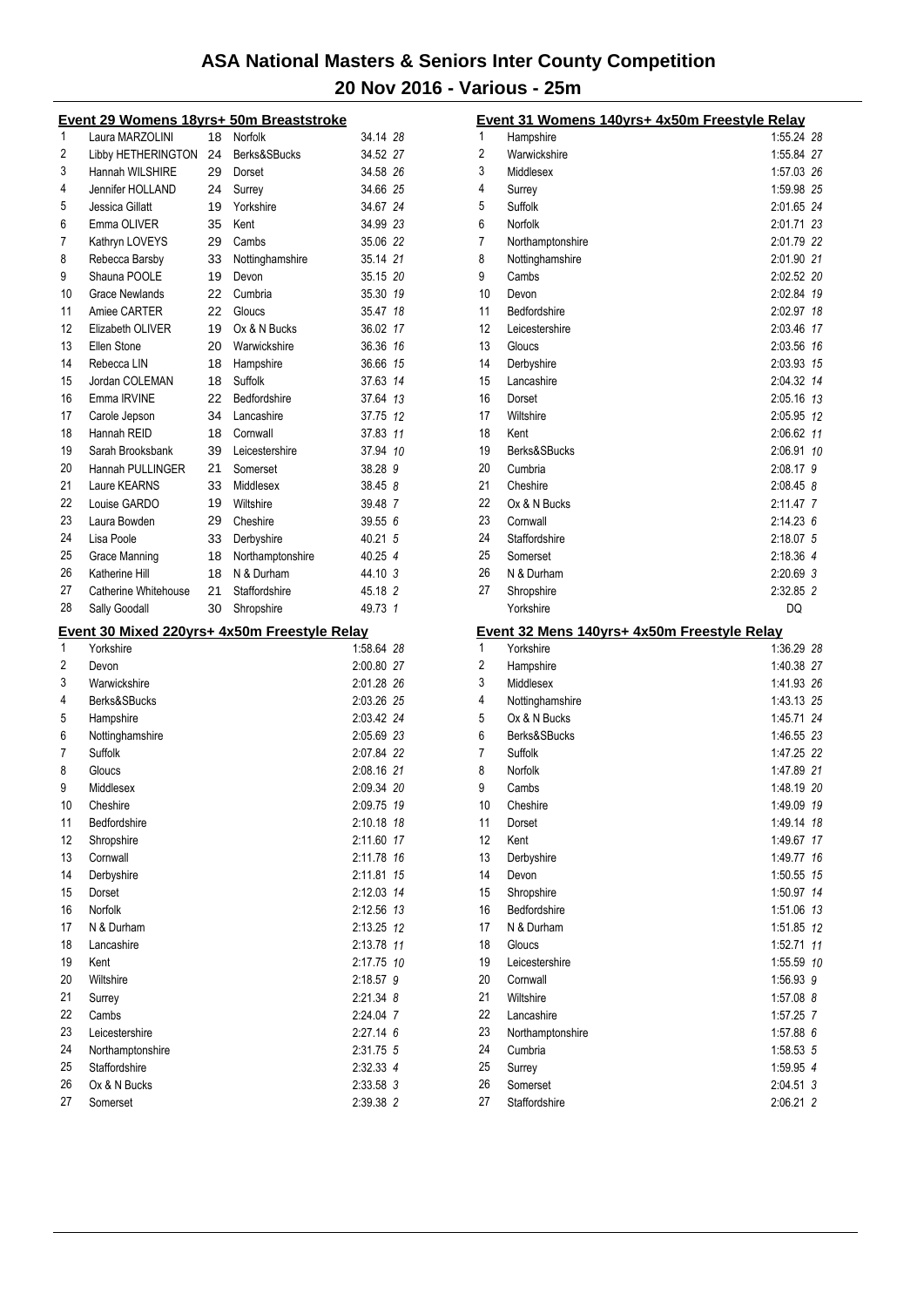|          | Event 33 Womens 72yrs+ 4x50m Freestyle Relay |                          |
|----------|----------------------------------------------|--------------------------|
| 1        | Hampshire                                    | 1:50.57 28               |
| 2        | Suffolk                                      | 1:53.71 27               |
| 3        | Nottinghamshire                              | 1:53.80 26               |
| 4        | Middlesex                                    | 1:54.00 25               |
| 5        | Dorset                                       | 1:54.33 24               |
| 6        | Berks&SBucks                                 | 1:54.68 23               |
| 7        | Kent                                         | 1:54.84 22               |
| 8        | Warwickshire                                 | 1:55.49 21               |
| 9        | Bedfordshire                                 | 1:55.61 20               |
| 10       | Norfolk                                      | 1:56.25 19               |
| 11       | Devon                                        | 1:56.66 18               |
| 12       | Ox & N Bucks                                 | 1:56.75 17               |
| 13       | Yorkshire                                    | 1:57.35 16               |
| 14       | Lancashire                                   | 1:58.66 15               |
| 15       | Cambs                                        | 1:59.21 14               |
| 16       | Derbyshire                                   | 2:00.43 13               |
| 17       | Cheshire                                     | 2:01.43 12               |
| 18       | Gloucs                                       | 2:03.35 11               |
| 19       | Northamptonshire                             | 2:03.85 10               |
| 20       | Wiltshire                                    | 2:03.95 9                |
| 21       | Staffordshire                                | 2:04.69 8                |
| 22       | N & Durham                                   | 2:06.14 7                |
| 23       | Cumbria                                      | 2:06.20 6                |
| 24       | Leicestershire                               | 2:07.95 5                |
| 25       | Somerset                                     | 2:14.53 4                |
| 26       | Shropshire                                   | 2:15.86 3                |
|          |                                              |                          |
| 27       | Surrey                                       | 2:24.55 2                |
|          | Cornwall                                     | DQ                       |
|          |                                              |                          |
|          | Event 34 Mens 72yrs+ 4x50m Freestyle Relay   |                          |
| 1        | Hampshire                                    | 1:36.14 28               |
| 2<br>3   | Nottinghamshire<br>Yorkshire                 | 1:39.09 27               |
| 4        | Kent                                         | 1:39.52 26               |
|          | Cheshire                                     | 1:39.62 25<br>1:39.90 24 |
| 5<br>6   | Ox & N Bucks                                 |                          |
| 7        | N & Durham                                   | 1:40.52 23               |
| 8        | Devon                                        | 1:40.89 22<br>1:41.18 21 |
| 9        |                                              |                          |
|          | Derbyshire<br>Warwickshire                   | 1:41.38 20               |
| 10<br>11 | Norfolk                                      | 1:41.64 19<br>1:42.15 18 |
| 12       | Cambs                                        | 1:42.28 17               |
| 13       | Dorset                                       | 1:42.50 16               |
| 14       | Suffolk                                      | 1:44.38 15               |
| 15       |                                              | 1:44.39 14               |
|          | Northamptonshire<br>Lancashire               | 1:44.49 13               |
| 16<br>17 | Cornwall                                     | 1:45.56 12               |
| 18       | Leicestershire                               | 1:46.38 11               |
| 19       | Middlesex                                    |                          |
|          | Somerset                                     | 1:47.18 10<br>1:49.68 9  |
| 20<br>21 | Staffordshire                                | 1:50.65 8                |
|          | Bedfordshire                                 | 1:50.74 7                |
| 22       | Gloucs                                       | 1:51.42 6                |
| 23       | Cumbria                                      | 1:51.78 5                |
| 24       |                                              |                          |
| 25       | Surrey                                       | 1:52.30 4                |
| 26<br>27 | Berks&SBucks<br>Shropshire                   | $1:53.16$ 3<br>1:54.41 2 |

|                | <u> Event 35 Womens 65yrs+ 50m Breaststroke</u> |          |                     |                        |    |
|----------------|-------------------------------------------------|----------|---------------------|------------------------|----|
| 1              | Jenny Merritt                                   | 55       | Derbyshire          | 43.50 28               |    |
| 2              | Diane FORD                                      | 73       | Hampshire           | 47.34 27               |    |
| 3              | <b>Hilary Crick</b>                             | 67       | Yorkshire           | 49.56 26               |    |
| 4              | Anne CORK                                       | 65       | Berks&SBucks        | 49.75 25               |    |
| 5              | Helen Jenkins                                   | 70       | Lancashire          | 50.31 24               |    |
| 6              | Mags BICKLEY                                    | 65       | Devon               | 50.57 23               |    |
| 7              | Sandra VINCENT                                  | 66       | Kent                | 50.79 22               |    |
| 8              | Pat Reynolds                                    | 66       | Northamptonshire    | 51.59 21               |    |
| 9              | Pat JACKSON                                     | 69       | Norfolk             | 51.64 20               |    |
| 10             | Liz REID                                        | 66       | Cambs               | 51.97 19               |    |
| 11             | Linda ASHMORE                                   | 70       | Dorset              | 52.59 18               |    |
| 12             | Elaine Bromwich                                 | 74       | Warwickshire        | 52.65 17               |    |
| 13             | Sally HOUGH                                     | 67       | Cornwall            | 53.31                  | 16 |
| 14             | Andrea MINOR                                    | 68       | Bedfordshire        | 53.46                  | 15 |
| 15             | Elaine BLOWER                                   | 71       | Middlesex           | 53.99                  | 14 |
| 16             | Sue Davies                                      | 69       | Shropshire          | 54.94 13               |    |
| 17             | Muriel HITCHCOCK                                | 78       | Wiltshire           | 55.07 12               |    |
| 18             | Barbara LEGG                                    | 73       | Ox & N Bucks        | 57.88                  | 11 |
| 19             | Jane ASHER                                      | 85       | Surrey              | 58.27 10               |    |
| 20             | <b>Esther MURRAY</b>                            | 69       | Gloucs              | 1:01.85 9              |    |
| 21             | Lesley Cliff                                    | 68       | Nottinghamshire     | 1:02.59 8              |    |
|                | Event 36 Mens 65yrs+ 50m Breaststroke           |          |                     |                        |    |
| 1              | <b>Brian Taylor</b>                             | 66       | Yorkshire           | 37.61 28               |    |
| $\overline{2}$ | <b>Bob Apel</b>                                 | 72       | Northamptonshire    | 40.65 27               |    |
| 3              | David Hills                                     | 65       | N & Durham          | 42.65 26               |    |
| 4              | Terry WINDEATT                                  | 68       | Devon               | 42.66 25               |    |
| 5              | <b>Terry THORNE</b>                             | 66       | Norfolk             | 43.91 24               |    |
| 6              | Chris Thorp                                     | 66       | Derbyshire          | 44.07 23               |    |
| 7              | <b>Bob Blane</b>                                | 66       | Nottinghamshire     | 45.39 22               |    |
| 8              | John FOSKETT                                    | 67       | Cornwall            | 45.43 21               |    |
| 9              | Keith Ingram                                    | 76       | Warwickshire        | 45.64 20               |    |
| 10             | Roger GUTTRIDGE                                 | 66       | Dorset              | 45.91                  | 19 |
| 11             | Duncan MCCREADIE                                | 71       | Berks&SBucks        | 45.94 18               |    |
| 12             | Derek PARR                                      | 72       | Middlesex           | 46.80 17               |    |
| 13             | Don LEATHERBARROW 78                            |          | Gloucs              | 47.34                  | 16 |
| 14             | <b>Tony Catterall</b>                           | 70       | Lancashire          | 47.54                  | 15 |
| 15             | Roger BILLING                                   | 73       | Surrey              | 48.77 14               |    |
| 16             | Paul CLARKE                                     | 74       | Bedfordshire        | 50.21                  | 13 |
| 17             | <b>Robin SNELL</b>                              | 66       | Wiltshire           | 50.35                  | 12 |
| 18             | Raymond KNIGHT                                  | 66       | Hampshire           | 51.83 11               |    |
| 19             | <b>Malcolm Adkins</b>                           | 77       | Shropshire          | 52.94                  | 10 |
| 20             | David HALL                                      | 74       | Ox & N Bucks        | 54.30 9                |    |
| 21             | David STAVERLEY                                 | 74       | Kent                | 54.97 8                |    |
|                |                                                 |          |                     |                        |    |
| 22             | William Sampson                                 | 71       | Leicestershire      | 55.75 7                |    |
| 23<br>24       | Paul PARTINGTON<br>Len PHOENIX                  | 68<br>67 | Somerset<br>Suffolk | 1:00.70 6<br>1:04.59 5 |    |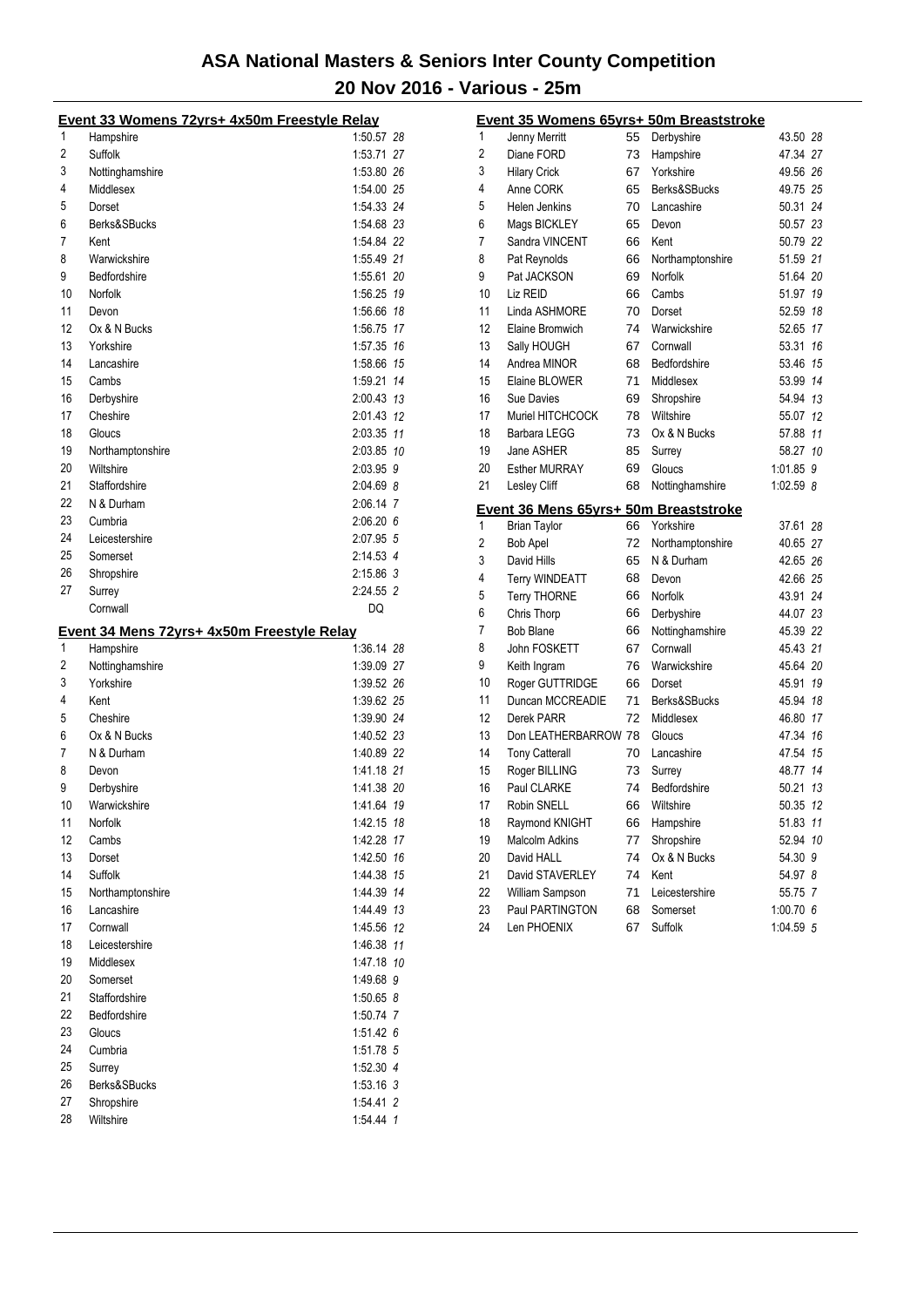|     | <u>Event 37 Womens 55yrs+ 50m Butterfly</u> |    |                  |          |    |
|-----|---------------------------------------------|----|------------------|----------|----|
| 1   | Judy Hattle                                 | 56 | Cumbria          | 32.15 28 |    |
| 2   | <b>Christine PORTER</b>                     | 56 | Middlesex        | 32.76 27 |    |
| 3   | Karen Stacey                                | 55 | Warwickshire     | 35.95 26 |    |
| 4   | Lindsay Gowland                             | 59 | Staffordshire    | 36.46 25 |    |
| 5   | Helen KULA-PRZEZWAN\$7                      |    | Gloucs           | 36.50 24 |    |
| 6   | Jean APPLEBY                                | 60 | Suffolk          | 36.72 23 |    |
| 7   | Amanda HEATH                                | 59 | Berks&SBucks     | 37.20 22 |    |
| 8   | Sheryl TAYLOR                               | 55 | Cornwall         | 37.32 21 |    |
| 9   | Diana Nash                                  | 62 | Shropshire       | 37.87 20 |    |
| 10  | <b>Chris Barnett</b>                        | 56 | Leicestershire   | 38.09 19 |    |
| 11  | <b>Helen DICKENS</b>                        | 58 | Dorset           | 38.66 18 |    |
| 12  | Sally Shields                               | 62 | Yorkshire        | 39.52 17 |    |
| 13  | Kiyoko Naish                                | 59 | Nottinghamshire  | 40.46 16 |    |
| 14  | <b>Elaine Fitchie</b>                       | 60 | Lancashire       | 40.49 15 |    |
| 15  | Catherine BECKETT                           | 60 | Hampshire        | 40.68 14 |    |
| 16  | Susan WALKER                                | 69 | Devon            | 41.99 13 |    |
| 17  | <b>Bernice Battams</b>                      | 59 | Northamptonshire | 42.82 12 |    |
| 18  | Sharon ALLEN                                | 55 | Wiltshire        | 42.83 11 |    |
| 19  | <b>Verity Dobbie</b>                        | 57 | N & Durham       | 43.19 10 |    |
| 20  | <b>Christine AYERS</b>                      | 63 | Bedfordshire     | 43.38 9  |    |
| 21  | Val REGAN                                   | 59 | Somerset         | 45.04 8  |    |
| 22  | Jane BLACKWELL                              | 57 | Norfolk          | 45.65 7  |    |
| 23  | <b>Ruth Lowe</b>                            | 59 | Derbyshire       | 51.41 6  |    |
| 24  | Jayne COLEBROOK                             | 56 | Cambs            | 53.21 5  |    |
| 25  | Christine GOODAIR                           | 59 | Surrey           | 54.41 4  |    |
| 26  | Lucy DICKSON                                | 56 | Kent             | 55.91 3  |    |
|     | Event 38 Mens 55yrs+ 50m Butterfly          |    |                  |          |    |
| 1   | Simon VEALE                                 | 60 | Devon            | 30.46 28 |    |
| 2   | David FORREST                               | 55 | Middlesex        | 30.50 27 |    |
| 3   | Graeme MILNE                                | 62 | Cornwall         | 30.67 26 |    |
| 4   | Steve Burcham                               | 59 | Warwickshire     | 30.89 25 |    |
| 5   | Steve Nash                                  | 60 | Shropshire       | 31.04 24 |    |
| 6   | Graham POWELL                               | 60 | Bedfordshire     | 31.70 23 |    |
| 7   | Peter SEWARD                                | 60 | Wiltshire        | 33.11 22 |    |
| 8   | <b>Andy Pratt</b>                           | 58 | Lancashire       | 33.28 21 |    |
| 9   | Christopher Brown                           | 63 | Yorkshire        | 33.30 20 |    |
| 10  | Tony BALL                                   | 56 | Kent             | 33.64 19 |    |
| 11  | Mark EDWARDS                                | 59 | Surrey           | 33.69 18 |    |
| 12  | Philip COTTON                               | 60 | Norfolk          | 33.84    | 17 |
| 13  | Terry WRIGHT                                | 55 | Berks&SBucks     | 33.91 16 |    |
| 14  | Rob GUY                                     | 58 | Gloucs           | 34.44 15 |    |
| 15  | Martyn Finney                               | 58 | Staffordshire    | 34.61 14 |    |
| 16  | Geoff Holme                                 | 62 | Cheshire         | 34.80 13 |    |
| 17  | Dave Bradford                               | 58 | Derbyshire       | 34.85 12 |    |
| $=$ | <b>Charles Hillyer</b>                      | 56 | Leicestershire   | 34.85 12 |    |
| 19  | Peter KIRK                                  | 60 | Dorset           | 34.91 10 |    |
| 20  | Mark BANWELL                                | 55 | Cambs            | 35.32 9  |    |
| 21  | Mark STRAW                                  | 58 | Hampshire        | 35.45 8  |    |
| 22  | Mark Shipston                               | 58 | Nottinghamshire  | 35.73 7  |    |
| 23  | Graham Pearson                              | 64 | Cumbria          | 36.58 6  |    |
| 24  | Gordon COUTTS                               | 56 | Suffolk          | 37.08 5  |    |
| 25  | Richard NICOL                               | 57 | Somerset         | 37.92 4  |    |
| 26  | <b>Gerald Battams</b>                       | 61 | Northamptonshire | 38.33 3  |    |
| 27  | Paul SEXTON                                 | 57 | Ox & N Bucks     | 38.78 2  |    |
| 28  | Gordon Dickinson                            | 57 | N & Durham       | 40.95 1  |    |
|     |                                             |    |                  |          |    |

|          | <u> Event 39 Womens 45yrs+ 50m Freestyle</u> |          |                              |                    |    |
|----------|----------------------------------------------|----------|------------------------------|--------------------|----|
| 1        | Helen Sadler                                 | 46       | Cheshire                     | 28.42 28           |    |
| 2        | Nina Williams                                | 46       | Yorkshire                    | 29.20 27           |    |
| 3        | Sarah ALDRIDGE                               | 45       | Hampshire                    | 29.72 26           |    |
| 4        | <b>Helen DAVIS</b>                           | 46       | Cambs                        | 30.26 25           |    |
| 5        | Claire Thorn                                 | 45       | Warwickshire                 | 30.32 24           |    |
| 6        | Jane MCMENEMY                                | 48       | Middlesex                    | 30.44 23           |    |
| 7        | Marie ROYAL                                  | 51       | Ox & N Bucks                 | 30.63 22           |    |
| 8        | Debbie MATLESS                               | 53       | Norfolk                      | 30.70 21           |    |
| 9        | Philippa COLLIN                              | 54       | Berks&SBucks                 | 31.06 20           |    |
| 10       | <b>Helen Akers</b>                           | 45       | Derbyshire                   | 31.14 19           |    |
| $=$      | Rebecca JENKINSON                            | 53       | Devon                        | 31.14 19           |    |
| 12       | Amanda LOSASSO                               | 53       | Cornwall                     | 31.66 17           |    |
| 13       | Philippa O'GRADY                             | 47       | Somerset                     | 31.67 16           |    |
| 14       | <b>Judy Hattle</b>                           | 56       | Cumbria                      | 31.97 15           |    |
| 15       | Janet WILLIAMS                               | 54       | Suffolk                      | 32.44 14           |    |
| 16       | Leanne BURROWS                               | 47       | Kent                         | 32.78 13           |    |
| 17       | <b>Bryony Wilkes</b>                         | 46       | Leicestershire               | 32.83 12           |    |
| 18       | Eve SLATEFORD                                | 46       | Wiltshire                    | 32.93 11           |    |
| 19       | Sally SINCLAIR                               | 53       | Dorset                       | 33.42 10           |    |
| 20       | Diane O'gorman                               | 54       | Lancashire                   | 33.83 9            |    |
| 21       | Rebecca HARKER                               | 47       | Gloucs                       | 34.28 8            |    |
| 22       | Karen Howells                                | 45       | Nottinghamshire              | 34.32 7            |    |
| 23       | Julie Shenton                                | 52       | Staffordshire                | 34.36 6            |    |
| 24       | Kerry Stamp                                  | 45       | Shropshire                   | 34.99 5            |    |
| 25       | Emma Bissett                                 | 45       | Northamptonshire             | 35.07 4            |    |
| 26       | Lorraine SADLER                              | 45       | Bedfordshire                 | 35.67 3            |    |
| 27       | Amy TONNESSEN                                | 51       | Surrey                       | 37.87 2            |    |
| 28       | Kath Dickinson                               | 54       | N & Durham                   | 43.64 1            |    |
|          | Event 40 Mens 45yrs+ 50m Freestyle           |          |                              |                    |    |
| 1        | Paul Clemence                                | 46       | Yorkshire                    | 24.36 28           |    |
| 2        | <b>Spencer TURNER</b>                        | 47       | Hampshire                    | 25.47 27           |    |
| 3        | Mark REYNOLDS                                | 53       | Middlesex                    | 26.19 26           |    |
| 4        | Andrew MOORE                                 | 50       | Berks&SBucks                 | 26.32 25           |    |
| 5        | Russ Mason                                   | 53       | Cheshire                     | 26.48 24           |    |
| 6        | Garry MAVIN                                  | 45       |                              |                    |    |
| 7        |                                              |          |                              |                    |    |
|          |                                              |          | Cambs                        | 26.68 23           |    |
|          | <b>Garry Vickers</b>                         | 48       | Lancashire                   | 26.92 22           |    |
| 8        | Alan BURROWS                                 | 47       | Kent                         | 27.10 21           |    |
| 9        | Pete SMITH                                   | 45       | Gloucs                       | 27.25 20           |    |
| 10       | Simon BUCHAN                                 | 48       | Norfolk                      | 27.32 19           |    |
| 11       | <b>Tony Day</b>                              | 51       | N & Durham                   | 27.41 18           |    |
| 12       | <b>Richard Stock</b>                         | 49       | Leicestershire               | 27.46              | 17 |
| 13       | Nick VAUGHAN                                 | 52       | Dorset                       | 27.47              | 16 |
| 14       | <b>Roland Lee</b>                            | 51       | Nottinghamshire              | 27.53              | 15 |
| 15       | Simon MULLINGER                              | 45       | Wiltshire                    | 27.70              | 14 |
| 16       | Matthew GOMEZ                                | 50       | Ox & N Bucks                 | 27.79 13           |    |
| 17       | Nigel TRAVERS-GRIFFIN47                      |          | Devon                        | 28.00 12           |    |
| 18       | Peter ADAMS                                  | 46       | Cornwall                     | 28.29 11           |    |
| 19       | <b>Martin Flowers</b>                        | 49       | Northamptonshire             | 28.32 10           |    |
| 20       | Gordon Belbin                                | 54       | Cumbria                      | 28.47 9            |    |
| 21       | Mark WAREHAM                                 | 45       | Bedfordshire                 | 28.53 8            |    |
| 22       | Alec EVES                                    | 47       | Surrey                       | 28.92 7            |    |
| 23       | lan MUNDAY                                   | 52       | Somerset                     | 29.40 6            |    |
| 24       | <b>Steve Goodall</b>                         | 51       | Derbyshire                   | 29.75 5            |    |
| 25       | Paul Ingle                                   | 45       | Staffordshire                | 30.50 4            |    |
| 26<br>27 | Peter LYNCH<br>Philip Carpenter              | 54<br>52 | <b>Suffolk</b><br>Shropshire | 31.39 3<br>31.53 2 |    |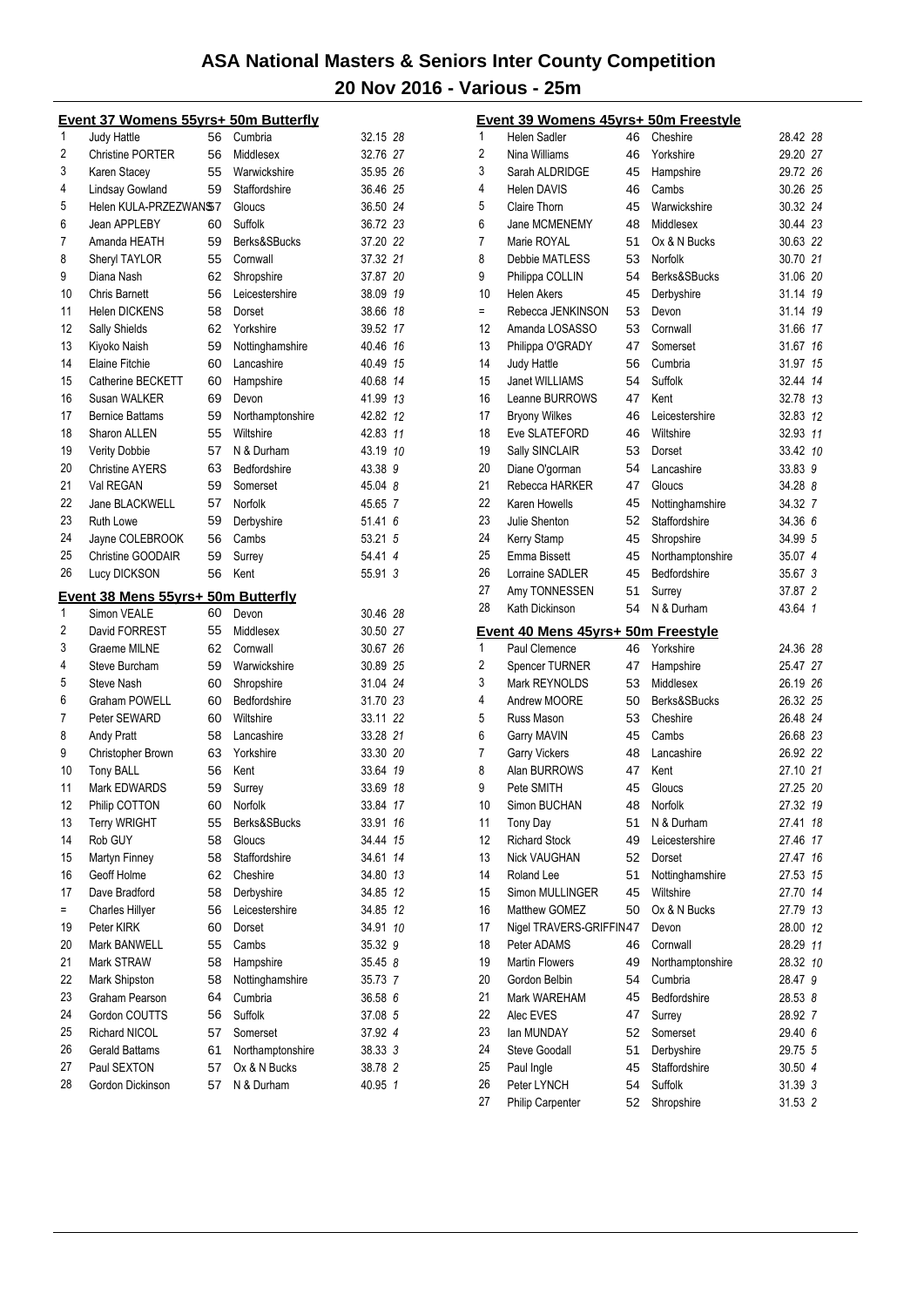|          | Event 41 Womens 35yrs+ 50m Backstroke |          |                                  |                    |    |
|----------|---------------------------------------|----------|----------------------------------|--------------------|----|
| 1        | Elizabeth GODFREY                     | 37       | Hampshire                        | 31.41 28           |    |
| 2        | Michelle WARE                         | 43       | Surrey                           | 31.90 27           |    |
| 3        | Alison Mckenna                        | 37       | Warwickshire                     | 32.69 26           |    |
| 4        | Rachel Whitwell                       | 36       | Yorkshire                        | 32.76 25           |    |
| 5        | Rebecca SMITH                         | 37       | Wiltshire                        | 33.27 24           |    |
| 6        | Catherine HASNAID                     | 35       | Middlesex                        | 33.90 23           |    |
| 7        | Heidi BELL-WEST                       | 46       | Devon                            | 34.36 22           |    |
| 8        | Catherine MARKWELL                    | 35       | Norfolk                          | 34.44 21           |    |
| 9        | Nichola Smith                         | 35       | Northamptonshire                 | 34.45 20           |    |
| 10       | Kate Vines                            | 44       | Nottinghamshire                  | 35.02 19           |    |
| 11       | Tracy VAN ROOYN                       | 44       | Kent                             | 35.12 18           |    |
| 12       | Jaq Mann                              | 44       | Derbyshire                       | 35.14 17           |    |
| 13       | Bethan LEWIS                          | 43       | Gloucs                           | 35.43 16           |    |
| 14       | Jackie Carribine                      | 37       | Cheshire                         | 35.54 15           |    |
| 15       | Sara Lang                             | 36       | Lancashire                       | 35.65 14           |    |
| 16       | Samantha HAMMOND                      | 36       | Bedfordshire                     | 35.71 13           |    |
| 17       | Marta LORD                            | 36       | Ox & N Bucks                     | 36.15 12           |    |
| 18       | Kelly STEENKAMP                       | 38       | Dorset                           | 37.06 11           |    |
| 19       | Rachel LANGTON                        | 47       | Berks&SBucks                     | 37.73 10           |    |
| 20       | Amy Sales                             | 37       | Staffordshire                    | 38.89 9            |    |
| 21       | Nicola Burdett                        | 37       | Leicestershire                   | 39.05 8            |    |
| 22       | Amy Martin                            | 36       | Shropshire                       | 39.59 7            |    |
| 23       | Karen Coulter                         | 40       | N & Durham                       | 39.99 6            |    |
| $=$      | Hannah JONES                          | 44       | Suffolk                          | 39.99 6            |    |
| 25       | Lucy RYAN                             | 43       | Cambs                            | 40.19 4            |    |
| 26       | Aly CHATTERJEA                        | 54       | Cornwall                         | 42.13 3            |    |
| 27       | <b>Julie HENDRIE</b>                  | 42       | Somerset                         | 42.99 2            |    |
| 28       | Joanne Long                           | 35       | Cumbria                          | 47.92 1            |    |
|          |                                       |          |                                  |                    |    |
|          |                                       |          |                                  |                    |    |
|          | Event 42 Mens 35yrs+ 50m Backstroke   |          |                                  |                    |    |
| 1        | <b>Philip Pratt</b>                   | 35       | Yorkshire                        | 27.92 28           |    |
| 2        | Alex Thurston                         | 44       | Nottinghamshire                  | 28.41 27           |    |
| 3        | Dave Holland                          | 44       | Derbyshire                       | 28.88 26           |    |
| 4        | Stephen MAVIN                         | 41       | Cambs                            | 29.00 25           |    |
| 5        | Mikel IRIONDO                         | 37       | Gloucs                           | 29.07 24           |    |
| 6        | Ashley BUCK                           | 36       | Suffolk                          | 29.29 23           |    |
| 7        | Miguel Machado                        | 41       | Warwickshire                     | 29.41 22           |    |
| 8        | David DENNY                           | 40       | Ox & N Bucks                     | 29.93 21           |    |
| 9        | Chris Rix                             | 40       | Cheshire                         | 30.05 20           |    |
| 10       | Conor OSBOROUGH                       | 39       | Hampshire                        | 30.12 19           |    |
| 11       | Mark DEAKIN                           | 45       | Middlesex                        | 31.05 18           |    |
| 12       | Mark Croft                            | 36       | N & Durham                       | 31.55 17           |    |
| 13       | Matt LEIGH                            | 42       | Cornwall                         | 31.65 16           |    |
| 14       | <b>Stu BAKER</b>                      | 42       | Devon                            | 31.94 15           |    |
| 15       | David WEBSTER                         | 38       | Norfolk                          | 32.16 14           |    |
| 16       | Leon YOUNGMAN                         | 39       | Berks&SBucks                     | 32.19 13           |    |
| 17       | <b>Steve Crane</b>                    | 51       | Leicestershire                   | 32.36 12           |    |
| 18       | <b>Jack WILTSHIRE</b>                 | 35       | Dorset                           | 32.57              | 11 |
| 19       | John HOGG                             | 42       | Wiltshire                        | 32.97 10           |    |
| 20       | Chris Rolle                           | 42       | Lancashire                       | 33.07 9            |    |
| 21       | Phil Hawkrigg                         | 41       | Cumbria                          | 33.63 8            |    |
| 22       | Mark PHILLIPS                         | 50       | Kent                             | 33.71 7            |    |
| 23       | <b>Bryn Helps</b>                     | 41       | Staffordshire                    | 35.60 6            |    |
| 24       | <b>Richard EASTON</b>                 | 37       | Somerset                         | 35.85 5            |    |
| 25       | <b>Steve Barnes</b>                   | 44       | Shropshire                       | 36.18 4            |    |
| 26       | Phil ATTWOOD                          | 51       | Surrey                           | 36.88 3            |    |
| 27<br>28 | Andrew ROBERTS<br>lan Peto            | 39<br>40 | Bedfordshire<br>Northamptonshire | 39.18 2<br>40.81 1 |    |

|    |                                       |    | Event 43 Womens 25yrs+ 50m Breaststroke |          |    |
|----|---------------------------------------|----|-----------------------------------------|----------|----|
| 1  | <b>GINA HEYN</b>                      | 32 | Middlesex                               | 32.64 28 |    |
| 2  | Hannah WILTSHIRE                      | 29 | Dorset                                  | 34.68 27 |    |
| 3  | Kathryn LOVEYS                        | 29 | Cambs                                   | 35.23 26 |    |
| 4  | Clare Wilkinson                       | 40 | Warwickshire                            | 36.14 25 |    |
| 5  | Sarah PEARSE                          | 34 | Bedfordshire                            | 36.67 24 |    |
| 6  | Julie Trotter                         | 27 | N & Durham                              | 37.24 23 |    |
| 7  | Faye Horton                           | 27 | Yorkshire                               | 37.26 22 |    |
| 8  | Carole Jepson                         | 34 | Lancashire                              | 37.30 21 |    |
| 9  | Caroline BALL                         | 27 | Hampshire                               | 38.14 20 |    |
| 10 | Sarah Brooksbank                      | 39 | Leicestershire                          | 38.18 19 |    |
| 11 | Rachel CURNOCK                        | 29 | Gloucs                                  | 39.26 18 |    |
| 12 | Katie Loker                           | 27 | Nottinghamshire                         | 39.96 17 |    |
| 13 | Laura Bowden                          | 29 | Cheshire                                | 40.09 16 |    |
| 14 | Hannah Simpson                        | 44 | Shropshire                              | 40.42 15 |    |
| 15 | Amy Vaughan                           | 30 | Northamptonshire                        | 40.48 14 |    |
| 16 | Christa PAGE                          | 41 | Devon                                   | 40.92 13 |    |
| 17 | <b>Tracey SHARLAND</b>                | 27 | Wiltshire                               | 41.09 12 |    |
| 18 | Jennifer CRITTENDEN                   | 54 | Berks&SBucks                            | 41.37    | 11 |
| 19 | Sarah LINGARD                         | 33 | Suffolk                                 | 41.59 10 |    |
| 20 | Sophie TAYLOR                         | 25 | Surrey                                  | 42.42 9  |    |
| 21 | Kerri-ann UPHAM                       | 25 | Somerset                                | 42.63 8  |    |
| 22 | Samantha CROSBY                       | 26 | Cornwall                                | 43.81 7  |    |
| 23 | <b>Belcher NICOLA</b>                 | 47 | Ox & N Bucks                            | 44.11 6  |    |
| 24 | <b>Ruth Amos</b>                      | 27 | Derbyshire                              | 44.23 5  |    |
| 25 | Rebecca Chaffer                       | 41 | Cumbria                                 | 44.86 4  |    |
| 26 | <b>Tracey Ellis</b>                   | 54 | Staffordshire                           | 46.68 3  |    |
|    | Emma OLIVER                           | 35 | Kent                                    | DQ       |    |
|    | Louise BUSH                           | 25 | Norfolk                                 | DQ       |    |
|    |                                       |    |                                         |          |    |
|    |                                       |    |                                         |          |    |
|    | Event 44 Mens 25yrs+ 50m Breaststroke |    |                                         |          |    |
| 1  | <b>Martin BENNELL</b>                 | 39 | Hampshire                               | 30.52 28 |    |
| 2  | Luke WESTWOOD                         | 26 | Cambs                                   | 31.17 27 |    |
| 3  | <b>LEON SMITH</b>                     | 33 | Middlesex                               | 31.22 26 |    |
| 4  | Carl Shaw                             | 26 | Nottinghamshire                         | 31.31 25 |    |
| 5  | Ross Turner                           | 36 | Warwickshire                            | 31.49 24 |    |
| 6  | Paul Barnard                          | 35 | Cheshire                                | 31.97 23 |    |
| 7  | Marc COLLETT                          | 28 | Norfolk                                 | 31.99 22 |    |
| 8  | <b>Steve EARL</b>                     | 28 | Kent                                    | 32.29 21 |    |
| 9  | <b>Chris Howe</b>                     | 26 | Derbyshire                              | 32.36 20 |    |
| 10 | lain Hodgson                          | 27 | N & Durham                              | 32.43 19 |    |
| 11 | Ryan STEWART                          | 29 | Ox & N Bucks                            | 32.47 18 |    |
| 12 | Chris Knee                            | 37 | Yorkshire                               | 32.53    | 17 |
| 13 | Kalon VEALE                           | 25 | Devon                                   | 32.57 16 |    |
| 14 | <b>Tristan VEARNCOMBE</b>             | 26 | Somerset                                | 33.18 15 |    |
| 15 | Martin HAILES                         | 42 | Suffolk                                 | 33.21    | 14 |
| 16 | Simon O'HORO                          | 28 | Berks&SBucks                            | 33.39 13 |    |
| 17 | Dan O'Shea                            | 30 | Northamptonshire                        | 33.47 12 |    |
| 18 | Tony FLATTERY                         | 38 | Dorset                                  | 34.23    | 11 |
| 19 | Chris Hamer                           | 44 | Lancashire                              | 34.32 10 |    |
| 20 | James Lyle                            | 33 | Shropshire                              | 35.10 9  |    |
| 21 | Stephen Davison                       | 42 | Cumbria                                 | 35.59 8  |    |
| 22 | Jonathan STEWART                      | 27 | Cornwall                                | 35.64 7  |    |
| 23 | Dave LEONARD                          | 37 | Wiltshire                               | 36.02 6  |    |
| 24 | Chris STREET                          | 27 | Gloucs                                  | 36.49 5  |    |
| 25 | Ultan BRENNAN                         | 48 | Surrey                                  | 37.68 4  |    |
| 26 | lan Wells                             | 27 | Leicestershire                          | 37.71 3  |    |
| 27 | Adam Arnold                           | 25 | Staffordshire                           | 39.02 2  |    |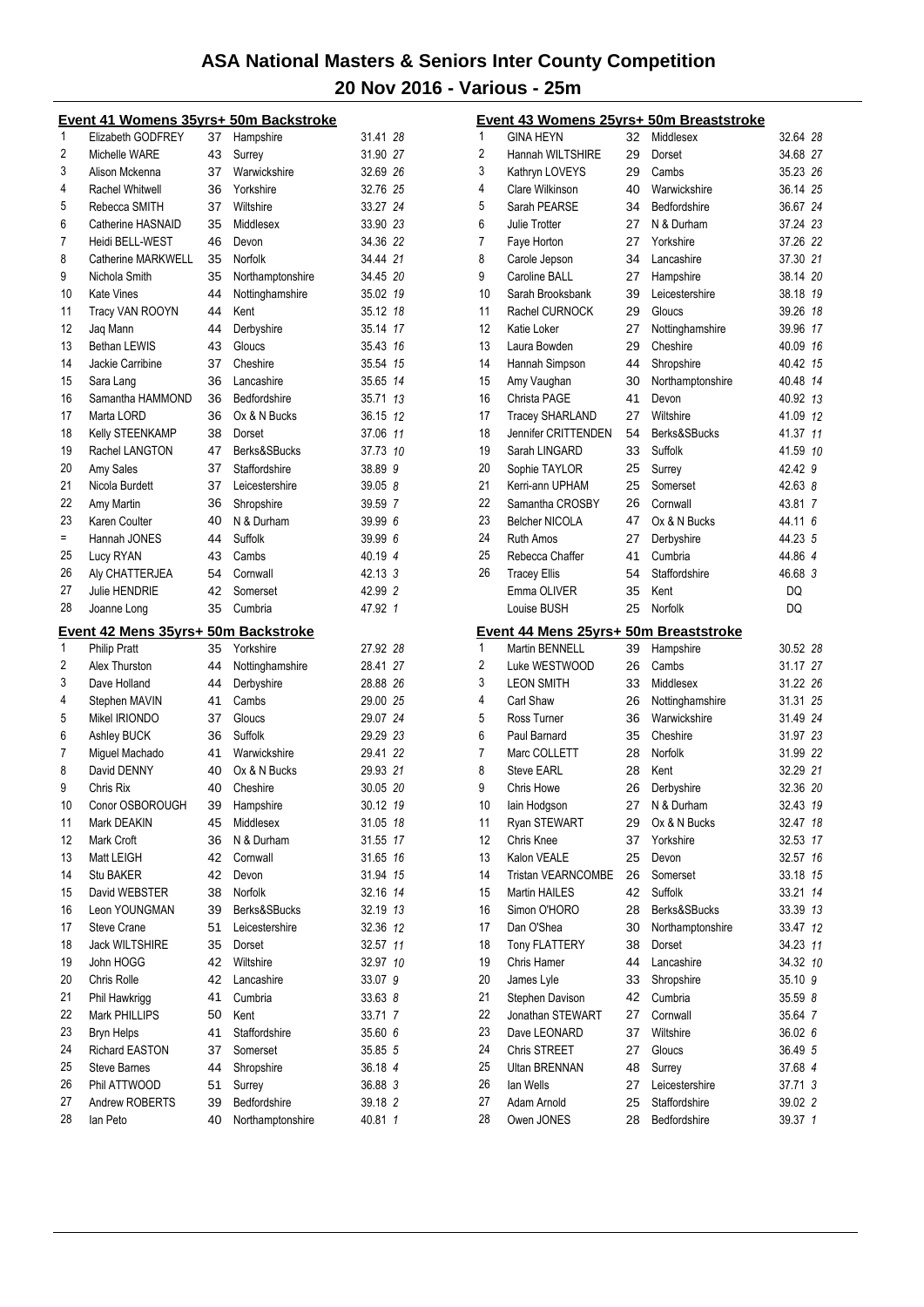|                | <u> Event 45 Womens 18yrs+ 50m Butterfly</u> |          |                                |                         |  |
|----------------|----------------------------------------------|----------|--------------------------------|-------------------------|--|
| 1              | Fiona HARDIE                                 | 22       | Dorset                         | 29.55 28                |  |
| $\overline{2}$ | Imogen SMITH                                 | 18       | Hampshire                      | 29.81 27                |  |
| 3              | Emily DOWDING                                | 18       | Suffolk                        | 30.12 26                |  |
| 4              | Alice Morgan                                 | 22       | Nottinghamshire                | 30.23 25                |  |
| 5              | Lucy Lloyd-roach                             | 33       | Cheshire                       | 30.28 24                |  |
| 6              | Aimee Ramm                                   | 34       | Leicestershire                 | 30.53 23                |  |
| 7              | Rebecca Britten                              | 19       | Yorkshire                      | 30.65 22                |  |
| 8              | Evie Keane                                   | 22       | Derbyshire                     | 30.85 21                |  |
| 9              | <b>CATHERINE DEMONT</b>                      | 25       | Middlesex                      | 31.10 20                |  |
| 10             | Nicole PARISH                                | 18       | Kent                           | 31.11<br>19             |  |
| $=$            | Emilia ROYAL                                 | 19       | Ox & N Bucks                   | 19<br>31.11             |  |
| 12             | Jessica PAYNE                                | 18       | Bedfordshire                   | 31.32 17                |  |
| 13             | Emily HOEY                                   | 20       | Cornwall                       | 31.58 16                |  |
| 14             | Shauna POOLE                                 | 19       | Devon                          | 31.61<br>15             |  |
| 15             | <b>Justine Clark</b>                         | 28       | Warwickshire                   | 14<br>31.83             |  |
| 16             | Katie Hands                                  | 20       | Lancashire                     | 31.89 13                |  |
| 17             | Amiee CARTER                                 | 22       |                                |                         |  |
| 18             | Sarah COLLIN                                 |          | Gloucs                         | 32.08 12<br>11<br>32.17 |  |
| 19             |                                              | 19       | Berks&SBucks<br>Cumbria        |                         |  |
|                | <b>Grace Newlands</b>                        | 22       |                                | 32.64<br>10             |  |
| $=$            | Jenny SEAMAN                                 | 21       | Norfolk                        | 32.64 10                |  |
| 21             | Megan COOKSON                                | 18       | Wiltshire                      | 34.01 8                 |  |
| 22             | <b>Emily MORRIS</b>                          | 20       | Cambs                          | 34.74 7                 |  |
| 23             | <b>Taylor Gillyon</b>                        | 18       | N & Durham                     | 34.96 6                 |  |
| 24             | Rachel Sullivan                              | 18       | Northamptonshire               | 35.39 5                 |  |
| 25             | Robyn SHARP                                  | 22       | Somerset                       | 35.66 4                 |  |
| 26             | Catherine Arnold                             | 22       | Staffordshire                  | 36.25 3                 |  |
| 27             | <b>Sharon Evans</b>                          | 44       | Shropshire                     | 38.77 2                 |  |
| 28             | <b>Jo SPARKS</b>                             | 41       | Surrey                         | 43.33<br>$\overline{1}$ |  |
|                |                                              |          |                                |                         |  |
|                | Event 46 Mens 18yrs+ 50m Butterfly           |          |                                |                         |  |
| 1              | <b>Neil REDMAN</b>                           | 22       | Hampshire                      | 25.95 28                |  |
| $\overline{2}$ | <b>Ed GILBERTSON</b>                         | 24       | Cornwall                       | 26.57 27                |  |
| 3              | Levin VEALE                                  | 22       | Devon                          | 26.67 26                |  |
| 4              | Mark SIDORENKO                               | 20       | Dorset                         | 26.73 25                |  |
| 5              | Sam Butler                                   | 19       | Derbyshire                     | 26.74 24                |  |
| 6              | Jacob WEST                                   | 19       | Kent                           | 26.78 23                |  |
| 7              | <b>WYLIE BALL</b>                            | 22       | Middlesex                      | 26.79 22                |  |
| 8              | James Wardle                                 | 31       | Warwickshire                   | 26.85 21                |  |
| 9              | Joe Sadio                                    | 21       | Yorkshire                      | 26.95 20                |  |
| 10             | Robert Hamer                                 | 18       | Lancashire                     | 27.00<br>19             |  |
| 11             | <b>Andrew Mullins</b>                        | 18       | Cumbria                        | 27.31 18                |  |
| 12             | <b>Josh HARROP</b>                           | 22       | Ox & N Bucks                   | 27.46 17                |  |
| 13             | Mark LEAMON                                  | 29       | Cambs                          | 27.54 16                |  |
| 14             | Aaron Flynn                                  | 26       |                                | 27.75 15                |  |
| 15             | Kiaran Peart                                 | 19       | Northamptonshire<br>N & Durham | 27.76 14                |  |
| 16             | Ben Dixon                                    | 19       | Nottinghamshire                | 27.80 13                |  |
| 17             | Terence LI                                   | 23       | Surrey                         | 28.11<br>12             |  |
| 18             |                                              | 46       | Berks&SBucks                   | 28.34 11                |  |
| 19             | Fernando VICARIA<br>Callum Quigley           | 18       | Cheshire                       | 28.82 10                |  |
| 20             |                                              | 20       | Suffolk                        | 29.02 9                 |  |
| 21             | Chris GREENHALGH                             |          |                                |                         |  |
| 22             | Matthew ADDIS<br>Tom HOWELLS                 | 18<br>23 | Norfolk<br>Gloucs              | 29.43 8                 |  |
| 23             | Arron MOORE                                  | 23       | Bedfordshire                   | 29.77 7<br>29.81 6      |  |
| 24             | Andy Lyle                                    | 33       | Shropshire                     | 30.72 5                 |  |
| 25             |                                              | 19       | Leicestershire                 | 31.27 4                 |  |
| 26             | Tom Meadowcroft<br>Joe SEAL                  | 24       | Somerset                       | 32.54 3                 |  |
| 27             | James CHAPMAN                                | 19       | Wiltshire                      |                         |  |
| 28             | Adam Arnold                                  | 25       | Staffordshire                  | 33.34 2<br>38.07 1      |  |

|    | Event 47 Mixed 260yrs+ 4x50m Medley Relay |             |    |
|----|-------------------------------------------|-------------|----|
| 1  | Warwickshire                              | 2:29.72 28  |    |
| 2  | Devon                                     | 2:34.65 27  |    |
| 3  | Berks&SBucks                              | 2:37.44 26  |    |
| 4  | Bedfordshire                              | 2:38.82 25  |    |
| 5  | Middlesex                                 | 2:40.56 24  |    |
| 6  | Cornwall                                  | 2:43.54 23  |    |
| 7  | Dorset                                    | 2:44.57 22  |    |
| 8  | Yorkshire                                 | 2:47.12 21  |    |
| 9  | Derbyshire                                | 2:47.19 20  |    |
| 10 | Nottinghamshire                           | 2:47.52     | 19 |
| 11 | Norfolk                                   | 2:47.85     | 18 |
| 12 | Suffolk                                   | 2:50.80 17  |    |
| 13 | Hampshire                                 | 2:51.47     | 16 |
| 14 | Surrey                                    | 2:51.55     | 15 |
| 15 | Gloucs                                    | 2:52.61     | 14 |
| 16 | Wiltshire                                 | 2:53.32 13  |    |
| 17 | Staffordshire                             | 2:58.23 12  |    |
| 18 | Lancashire                                | 2:59.62     | 11 |
| 19 | Northamptonshire                          | 3:00.80 10  |    |
| 20 | Ox & N Bucks                              | 3:01.83 9   |    |
| 21 | Shropshire                                | $3:16.41$ 8 |    |
| 22 | Somerset                                  | 4:12.32 7   |    |
|    | Kent                                      | DQ          |    |
|    | Event 48 Mens 180yrs+ 4x50m Medley Relay  |             |    |
| 1  | Warwickshire                              | 1:57.08 28  |    |
| 2  | Nottinghamshire                           | 1:57.23 27  |    |
| 3  | Middlesex                                 | 1:57.66 26  |    |
| 4  | Hampshire                                 | 2:00.04 25  |    |
| 5  | Surrey                                    | 2:02.89 24  |    |
| 6  | Cheshire                                  | 2:03.09 23  |    |
| 7  | Devon                                     | 2:03.86 22  |    |
| 8  | N & Durham                                | 2:04.10 21  |    |
| 9  | Suffolk                                   | 2:04.13 20  |    |
| 10 | Derbyshire                                | 2:04.16 19  |    |
| 11 | Cambs                                     | 2:04.41     | 18 |
| 12 | Leicestershire                            | 2:05.04     | 17 |
| 13 | Gloucs                                    | 2:05.26     | 16 |
| 14 | Yorkshire                                 | 2:06.07 15  |    |
| 15 | Berks&SBucks                              | 2:07.22 14  |    |
| 16 | Ox & N Bucks                              | 2:07.56 13  |    |
| 17 | Dorset                                    | 2:08.47 12  |    |
| 18 | Bedfordshire                              | 2:09.61     | 11 |
| 19 | Norfolk                                   | 2:09.87 10  |    |
| 20 | Shropshire                                | 2:10.30 9   |    |
| 21 | Lancashire                                | 2:10.90 8   |    |
| 22 | Wiltshire                                 | 2:15.36 7   |    |
| 23 | Cumbria                                   | $2:16.26$ 6 |    |
| 24 | Cornwall                                  | 2:16.56 5   |    |
| 25 | Northamptonshire                          | 2:17.37 4   |    |
| 26 | Somerset                                  | 2:25.04 3   |    |
| 27 | Staffordshire                             | 2:39.42 2   |    |
|    | Kent                                      | DQ          |    |
|    |                                           |             |    |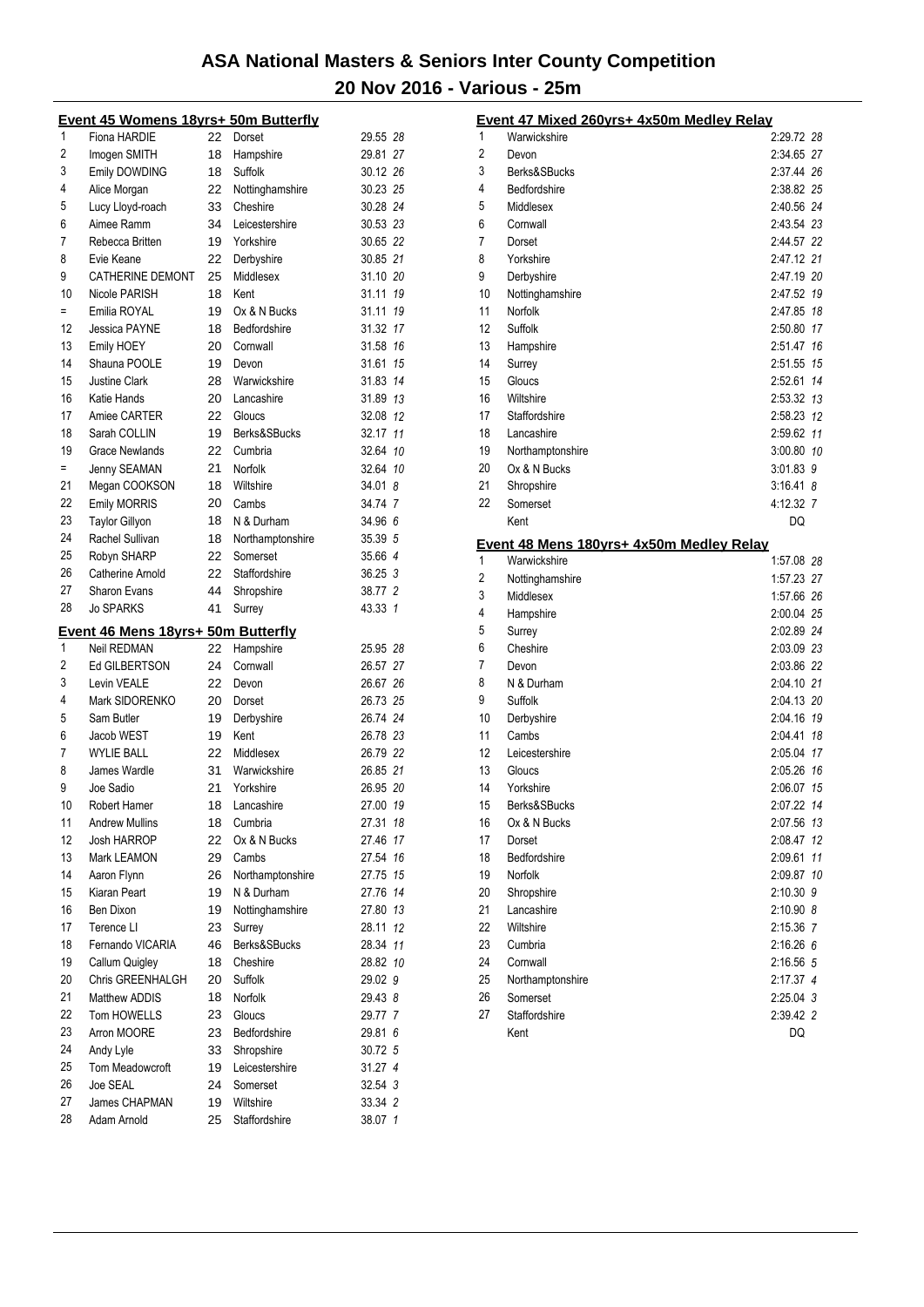|    | Event 49 Womens 180yrs+ 4x50m Medley Relay |                   |  |
|----|--------------------------------------------|-------------------|--|
| 1  | Yorkshire                                  | 2:11.73 28        |  |
| 2  | Warwickshire                               | 2:11.94 27        |  |
| 3  | Surrey                                     | 2:19.08 26        |  |
| 4  | Berks&SBucks                               | 2:22.62 25        |  |
| 5  | Hampshire                                  | 2:22.80 24        |  |
| 6  | Cheshire                                   | 2:23.50 23        |  |
| 7  | Middlesex                                  | 2:23.69 22        |  |
| 8  | Devon                                      | 2:24.65 21        |  |
| 9  | Cambs                                      | 2:27.25 20        |  |
| 10 | Norfolk                                    | 2:27.60 19        |  |
| 11 | Leicestershire                             | 2:27.92 18        |  |
| 12 | Northamptonshire                           | 2:28.47 17        |  |
| 13 | Dorset                                     | 2:30.83 16        |  |
| 14 | Nottinghamshire                            | 2:31.63 15        |  |
| 15 | Lancashire                                 | 2:32.62 14        |  |
| 16 | Derbyshire                                 | 2:32.64 13        |  |
| 17 | Wiltshire                                  | 2:33.26 12        |  |
| 18 | Suffolk                                    | 2:33.35 11        |  |
| 19 | N & Durham                                 | 2:33.39 10        |  |
| 20 | Shropshire                                 | 2:34.31 9         |  |
| 21 | Bedfordshire                               | 2:34.70 8         |  |
| 22 | Gloucs                                     | 2:35.32 7         |  |
| 23 | Ox & N Bucks                               | 2:35.756          |  |
| 24 | Somerset                                   | 2:38.55 5         |  |
| 25 | Staffordshire                              | 2:42.78 4         |  |
| 26 | Cornwall                                   | 2:47.19 3         |  |
|    | Kent                                       | DQ                |  |
|    |                                            |                   |  |
|    |                                            |                   |  |
|    | Event 50 Mens 100yrs+ 4x50m Medley Relay   |                   |  |
| 1  | Hampshire                                  | 1:47.16 28        |  |
| 2  | Yorkshire                                  | 1:50.08 27        |  |
| 3  | Devon                                      | 1:50.56 26        |  |
| 4  | Cheshire                                   | 1:50.98 25        |  |
| 5  | Nottinghamshire                            | 1:51.42 24        |  |
| 6  | Warwickshire                               | 1:51.65 23        |  |
| 7  | Ox & N Bucks                               | 1:53.87 22        |  |
| 8  | Norfolk                                    | 1:53.90 21        |  |
| 9  | Derbyshire                                 | 1:54.66 20        |  |
| 10 | N & Durham                                 | 1:55.45 19        |  |
| 11 | Cambs                                      | 1:56.57 18        |  |
| 12 | Lancashire                                 | 1:57.06 17        |  |
| 13 | Dorset                                     | 1:57.91 16        |  |
| 14 | Cornwall                                   | 1:58.64 15        |  |
| 15 | Suffolk                                    | 1:59.11 14        |  |
| 16 | Berks&SBucks                               | 2:00.63 13        |  |
| 17 | Somerset                                   | 2:01.00 12        |  |
| 18 | Northamptonshire                           | 2:06.08 11        |  |
| 19 | Leicestershire                             | 2:06.59 10        |  |
| 20 | Cumbria                                    | 2:08.30 9         |  |
| 21 | Bedfordshire                               | $2:08.50$ 8       |  |
| 22 | Wiltshire                                  | 2:09.12 7         |  |
| 23 | Shropshire                                 | 2:09.14 6         |  |
| 24 | Gloucs                                     | 2:09.33 5         |  |
| 25 | Staffordshire                              | 2:10.12 4         |  |
| 26 | Surrey<br>Kent                             | $2:16.23$ 3<br>DQ |  |

| 1  | Event 51 Womens 100yrs+ 4x50m Medley Relay |    |                  | 2:04.38 28  |    |
|----|--------------------------------------------|----|------------------|-------------|----|
|    | Middlesex                                  |    |                  |             |    |
| 2  | Hampshire                                  |    |                  | 2:06.40 27  |    |
| 3  | Dorset                                     |    |                  | 2:07.50 26  |    |
| 4  | Yorkshire                                  |    |                  | 2:08.07 25  |    |
| 5  | Suffolk                                    |    |                  | 2:08.46 24  |    |
| 6  | Warwickshire                               |    |                  | 2:08.81 23  |    |
| 7  | Cambs                                      |    |                  | 2:09.61 22  |    |
| 8  | Nottinghamshire                            |    |                  | 2:10.03 21  |    |
| 9  | Norfolk                                    |    |                  | 2:10.21 20  |    |
| 10 | Ox & N Bucks                               |    |                  | 2:11.60 19  |    |
| 11 | Berks&SBucks                               |    |                  | 2:13.78 18  |    |
| 12 | Lancashire                                 |    |                  | 2:13.92 17  |    |
| 13 | Northamptonshire                           |    |                  | 2:15.48 16  |    |
| 14 | Bedfordshire                               |    |                  | 2:15.61 15  |    |
| 15 | Wiltshire                                  |    |                  | 2:15.70 14  |    |
| 16 | Devon                                      |    |                  | 2:16.22 13  |    |
| 17 | Leicestershire                             |    |                  | 2:16.96 12  |    |
| 18 | Cheshire                                   |    |                  | 2:17.24 11  |    |
| 19 | Gloucs                                     |    |                  | 2:20.55 10  |    |
| 20 | Cornwall                                   |    |                  | 2:20.65 9   |    |
| 21 | N & Durham                                 |    |                  | 2:22.74 8   |    |
| 22 | Surrey                                     |    |                  | 2:26.62 7   |    |
| 23 | Cumbria                                    |    |                  | 2:29.296    |    |
| 24 | Staffordshire                              |    |                  | 2:36.22 5   |    |
| 25 | Shropshire                                 |    |                  | 2:44.64 4   |    |
| 26 | Somerset                                   |    |                  | 2:46.11 3   |    |
|    | Kent                                       |    |                  | DQ          |    |
|    | Event 52 Mens 65yrs+ 50m Butterfly         |    |                  |             |    |
| 1  | Derek PARR                                 | 72 | Middlesex        | 34.46 28    |    |
| 2  | Neil Mackinnon                             | 75 | Cheshire         | 35.65 27    |    |
| 3  | <b>Brian HUNT</b>                          | 67 | Kent             | 36.11 26    |    |
| 4  | <b>Terry THORNE</b>                        | 66 | Norfolk          | 36.31 25    |    |
| 5  | David Hills                                | 65 | N & Durham       | 37.70 24    |    |
| 6  | <b>Bernard Wills</b>                       | 69 | Shropshire       | 38.37 23    |    |
| 7  | <b>Bill LETCH</b>                          | 76 | Devon            | 38.75 22    |    |
| 8  | <b>Bill Noble</b>                          | 69 | Lancashire       | 38.76 21    |    |
| 9  | John FOSKETT                               | 67 | Cornwall         | 38.78 20    |    |
| 10 | Dave HEMBROW                               | 69 | Dorset           | 39.10 19    |    |
| 11 | <b>Brian HOSKING</b>                       | 65 | Surrey           | 40.21 18    |    |
| 12 | Tony CHERRINGTON                           | 74 | Gloucs           | 40.41 17    |    |
| 13 | Robin SNELL                                | 66 | Wiltshire        | 40.83       | 16 |
| 14 | Chris Thorp                                | 66 | Derbyshire       | 41.54 15    |    |
| 15 | David HALL                                 | 74 | Ox & N Bucks     | 41.82 14    |    |
| 16 | Duncan Brown                               | 69 | Yorkshire        | 43.34       | 13 |
| 17 | Keith Ingram                               | 76 | Warwickshire     | 45.39       | 12 |
| 18 | John Rudge                                 | 69 | Northamptonshire | 50.58 11    |    |
| 19 | John FISH                                  | 76 | Suffolk          | 50.73 10    |    |
| 20 | Duncan MCCREADIE                           | 71 | Berks&SBucks     | 51.12 9     |    |
| 21 | Paul CLARKE                                | 74 | Bedfordshire     | 53.67 8     |    |
| 22 | William Sampson                            | 71 | Leicestershire   | 54.78 7     |    |
| 23 | Geoff BISHOP                               | 80 | Hampshire        | 55.37 6     |    |
| 24 | <b>Tony Taylor</b>                         | 66 | Nottinghamshire  | 58.93 5     |    |
| 25 | James BOYD                                 | 69 | Somerset         | $1:02.01$ 4 |    |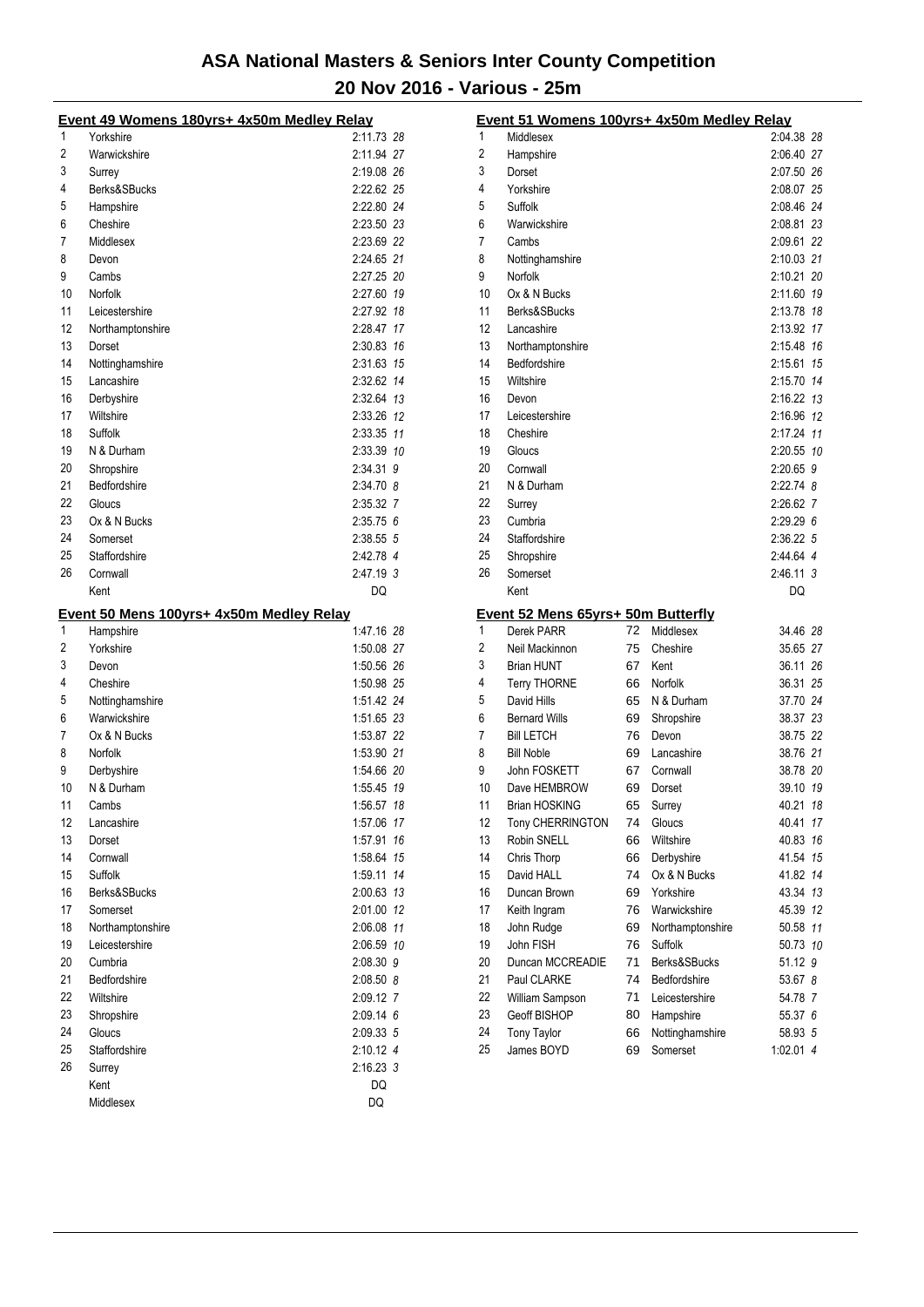| 1<br>65<br>Jenny Merritt<br>Derbyshire<br>41.33 28<br>$\overline{2}$<br>Susan WALKER<br>69<br>41.75 27<br>Devon<br>3<br>Sandy FOSKETT<br>67<br>44.37 26<br>Cornwall<br>4<br>Pat Reynolds<br>45.16 25<br>66<br>Northamptonshire<br>5<br>Diane FORD<br>73<br>46.26 24<br>Hampshire<br>6<br>Pat JACKSON<br>69<br>Norfolk<br>47.16 23<br>7<br>Warwickshire<br>49.05 22<br>Rosemarie Green<br>68<br>8<br><b>Hilary Crick</b><br>67<br>Yorkshire<br>51.97 21<br>9<br>Jane ASHER<br>52.20 20<br>85<br>Surrey<br>10<br>Sandra VINCENT<br>66<br>Kent<br>52.40 19<br>11<br>Bedfordshire<br><b>Janet MASTERS</b><br>76<br>52.78 18<br>12<br>56.63 17<br>Linda ASHORE<br>70<br>Dorset<br>13<br>Doreen Gordon<br>74<br>1:00.50 16<br>Lancashire<br>14<br>Annie ARGUILE<br>1:02.92 15<br>68<br>Somerset<br>15<br><b>Esther MURRAY</b><br>69<br>1:05.08 14<br>Gloucs<br>16<br>Maureen TOMLINSON<br>Berks&SBucks<br>1:07.28 13<br>72<br>17<br>Lesley MAYNARD<br>73<br>Wiltshire<br>1:08.95 12<br>Liz REID<br>18<br>Cambs<br>1:09.89 11<br>66<br>19<br>Sue Davies<br>69<br>Shropshire<br>1:26.80<br>10<br>Event 54 Mens 55yrs+ 50m Freestyle<br>55<br>1<br>Martyn PRICE<br>Hampshire<br>27.11 28<br>2<br>27.34 27<br>Colin STEPHENSON<br>58<br>Gloucs<br>3<br><b>JIM HOBSLEY</b><br>56<br>Middlesex<br>27.37 26<br>4<br>27.89 25<br><b>Mick Commons</b><br>58<br>Nottinghamshire<br>5<br>Dave CARTLEDGE<br>56<br>Bedfordshire<br>28.01 24<br>6<br>28.15 23<br>Simon VEALE<br>60<br>Devon<br>7<br>Janathan EXALL<br>57<br>Kent<br>28.64 22<br>8<br>Malcolm GREENSLADE<br>29.43 21<br>55<br>Somerset<br>9<br>Dave Bradford<br>58<br>Derbyshire<br>29.56 20<br>10<br>Andy Pratt<br>58<br>29.57 19<br>Lancashire<br>11<br>Simon MERRETT<br>56<br>Suffolk<br>29.59 18<br>12<br>29.69 17<br>Steve Burcham<br>59<br>Warwickshire<br>13<br>Peter KIRK<br>29.74 16<br>60<br>Dorset<br>14<br>Graeme MILNE<br>Cornwall<br>29.79 15<br>62<br>15<br><b>Charles Hillyer</b><br>56<br>Leicestershire<br>30.19 14<br>16<br>Graham POTTER<br>30.27 13<br>60<br>Surrey<br>17<br>Norfolk<br>Philip COTTON<br>60<br>30.50<br>-12<br>18<br>Stevan Eggleton<br>56<br>Shropshire<br>30.65<br>11<br>19<br>10<br>Christopher Brown<br>63<br>Yorkshire<br>30.98<br>20<br>Berks&SBucks<br>lain GERRARD<br>31.00 9<br>59<br>21<br>31.54 8<br>Mark BANWELL<br>55<br>Cambs<br>22<br>Martyn Finney<br>Staffordshire<br>32.16 7<br>58<br>23<br>Roman WALCZAK<br>63<br>Ox & N Bucks<br>33.34 6<br>24<br>33.37 5<br><b>Bob Bolton</b><br>56<br>Cheshire<br>25<br>33.52 4<br>Will COLLINGS-WELL<br>56<br>Wiltshire<br>26<br>34.53 3<br>Gordon Dickinson<br>N & Durham<br>57<br>27<br>34.76 2<br>Graham Pearson<br>Cumbria<br>64<br>28<br>Steve Strangeway<br>58<br>Northamptonshire<br>35.87 1 | <u> Event 53 Womens 65yrs+ 50m Butterfly</u> |  |  |  |  |  |  |  |
|--------------------------------------------------------------------------------------------------------------------------------------------------------------------------------------------------------------------------------------------------------------------------------------------------------------------------------------------------------------------------------------------------------------------------------------------------------------------------------------------------------------------------------------------------------------------------------------------------------------------------------------------------------------------------------------------------------------------------------------------------------------------------------------------------------------------------------------------------------------------------------------------------------------------------------------------------------------------------------------------------------------------------------------------------------------------------------------------------------------------------------------------------------------------------------------------------------------------------------------------------------------------------------------------------------------------------------------------------------------------------------------------------------------------------------------------------------------------------------------------------------------------------------------------------------------------------------------------------------------------------------------------------------------------------------------------------------------------------------------------------------------------------------------------------------------------------------------------------------------------------------------------------------------------------------------------------------------------------------------------------------------------------------------------------------------------------------------------------------------------------------------------------------------------------------------------------------------------------------------------------------------------------------------------------------------------------------------------------------------------------------------------------------------------------------------------------------------------------------------------------------------------------------------------------------------------------------------------------------------------------------------------------------------------------------------------------------------------------------------------|----------------------------------------------|--|--|--|--|--|--|--|
|                                                                                                                                                                                                                                                                                                                                                                                                                                                                                                                                                                                                                                                                                                                                                                                                                                                                                                                                                                                                                                                                                                                                                                                                                                                                                                                                                                                                                                                                                                                                                                                                                                                                                                                                                                                                                                                                                                                                                                                                                                                                                                                                                                                                                                                                                                                                                                                                                                                                                                                                                                                                                                                                                                                                            |                                              |  |  |  |  |  |  |  |
|                                                                                                                                                                                                                                                                                                                                                                                                                                                                                                                                                                                                                                                                                                                                                                                                                                                                                                                                                                                                                                                                                                                                                                                                                                                                                                                                                                                                                                                                                                                                                                                                                                                                                                                                                                                                                                                                                                                                                                                                                                                                                                                                                                                                                                                                                                                                                                                                                                                                                                                                                                                                                                                                                                                                            |                                              |  |  |  |  |  |  |  |
|                                                                                                                                                                                                                                                                                                                                                                                                                                                                                                                                                                                                                                                                                                                                                                                                                                                                                                                                                                                                                                                                                                                                                                                                                                                                                                                                                                                                                                                                                                                                                                                                                                                                                                                                                                                                                                                                                                                                                                                                                                                                                                                                                                                                                                                                                                                                                                                                                                                                                                                                                                                                                                                                                                                                            |                                              |  |  |  |  |  |  |  |
|                                                                                                                                                                                                                                                                                                                                                                                                                                                                                                                                                                                                                                                                                                                                                                                                                                                                                                                                                                                                                                                                                                                                                                                                                                                                                                                                                                                                                                                                                                                                                                                                                                                                                                                                                                                                                                                                                                                                                                                                                                                                                                                                                                                                                                                                                                                                                                                                                                                                                                                                                                                                                                                                                                                                            |                                              |  |  |  |  |  |  |  |
|                                                                                                                                                                                                                                                                                                                                                                                                                                                                                                                                                                                                                                                                                                                                                                                                                                                                                                                                                                                                                                                                                                                                                                                                                                                                                                                                                                                                                                                                                                                                                                                                                                                                                                                                                                                                                                                                                                                                                                                                                                                                                                                                                                                                                                                                                                                                                                                                                                                                                                                                                                                                                                                                                                                                            |                                              |  |  |  |  |  |  |  |
|                                                                                                                                                                                                                                                                                                                                                                                                                                                                                                                                                                                                                                                                                                                                                                                                                                                                                                                                                                                                                                                                                                                                                                                                                                                                                                                                                                                                                                                                                                                                                                                                                                                                                                                                                                                                                                                                                                                                                                                                                                                                                                                                                                                                                                                                                                                                                                                                                                                                                                                                                                                                                                                                                                                                            |                                              |  |  |  |  |  |  |  |
|                                                                                                                                                                                                                                                                                                                                                                                                                                                                                                                                                                                                                                                                                                                                                                                                                                                                                                                                                                                                                                                                                                                                                                                                                                                                                                                                                                                                                                                                                                                                                                                                                                                                                                                                                                                                                                                                                                                                                                                                                                                                                                                                                                                                                                                                                                                                                                                                                                                                                                                                                                                                                                                                                                                                            |                                              |  |  |  |  |  |  |  |
|                                                                                                                                                                                                                                                                                                                                                                                                                                                                                                                                                                                                                                                                                                                                                                                                                                                                                                                                                                                                                                                                                                                                                                                                                                                                                                                                                                                                                                                                                                                                                                                                                                                                                                                                                                                                                                                                                                                                                                                                                                                                                                                                                                                                                                                                                                                                                                                                                                                                                                                                                                                                                                                                                                                                            |                                              |  |  |  |  |  |  |  |
|                                                                                                                                                                                                                                                                                                                                                                                                                                                                                                                                                                                                                                                                                                                                                                                                                                                                                                                                                                                                                                                                                                                                                                                                                                                                                                                                                                                                                                                                                                                                                                                                                                                                                                                                                                                                                                                                                                                                                                                                                                                                                                                                                                                                                                                                                                                                                                                                                                                                                                                                                                                                                                                                                                                                            |                                              |  |  |  |  |  |  |  |
|                                                                                                                                                                                                                                                                                                                                                                                                                                                                                                                                                                                                                                                                                                                                                                                                                                                                                                                                                                                                                                                                                                                                                                                                                                                                                                                                                                                                                                                                                                                                                                                                                                                                                                                                                                                                                                                                                                                                                                                                                                                                                                                                                                                                                                                                                                                                                                                                                                                                                                                                                                                                                                                                                                                                            |                                              |  |  |  |  |  |  |  |
|                                                                                                                                                                                                                                                                                                                                                                                                                                                                                                                                                                                                                                                                                                                                                                                                                                                                                                                                                                                                                                                                                                                                                                                                                                                                                                                                                                                                                                                                                                                                                                                                                                                                                                                                                                                                                                                                                                                                                                                                                                                                                                                                                                                                                                                                                                                                                                                                                                                                                                                                                                                                                                                                                                                                            |                                              |  |  |  |  |  |  |  |
|                                                                                                                                                                                                                                                                                                                                                                                                                                                                                                                                                                                                                                                                                                                                                                                                                                                                                                                                                                                                                                                                                                                                                                                                                                                                                                                                                                                                                                                                                                                                                                                                                                                                                                                                                                                                                                                                                                                                                                                                                                                                                                                                                                                                                                                                                                                                                                                                                                                                                                                                                                                                                                                                                                                                            |                                              |  |  |  |  |  |  |  |
|                                                                                                                                                                                                                                                                                                                                                                                                                                                                                                                                                                                                                                                                                                                                                                                                                                                                                                                                                                                                                                                                                                                                                                                                                                                                                                                                                                                                                                                                                                                                                                                                                                                                                                                                                                                                                                                                                                                                                                                                                                                                                                                                                                                                                                                                                                                                                                                                                                                                                                                                                                                                                                                                                                                                            |                                              |  |  |  |  |  |  |  |
|                                                                                                                                                                                                                                                                                                                                                                                                                                                                                                                                                                                                                                                                                                                                                                                                                                                                                                                                                                                                                                                                                                                                                                                                                                                                                                                                                                                                                                                                                                                                                                                                                                                                                                                                                                                                                                                                                                                                                                                                                                                                                                                                                                                                                                                                                                                                                                                                                                                                                                                                                                                                                                                                                                                                            |                                              |  |  |  |  |  |  |  |
|                                                                                                                                                                                                                                                                                                                                                                                                                                                                                                                                                                                                                                                                                                                                                                                                                                                                                                                                                                                                                                                                                                                                                                                                                                                                                                                                                                                                                                                                                                                                                                                                                                                                                                                                                                                                                                                                                                                                                                                                                                                                                                                                                                                                                                                                                                                                                                                                                                                                                                                                                                                                                                                                                                                                            |                                              |  |  |  |  |  |  |  |
|                                                                                                                                                                                                                                                                                                                                                                                                                                                                                                                                                                                                                                                                                                                                                                                                                                                                                                                                                                                                                                                                                                                                                                                                                                                                                                                                                                                                                                                                                                                                                                                                                                                                                                                                                                                                                                                                                                                                                                                                                                                                                                                                                                                                                                                                                                                                                                                                                                                                                                                                                                                                                                                                                                                                            |                                              |  |  |  |  |  |  |  |
|                                                                                                                                                                                                                                                                                                                                                                                                                                                                                                                                                                                                                                                                                                                                                                                                                                                                                                                                                                                                                                                                                                                                                                                                                                                                                                                                                                                                                                                                                                                                                                                                                                                                                                                                                                                                                                                                                                                                                                                                                                                                                                                                                                                                                                                                                                                                                                                                                                                                                                                                                                                                                                                                                                                                            |                                              |  |  |  |  |  |  |  |
|                                                                                                                                                                                                                                                                                                                                                                                                                                                                                                                                                                                                                                                                                                                                                                                                                                                                                                                                                                                                                                                                                                                                                                                                                                                                                                                                                                                                                                                                                                                                                                                                                                                                                                                                                                                                                                                                                                                                                                                                                                                                                                                                                                                                                                                                                                                                                                                                                                                                                                                                                                                                                                                                                                                                            |                                              |  |  |  |  |  |  |  |
|                                                                                                                                                                                                                                                                                                                                                                                                                                                                                                                                                                                                                                                                                                                                                                                                                                                                                                                                                                                                                                                                                                                                                                                                                                                                                                                                                                                                                                                                                                                                                                                                                                                                                                                                                                                                                                                                                                                                                                                                                                                                                                                                                                                                                                                                                                                                                                                                                                                                                                                                                                                                                                                                                                                                            |                                              |  |  |  |  |  |  |  |
|                                                                                                                                                                                                                                                                                                                                                                                                                                                                                                                                                                                                                                                                                                                                                                                                                                                                                                                                                                                                                                                                                                                                                                                                                                                                                                                                                                                                                                                                                                                                                                                                                                                                                                                                                                                                                                                                                                                                                                                                                                                                                                                                                                                                                                                                                                                                                                                                                                                                                                                                                                                                                                                                                                                                            |                                              |  |  |  |  |  |  |  |
|                                                                                                                                                                                                                                                                                                                                                                                                                                                                                                                                                                                                                                                                                                                                                                                                                                                                                                                                                                                                                                                                                                                                                                                                                                                                                                                                                                                                                                                                                                                                                                                                                                                                                                                                                                                                                                                                                                                                                                                                                                                                                                                                                                                                                                                                                                                                                                                                                                                                                                                                                                                                                                                                                                                                            |                                              |  |  |  |  |  |  |  |
|                                                                                                                                                                                                                                                                                                                                                                                                                                                                                                                                                                                                                                                                                                                                                                                                                                                                                                                                                                                                                                                                                                                                                                                                                                                                                                                                                                                                                                                                                                                                                                                                                                                                                                                                                                                                                                                                                                                                                                                                                                                                                                                                                                                                                                                                                                                                                                                                                                                                                                                                                                                                                                                                                                                                            |                                              |  |  |  |  |  |  |  |
|                                                                                                                                                                                                                                                                                                                                                                                                                                                                                                                                                                                                                                                                                                                                                                                                                                                                                                                                                                                                                                                                                                                                                                                                                                                                                                                                                                                                                                                                                                                                                                                                                                                                                                                                                                                                                                                                                                                                                                                                                                                                                                                                                                                                                                                                                                                                                                                                                                                                                                                                                                                                                                                                                                                                            |                                              |  |  |  |  |  |  |  |
|                                                                                                                                                                                                                                                                                                                                                                                                                                                                                                                                                                                                                                                                                                                                                                                                                                                                                                                                                                                                                                                                                                                                                                                                                                                                                                                                                                                                                                                                                                                                                                                                                                                                                                                                                                                                                                                                                                                                                                                                                                                                                                                                                                                                                                                                                                                                                                                                                                                                                                                                                                                                                                                                                                                                            |                                              |  |  |  |  |  |  |  |
|                                                                                                                                                                                                                                                                                                                                                                                                                                                                                                                                                                                                                                                                                                                                                                                                                                                                                                                                                                                                                                                                                                                                                                                                                                                                                                                                                                                                                                                                                                                                                                                                                                                                                                                                                                                                                                                                                                                                                                                                                                                                                                                                                                                                                                                                                                                                                                                                                                                                                                                                                                                                                                                                                                                                            |                                              |  |  |  |  |  |  |  |
|                                                                                                                                                                                                                                                                                                                                                                                                                                                                                                                                                                                                                                                                                                                                                                                                                                                                                                                                                                                                                                                                                                                                                                                                                                                                                                                                                                                                                                                                                                                                                                                                                                                                                                                                                                                                                                                                                                                                                                                                                                                                                                                                                                                                                                                                                                                                                                                                                                                                                                                                                                                                                                                                                                                                            |                                              |  |  |  |  |  |  |  |
|                                                                                                                                                                                                                                                                                                                                                                                                                                                                                                                                                                                                                                                                                                                                                                                                                                                                                                                                                                                                                                                                                                                                                                                                                                                                                                                                                                                                                                                                                                                                                                                                                                                                                                                                                                                                                                                                                                                                                                                                                                                                                                                                                                                                                                                                                                                                                                                                                                                                                                                                                                                                                                                                                                                                            |                                              |  |  |  |  |  |  |  |
|                                                                                                                                                                                                                                                                                                                                                                                                                                                                                                                                                                                                                                                                                                                                                                                                                                                                                                                                                                                                                                                                                                                                                                                                                                                                                                                                                                                                                                                                                                                                                                                                                                                                                                                                                                                                                                                                                                                                                                                                                                                                                                                                                                                                                                                                                                                                                                                                                                                                                                                                                                                                                                                                                                                                            |                                              |  |  |  |  |  |  |  |
|                                                                                                                                                                                                                                                                                                                                                                                                                                                                                                                                                                                                                                                                                                                                                                                                                                                                                                                                                                                                                                                                                                                                                                                                                                                                                                                                                                                                                                                                                                                                                                                                                                                                                                                                                                                                                                                                                                                                                                                                                                                                                                                                                                                                                                                                                                                                                                                                                                                                                                                                                                                                                                                                                                                                            |                                              |  |  |  |  |  |  |  |
|                                                                                                                                                                                                                                                                                                                                                                                                                                                                                                                                                                                                                                                                                                                                                                                                                                                                                                                                                                                                                                                                                                                                                                                                                                                                                                                                                                                                                                                                                                                                                                                                                                                                                                                                                                                                                                                                                                                                                                                                                                                                                                                                                                                                                                                                                                                                                                                                                                                                                                                                                                                                                                                                                                                                            |                                              |  |  |  |  |  |  |  |
|                                                                                                                                                                                                                                                                                                                                                                                                                                                                                                                                                                                                                                                                                                                                                                                                                                                                                                                                                                                                                                                                                                                                                                                                                                                                                                                                                                                                                                                                                                                                                                                                                                                                                                                                                                                                                                                                                                                                                                                                                                                                                                                                                                                                                                                                                                                                                                                                                                                                                                                                                                                                                                                                                                                                            |                                              |  |  |  |  |  |  |  |
|                                                                                                                                                                                                                                                                                                                                                                                                                                                                                                                                                                                                                                                                                                                                                                                                                                                                                                                                                                                                                                                                                                                                                                                                                                                                                                                                                                                                                                                                                                                                                                                                                                                                                                                                                                                                                                                                                                                                                                                                                                                                                                                                                                                                                                                                                                                                                                                                                                                                                                                                                                                                                                                                                                                                            |                                              |  |  |  |  |  |  |  |
|                                                                                                                                                                                                                                                                                                                                                                                                                                                                                                                                                                                                                                                                                                                                                                                                                                                                                                                                                                                                                                                                                                                                                                                                                                                                                                                                                                                                                                                                                                                                                                                                                                                                                                                                                                                                                                                                                                                                                                                                                                                                                                                                                                                                                                                                                                                                                                                                                                                                                                                                                                                                                                                                                                                                            |                                              |  |  |  |  |  |  |  |
|                                                                                                                                                                                                                                                                                                                                                                                                                                                                                                                                                                                                                                                                                                                                                                                                                                                                                                                                                                                                                                                                                                                                                                                                                                                                                                                                                                                                                                                                                                                                                                                                                                                                                                                                                                                                                                                                                                                                                                                                                                                                                                                                                                                                                                                                                                                                                                                                                                                                                                                                                                                                                                                                                                                                            |                                              |  |  |  |  |  |  |  |
|                                                                                                                                                                                                                                                                                                                                                                                                                                                                                                                                                                                                                                                                                                                                                                                                                                                                                                                                                                                                                                                                                                                                                                                                                                                                                                                                                                                                                                                                                                                                                                                                                                                                                                                                                                                                                                                                                                                                                                                                                                                                                                                                                                                                                                                                                                                                                                                                                                                                                                                                                                                                                                                                                                                                            |                                              |  |  |  |  |  |  |  |
|                                                                                                                                                                                                                                                                                                                                                                                                                                                                                                                                                                                                                                                                                                                                                                                                                                                                                                                                                                                                                                                                                                                                                                                                                                                                                                                                                                                                                                                                                                                                                                                                                                                                                                                                                                                                                                                                                                                                                                                                                                                                                                                                                                                                                                                                                                                                                                                                                                                                                                                                                                                                                                                                                                                                            |                                              |  |  |  |  |  |  |  |
|                                                                                                                                                                                                                                                                                                                                                                                                                                                                                                                                                                                                                                                                                                                                                                                                                                                                                                                                                                                                                                                                                                                                                                                                                                                                                                                                                                                                                                                                                                                                                                                                                                                                                                                                                                                                                                                                                                                                                                                                                                                                                                                                                                                                                                                                                                                                                                                                                                                                                                                                                                                                                                                                                                                                            |                                              |  |  |  |  |  |  |  |
|                                                                                                                                                                                                                                                                                                                                                                                                                                                                                                                                                                                                                                                                                                                                                                                                                                                                                                                                                                                                                                                                                                                                                                                                                                                                                                                                                                                                                                                                                                                                                                                                                                                                                                                                                                                                                                                                                                                                                                                                                                                                                                                                                                                                                                                                                                                                                                                                                                                                                                                                                                                                                                                                                                                                            |                                              |  |  |  |  |  |  |  |
|                                                                                                                                                                                                                                                                                                                                                                                                                                                                                                                                                                                                                                                                                                                                                                                                                                                                                                                                                                                                                                                                                                                                                                                                                                                                                                                                                                                                                                                                                                                                                                                                                                                                                                                                                                                                                                                                                                                                                                                                                                                                                                                                                                                                                                                                                                                                                                                                                                                                                                                                                                                                                                                                                                                                            |                                              |  |  |  |  |  |  |  |
|                                                                                                                                                                                                                                                                                                                                                                                                                                                                                                                                                                                                                                                                                                                                                                                                                                                                                                                                                                                                                                                                                                                                                                                                                                                                                                                                                                                                                                                                                                                                                                                                                                                                                                                                                                                                                                                                                                                                                                                                                                                                                                                                                                                                                                                                                                                                                                                                                                                                                                                                                                                                                                                                                                                                            |                                              |  |  |  |  |  |  |  |
|                                                                                                                                                                                                                                                                                                                                                                                                                                                                                                                                                                                                                                                                                                                                                                                                                                                                                                                                                                                                                                                                                                                                                                                                                                                                                                                                                                                                                                                                                                                                                                                                                                                                                                                                                                                                                                                                                                                                                                                                                                                                                                                                                                                                                                                                                                                                                                                                                                                                                                                                                                                                                                                                                                                                            |                                              |  |  |  |  |  |  |  |
|                                                                                                                                                                                                                                                                                                                                                                                                                                                                                                                                                                                                                                                                                                                                                                                                                                                                                                                                                                                                                                                                                                                                                                                                                                                                                                                                                                                                                                                                                                                                                                                                                                                                                                                                                                                                                                                                                                                                                                                                                                                                                                                                                                                                                                                                                                                                                                                                                                                                                                                                                                                                                                                                                                                                            |                                              |  |  |  |  |  |  |  |
|                                                                                                                                                                                                                                                                                                                                                                                                                                                                                                                                                                                                                                                                                                                                                                                                                                                                                                                                                                                                                                                                                                                                                                                                                                                                                                                                                                                                                                                                                                                                                                                                                                                                                                                                                                                                                                                                                                                                                                                                                                                                                                                                                                                                                                                                                                                                                                                                                                                                                                                                                                                                                                                                                                                                            |                                              |  |  |  |  |  |  |  |
|                                                                                                                                                                                                                                                                                                                                                                                                                                                                                                                                                                                                                                                                                                                                                                                                                                                                                                                                                                                                                                                                                                                                                                                                                                                                                                                                                                                                                                                                                                                                                                                                                                                                                                                                                                                                                                                                                                                                                                                                                                                                                                                                                                                                                                                                                                                                                                                                                                                                                                                                                                                                                                                                                                                                            |                                              |  |  |  |  |  |  |  |
|                                                                                                                                                                                                                                                                                                                                                                                                                                                                                                                                                                                                                                                                                                                                                                                                                                                                                                                                                                                                                                                                                                                                                                                                                                                                                                                                                                                                                                                                                                                                                                                                                                                                                                                                                                                                                                                                                                                                                                                                                                                                                                                                                                                                                                                                                                                                                                                                                                                                                                                                                                                                                                                                                                                                            |                                              |  |  |  |  |  |  |  |
|                                                                                                                                                                                                                                                                                                                                                                                                                                                                                                                                                                                                                                                                                                                                                                                                                                                                                                                                                                                                                                                                                                                                                                                                                                                                                                                                                                                                                                                                                                                                                                                                                                                                                                                                                                                                                                                                                                                                                                                                                                                                                                                                                                                                                                                                                                                                                                                                                                                                                                                                                                                                                                                                                                                                            |                                              |  |  |  |  |  |  |  |
|                                                                                                                                                                                                                                                                                                                                                                                                                                                                                                                                                                                                                                                                                                                                                                                                                                                                                                                                                                                                                                                                                                                                                                                                                                                                                                                                                                                                                                                                                                                                                                                                                                                                                                                                                                                                                                                                                                                                                                                                                                                                                                                                                                                                                                                                                                                                                                                                                                                                                                                                                                                                                                                                                                                                            |                                              |  |  |  |  |  |  |  |
|                                                                                                                                                                                                                                                                                                                                                                                                                                                                                                                                                                                                                                                                                                                                                                                                                                                                                                                                                                                                                                                                                                                                                                                                                                                                                                                                                                                                                                                                                                                                                                                                                                                                                                                                                                                                                                                                                                                                                                                                                                                                                                                                                                                                                                                                                                                                                                                                                                                                                                                                                                                                                                                                                                                                            |                                              |  |  |  |  |  |  |  |

|     | <u> Event 55 Womens 55yrs+ 50m Freestyle</u> |    |                  |          |    |
|-----|----------------------------------------------|----|------------------|----------|----|
| 1   | Judy Hattle                                  | 56 | Cumbria          | 30.20 28 |    |
| 2   | <b>CHRISTINE PORTER</b>                      | 56 | Middlesex        | 30.24 27 |    |
| 3   | Karen Stacey                                 | 55 | Warwickshire     | 32.00 26 |    |
| 4   | Jayne BALL                                   | 62 | Gloucs           | 32.12 25 |    |
| 5   | Dinah HAYNES                                 | 56 | Berks&SBucks     | 32.13 24 |    |
| 6   | Catherine BECKETT                            | 60 | Hampshire        | 33.49 23 |    |
| 7   | <b>Alison NYE</b>                            | 59 | Wiltshire        | 33.52 22 |    |
| 8   | <b>Chris Barnett</b>                         | 56 | Leicestershire   | 34.41 21 |    |
| 9   | Sue HAIGH                                    | 64 | Devon            | 34.66 20 |    |
| 10  | <b>Helen DICKENS</b>                         | 58 | Dorset           | 34.83 19 |    |
| 11  | <b>Frances BAKER</b>                         | 56 | Cornwall         | 34.94 18 |    |
| 12  | <b>Verity Dobbie</b>                         | 57 | N & Durham       | 34.99 17 |    |
| $=$ | Kim LYNCH                                    | 57 | Suffolk          | 34.99 17 |    |
| 14  | <b>Bernice Battams</b>                       | 59 | Northamptonshire | 35.93 15 |    |
| 15  | Karen Barton                                 | 56 | Lancashire       | 36.00 14 |    |
| 16  | Chris Gillard                                | 63 | Nottinghamshire  | 36.25 13 |    |
| 17  | Jane BLACKWELL                               | 57 | Norfolk          | 36.32 12 |    |
| 18  | <b>Christine AYERS</b>                       | 63 | Bedfordshire     | 36.77 11 |    |
| 19  | Wendy Offord                                 | 61 | Yorkshire        | 36.84 10 |    |
| 20  | Denise Williams                              | 57 | Staffordshire    | 36.93 9  |    |
| 21  | Val Thorp                                    | 63 | Derbyshire       | 38.57 8  |    |
| 22  | Christine GOODAIR                            | 59 | Surrey           | 39.23 7  |    |
| 23  | Barbara Cole                                 | 60 | Shropshire       | 40.19 6  |    |
| 24  | Shelly ROBINSON                              | 64 | Kent             | 43.63 5  |    |
| 25  | Christine OSBORNE                            | 59 | Somerset         | 44.00 4  |    |
| 26  | Lynn TANNER                                  | 69 | Ox & N Bucks     | 44.75 3  |    |
| 27  | Valerie CUMMINGS                             | 59 | Cambs            | 46.58 2  |    |
|     | Event 56 Mens 45yrs+ 50m Backstroke          |    |                  |          |    |
| 1   | Mike HODGSON                                 | 49 | Surrey           | 29.41 28 |    |
| 2   | Paul Clemence                                | 46 | Yorkshire        | 29.67 27 |    |
| 3   | Nicholas BRIDGE                              | 46 | Ox & N Bucks     | 30.62 26 |    |
| 4   | <b>Spencer TURNER</b>                        | 47 | Hampshire        | 31.05 25 |    |
| 5   | <b>MARK DEAKIN</b>                           | 45 | Middlesex        | 31.22 24 |    |
| 6   | lan Ruddle                                   | 52 | N & Durham       | 32.26 23 |    |
| 7   | <b>Guy EMERSON</b>                           | 53 | Berks&SBucks     | 32.59 22 |    |
| 8   | Gordon Belbin                                | 54 | Cumbria          | 33.07 21 |    |
| 9   | Steve Langford                               | 47 | Warwickshire     | 33.10 20 |    |
| 10  | Simon Edwards                                | 65 | Nottinghamshire  | 33.33 19 |    |
| 11  | <b>Howard GELL</b>                           | 45 | Bedfordshire     | 33.35    | 18 |
| Ξ   | Andy Cox                                     | 49 | Lancashire       | 33.35 18 |    |
| 13  | Mark PHILIPS                                 | 50 | Kent             | 33.45    | 16 |
| 14  | <b>Steve Conway</b>                          | 52 | Leicestershire   | 33.56    | 15 |
| 15  | Andy SMALL                                   | 53 | Dorset           | 34.17    | 14 |
| 16  | Andrew FRESHER                               | 52 | Cambs            | 34.38 13 |    |
| 17  | Darren BEER                                  | 49 | Devon            | 34.51    | 12 |
| 18  | John RAWLINGS                                | 49 | Gloucs           | 34.72 11 |    |
| 19  | Simon BUCHAN                                 | 48 | Norfolk          | 34.94 10 |    |
| 20  | David FOWLER                                 | 46 | Somerset         | 36.41 9  |    |
| $=$ | Konrad ADAMS                                 | 48 | Wiltshire        | 36.41 9  |    |
| 22  | John Codington                               | 47 | Northamptonshire | 37.05 7  |    |
| 23  | John RHODES                                  | 54 | Cornwall         | 38.08 6  |    |
| 24  | John Dewell                                  | 46 | Staffordshire    | 38.83 5  |    |
| 25  | Dave Thorp                                   | 65 | Derbyshire       | 39.69 4  |    |
| 26  | Peter LYNCH                                  | 54 | Suffolk          | 40.34 3  |    |
| 27  | Steve Nash                                   | 60 | Shropshire       | 40.40 2  |    |
|     | Alec Johnson                                 | 54 | Cheshire         | DQ       |    |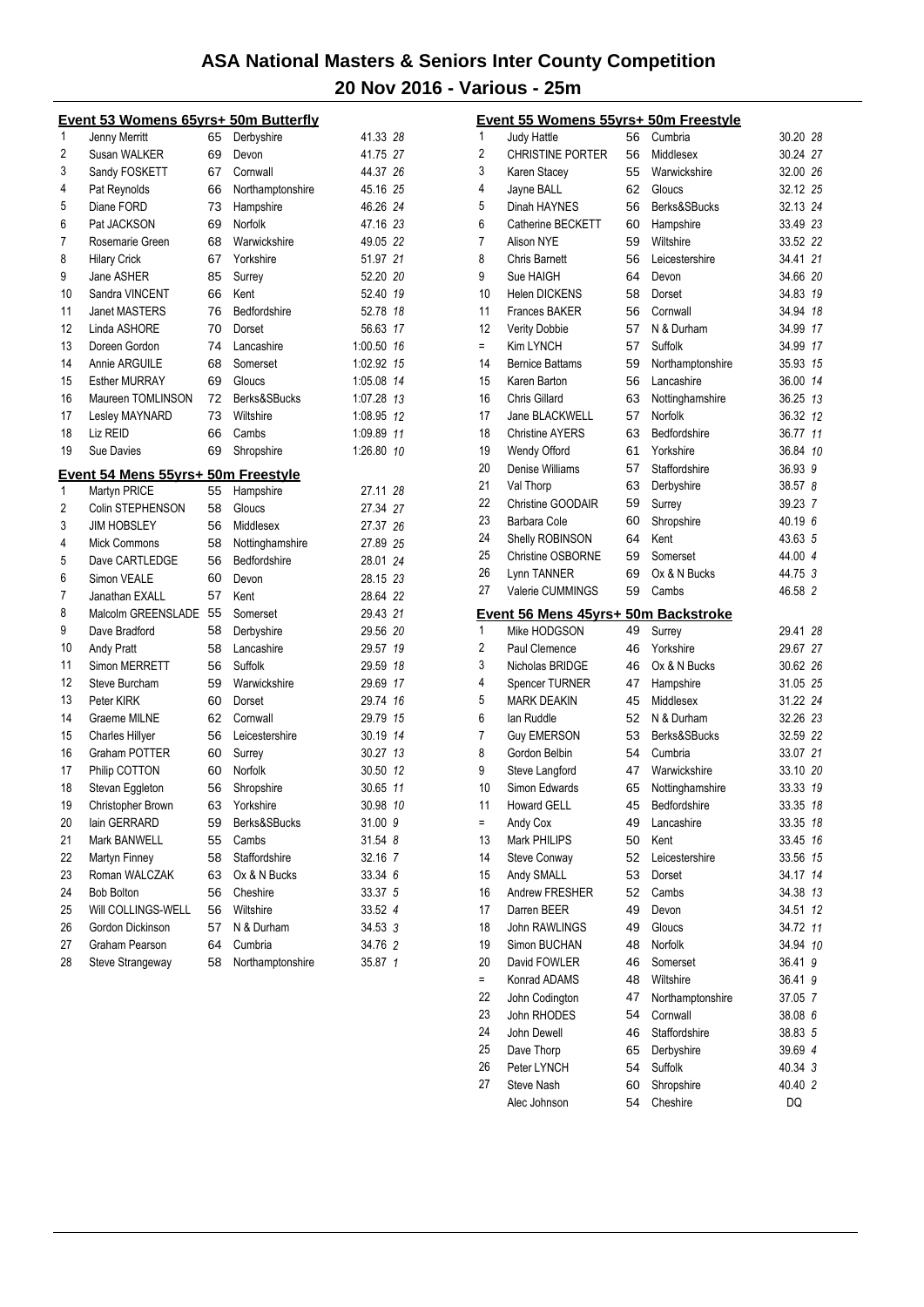|     | <u>Event 57 Womens 45yrs+ 50m Backstroke</u>                   |    |                  |          |    |
|-----|----------------------------------------------------------------|----|------------------|----------|----|
| 1   | Julie Hoyle                                                    | 54 | Yorkshire        | 32.92 28 |    |
| 2   | Lydianne Lock                                                  | 47 | Leicestershire   | 33.91 27 |    |
| 3   | Heidi BELL-WEST                                                | 46 | Devon            | 33.99 26 |    |
| 4   | <b>Helen Sadler</b>                                            | 46 | Cheshire         | 34.40 25 |    |
| 5   | Liz WOOLNER                                                    | 49 | Bedfordshire     | 34.44 24 |    |
| 6   | Amanda RUSH                                                    | 48 | Hampshire        | 35.04 23 |    |
| 7   | Jacqueline Grace                                               | 54 | Warwickshire     | 35.45 22 |    |
| 8   | <b>JENNIFER PARKER</b>                                         | 48 | Middlesex        | 36.18 21 |    |
| 9   | Eve SLATEFORD                                                  | 46 | Wiltshire        | 36.43 20 |    |
| 10  | Rachel LANGTON                                                 | 47 | Berks&SBucks     | 37.71 19 |    |
| 11  | <b>Judy Hattle</b>                                             | 56 | Cumbria          | 37.81    | 18 |
| 12  | Maggi Tuck                                                     | 54 | Derbyshire       | 37.97 17 |    |
| 13  | Diana Nash                                                     | 62 | Shropshire       | 38.85 16 |    |
| 14  | Clare WATKINS                                                  | 49 | Norfolk          | 39.14 15 |    |
| 15  | Marie ROYAL                                                    | 51 | Ox & N Bucks     | 39.30 14 |    |
| 16  | Sue Arrowsmith                                                 | 54 | Nottinghamshire  | 39.45 13 |    |
| 17  | Janet WILLIAMS                                                 | 54 | Suffolk          | 39.88 12 |    |
| 18  | Sally ST CLAIR                                                 | 53 | Dorset           | 40.07 11 |    |
| 19  | Leanne BURROWS                                                 | 47 | Kent             | 41.42 10 |    |
| 20  | Rebecca HARKER                                                 | 47 | Gloucs           | 41.74 9  |    |
| 21  | Linden JACK                                                    |    |                  |          |    |
|     |                                                                | 50 | Cambs            | 41.82 8  |    |
| 22  | Jayne SPENCER                                                  | 53 | Surrey           | 41.99 7  |    |
| 23  | Aly CHATTERJEA                                                 | 54 | Cornwall         | 42.90 6  |    |
| 24  | <b>Jo FLINT</b>                                                | 52 | Somerset         | 43.69 5  |    |
| 25  | <b>Tracey Ellis</b>                                            | 54 | Staffordshire    | 44.14 4  |    |
| 26  | <b>Elaine Fitchie</b>                                          | 60 | Lancashire       | 45.61 3  |    |
| 27  | Kath Dickinson                                                 | 54 | N & Durham       | 49.28 2  |    |
| 28  | Jaq Farrow                                                     | 52 | Northamptonshire | 57.60 1  |    |
|     |                                                                |    |                  |          |    |
|     |                                                                |    |                  |          |    |
| 1   | Event 58 Mens 35yrs+ 50m Breaststroke<br><b>Martin BENNELL</b> | 39 | Hampshire        | 30.54 28 |    |
| 2   | Jackie Carribine                                               | 37 | Cheshire         | 30.85 27 |    |
| 3   | Carl Shaw                                                      | 35 | Nottinghamshire  | 31.09 26 |    |
| 4   | Robert Robson                                                  | 43 | Warwickshire     | 31.13 25 |    |
| 5   | Chris Knee                                                     | 37 | Yorkshire        |          |    |
| 6   | Peter Wilmot                                                   | 44 | Lancashire       | 32.08 24 |    |
| 7   |                                                                | 48 | Kent             | 32.90 23 |    |
|     | Phil BRADLEY                                                   |    |                  | 33.23 22 |    |
| 8   | Stephen MAVIN                                                  | 41 | Cambs            | 33.30 21 |    |
| 9   | Dave MILBURN                                                   | 54 | Berks&SBucks     | 33.31 20 |    |
| 10  | <b>Martin HAILES</b>                                           | 42 | Suffolk          | 33.59    | 19 |
| 11  | <b>MARK REYNOLDS</b>                                           | 53 | Middlesex        | 33.82 18 |    |
| 12  | Jerry O'RIORDAN                                                | 42 | Surrey           | 33.89 17 |    |
| 13  | <b>Tony FLATTERY</b>                                           | 38 | Dorset           | 34.11    | 16 |
| $=$ | Rob WILL                                                       | 40 | Devon            | 34.11    | 16 |
| 15  | Kevin JAY                                                      | 41 | Gloucs           | 34.41    | 14 |
| 16  | Yury Bocharnikov                                               | 35 | Derbyshire       | 34.67    | 13 |
| 17  | David DENNY                                                    | 40 | Ox & N Bucks     | 34.68 12 |    |
| 18  | lan Morgan                                                     | 45 | Staffordshire    | 34.91    | 11 |
| 19  | <b>Steve Barnes</b>                                            | 44 | Shropshire       | 35.90 10 |    |
| 20  | Dave LEONARD                                                   | 37 | Wiltshire        | 35.95 9  |    |
| 21  | Stephen Davison                                                | 42 | Cumbria          | 36.12 8  |    |
| 22  | Nick White                                                     | 45 | Leicestershire   | 36.23 7  |    |
| 23  | Alastair SHAW                                                  | 36 | Bedfordshire     | 36.34 6  |    |
| 24  | Jeremy SALMON                                                  | 41 | Cornwall         | 36.55 5  |    |
| 25  | Sam KENDRICK                                                   | 40 | Norfolk          | 36.90 4  |    |
| 26  | John ANDERSON                                                  | 63 | Somerset         | 39.95 3  |    |
| 27  | lan Peto                                                       | 40 | Northamptonshire | 41.73 2  |    |

|          | Event 59 Womens 35yrs+ 50m Breaststroke |          |                   |                    |    |
|----------|-----------------------------------------|----------|-------------------|--------------------|----|
| 1        | Emma OLIVER                             | 35       | Kent              | 35.01 28           |    |
| 2        | Karen Key                               | 42       | Northamptonshire  | 35.18 27           |    |
| 3        | Clare Wilkinson                         | 40       | Warwickshire      | 35.67 26           |    |
| 4        | Lynne MEALE                             | 39       | Norfolk           | 37.07 25           |    |
| 5        | <b>Fleur PARKER</b>                     | 40       | Hampshire         | 37.27 24           |    |
| 6        | SACHIKA YAMAWAKI                        | 35       | Middlesex         | 37.33 23           |    |
| 7        | Lucy RYAN                               | 43       | Cambs             | 37.94 22           |    |
| 8        | Sarah Brooksbank                        | 39       | Leicestershire    | 38.07 21           |    |
| 9        | Karen YENDOLE                           | 36       | Dorset            | 38.90 20           |    |
| 10       | Andy Cooper                             | 43       | Cheshire          | 38.99 19           |    |
| 11       | Helen Rolle                             | 41       | Lancashire        | 39.05 18           |    |
| 12       | Marta LORD                              | 36       | Ox & N Bucks      | 39.55 17           |    |
| 13       | Fiona MULLEN                            | 46       | Devon             | 39.72 16           |    |
| 14       | Sharon PERRY                            | 44       | Suffolk           | 40.07 15           |    |
| 15       | Carmen GEORGESCU-SP44                   |          | Surrey            | 40.11              | 14 |
| 16       | Kate Vines                              | 44       | Nottinghamshire   | 40.23 13           |    |
| 17       | Rebecca SMITH                           | 37       | Wiltshire         | 40.51              | 12 |
| 18       | Jag Mann                                | 44       | Derbyshire        | 40.80 11           |    |
| $=$      | Phillipa COLLIN                         | 54       | Berks&SBucks      | 40.80 11           |    |
| 20       | Justin Doody                            | 44       | Staffordshire     | 41.40 9            |    |
| 21       | <b>Jo DUBERLEY</b>                      | 44       | Gloucs            | 42.16 8            |    |
| 22       | Judy THOMPSON                           | 44       | Bedfordshire      | 42.35 7            |    |
| 23       | Rebecca Chaffer                         | 41       | Cumbria           | 45.00 6            |    |
| 24       | Karen Coulter                           | 40       | N & Durham        | 45.21 5            |    |
| 25       | Angela Spencer                          | 44       | Shropshire        | 45.60 4            |    |
| 26       | <b>Jill RUDGE</b>                       | 47       | Cornwall          | 49.19 3            |    |
| 27       | Rhian MANLEY                            | 43       | Somerset          | 49.38 2            |    |
|          | Lisa Dobson                             | 46       | Yorkshire         | DQ                 |    |
|          |                                         |          |                   |                    |    |
|          | Event 60 Mens 25yrs+ 50m Butterfly      |          |                   |                    |    |
|          |                                         |          |                   |                    |    |
| 1        | Kalon VEALE                             | 25       | Devon             | 25.93 28           |    |
| 2        | <b>Ben LOWNDES</b>                      | 30       | Hampshire         | 26.18 27           |    |
| 3        | James Wardle                            | 31       | Warwickshire      | 26.69 26           |    |
| 4        | Andrew HAGUES                           | 34       | Ox & N Bucks      | 26.97 25           |    |
| 5        | PAUL GRIFFIN                            | 31       | Middlesex         | 27.11 24           |    |
| 6        | Richard Jagger                          | 27       | Yorkshire         | 27.43 23           |    |
| 7        | Andy Mcgurk                             | 28       | Nottinghamshire   | 27.60 22           |    |
| 8        | Dan Korcz                               | 27       | Cheshire          | 27.67 21           |    |
| 9        | Alex Mason                              | 30       | Leicestershire    | 27.68 20           |    |
| 10       | Rob JOHNSON                             | 25       | Wiltshire         | 28.07 19           |    |
| 11       | Alex BEVIS                              | 41       | Cambs             | 28.14 18           |    |
| 12       | Sam WATTS                               | 30       | Norfolk           | 28.36              | 17 |
| 13       | Fernando VICARIA                        | 46       | Berks&SBucks      | 28.44              | 16 |
| 14       | Rafael SKROS                            | 25       | Somerset          | 28.48              | 15 |
| 15       | <b>Bryan FIELDER</b>                    | 39       | Dorset            | 28.60              | 14 |
| 16       | Kai HUGHES                              | 30       | Kent              | 28.80 13           |    |
| 17       | Will Jolly                              | 25       | N & Durham        | 29.17 12           |    |
| 18       | <b>Matthew Lees</b>                     | 37       | Lancashire        | 30.04 11           |    |
| 19       | Jack Chambers                           | 28       | Derbyshire        | 30.17 10           |    |
| 20       | Jonny STEWART                           | 27       | Cornwall          | 30.26 9            |    |
| 21       | Daryl Vokes                             | 31       | Northamptonshire  | 31.25 8            |    |
| 22       | David LANGSTON                          | 28       | Gloucs            | 31.29 7            |    |
| 23       | Paul Ingle                              | 45       | Staffordshire     | 31.71 6            |    |
| 24       | Andy Lyle                               | 33       | Shropshire        | 31.82 5            |    |
| 25       | Owen JONES                              | 28       | Bedfordshire      | 32.84 4            |    |
| 26       | Chris HOWARD                            | 41       | Suffolk           | 33.20 3            |    |
| 27<br>28 | <b>Stuart SWAFFER</b><br>Sam Bell       | 43<br>40 | Surrey<br>Cumbria | 33.89 2<br>34.17 1 |    |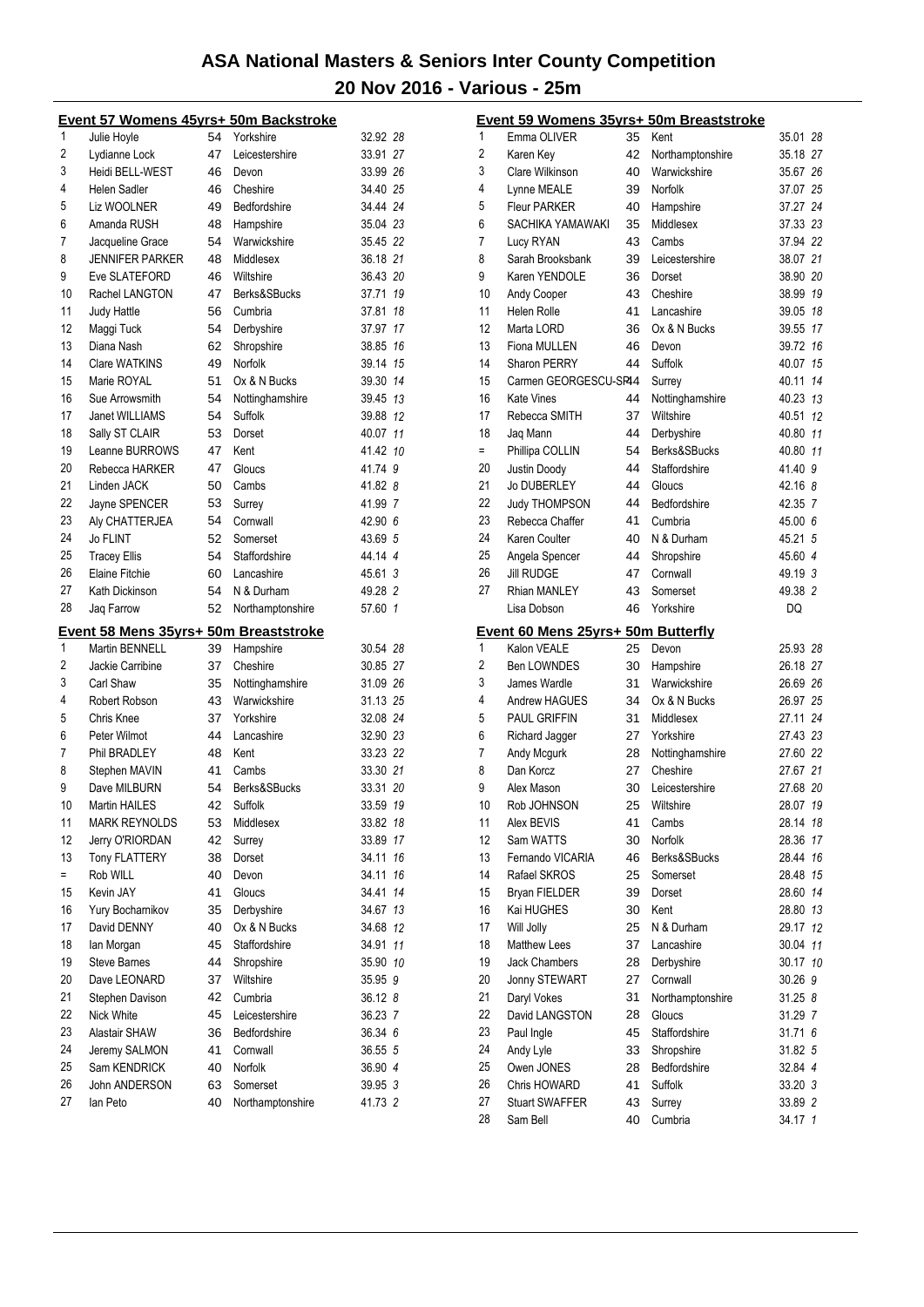|                                                                | Event 61 Womens 25yrs+ 50m Butterfly |          |                         |                     |                | Event 63 Womens 18yrs+ 50m Freestyle      |    |                  |            |
|----------------------------------------------------------------|--------------------------------------|----------|-------------------------|---------------------|----------------|-------------------------------------------|----|------------------|------------|
| 1                                                              | <b>ZOE LIOKALOS</b>                  | 27       | Middlesex               | 29.18 28            | 1              | Imogen SMITH                              | 18 | Hampshire        | 27.58 28   |
| 2                                                              | Robyn LE FRIEC                       | 26       | Cambs                   | 29.97 27            | 2              | Tara COLEMAN                              | 20 | Suffolk          | 27.70 27   |
| 3                                                              | Aimee Ramm                           | 34       | Leicestershire          | 30.06 26            | 3              | Fiona HARDIE                              | 22 | Dorset           | 27.82 26   |
| 4                                                              | Lucy Rodwell                         | 30       | Yorkshire               | 30.27 25            | 4              | Chloe Bracewell                           | 22 | Nottinghamshire  | 27.94 25   |
| 5                                                              | Lucy Lloyd-roach                     | 33       | Cheshire                | 30.61 24            | 5              | Laura MARZOLINI                           | 18 | Norfolk          | 27.99 24   |
| 6                                                              | Noemie PEIGNON                       | 30       | Hampshire               | 30.76 23            | 6              | Lauren SIMPKINS                           | 21 | Bedfordshire     | 28.12 23   |
| 7                                                              | Rebecca Milnes                       | 25       | Nottinghamshire         | 30.97 22            | $\overline{7}$ | Evie Keane                                | 22 | Derbyshire       | 28.21 22   |
| 8                                                              | Ceris WESTLAKE                       | 25       | Gloucs                  | 30.98 21            | 8              | Alice Lane                                | 29 | Warwickshire     | 28.33 21   |
| 9                                                              | Emma SAVAGE                          | 34       | Kent                    | 31.19 20            | 9              | Emma BICKLEY                              | 18 | Devon            | 28.46 20   |
| 10                                                             | Sarah QUATERMAINE                    | 30       | Cornwall                | 31.39 19            | 10             | Emily HOEY                                | 20 | Cornwall         | 28.52 19   |
| 11                                                             | Emma CHALLIS                         | 30       | Devon                   | 31.74 18            | 11             | Jennifer HOLLAND                          | 24 | Surrey           | 28.78 18   |
| 12                                                             | Lorraine Dobbins                     | 29       | Northamptonshire        | 31.76 17            | 12             | Amy Perfit                                | 21 | Staffordshire    | 28.84 17   |
| 13                                                             | Justine Clark                        | 28       | Warwickshire            | 31.89 16            | 13             | Rebecca Britten                           | 19 | Yorkshire        | 28.98 16   |
| 14                                                             | Kath BAKER                           | 28       | Dorset                  | 32.25 15            | 14             | Emilia ROYAL                              | 19 | Ox & N Bucks     | 29.09 15   |
| 15                                                             | Rebecca Pearson                      | 25       | Derbyshire              | 32.56 14            | 15             | Emma Prusek                               | 23 | Leicestershire   | 29.24 14   |
| 16                                                             | Colette FEAR                         | 32       | Wiltshire               | 32.71 13            | 16             | <b>HANNAH LOUGHLIN</b>                    | 28 | Middlesex        | 29.26 13   |
| 17                                                             | Laura Huggon                         | 25       | Cumbria                 | 32.73 12            | 17             | Emily MOORE                               | 18 | Wiltshire        | 29.32 12   |
| 18                                                             | Sarah GREENWOOD                      | 29       | Norfolk                 | 32.96 11            | 18             | <b>Clare BARTINGTON</b>                   | 23 | Berks&SBucks     | 29.33 11   |
| 19                                                             | Hannah Simpson                       | 44       | Shropshire              | 33.31 10            | 19             | Katie Hands                               | 20 | Lancashire       | 29.60 10   |
| 20                                                             | Julie Trotter                        | 27       | N & Durham              | 33.59 9             | 20             | Rachel RICKWOOD                           | 25 | Kent             | 29.68 9    |
| 21                                                             | Sarah HEMPENSTALL                    | 37       | Surrey                  | 33.73 8             | 21             | Grace Newlands                            | 22 | Cumbria          | 29.91 8    |
| 22                                                             | Rachel Kenny                         | 36       | Lancashire              | 34.67 7             | 22             | Jessica BOLLEN                            | 24 | Gloucs           | 30.04 7    |
| 23                                                             | Karin LOCKHOFF                       | 41       | Berks&SBucks            | 34.76 6             | 23             | Hannah PULLINGER                          | 21 | Somerset         | 30.05 6    |
| 24                                                             | Natasha MASON                        | 26       | Bedfordshire            | 34.86 5             | 24             | Cara FRESHER                              | 23 | Cambs            | 32.10 5    |
| 25                                                             | Sarah LINGARD                        | 33       | Suffolk                 | 37.37 4             | 25             | <b>Taylor Gillyon</b>                     | 18 | N & Durham       | 32.18 4    |
| 26                                                             | Alex STRATTON                        | 31       | Ox & N Bucks            | 37.58 3             | 26             | Sharon Evans                              | 44 | Shropshire       | 32.44 3    |
| 27                                                             | Dianne Asbury                        | 41       | Staffordshire           | 37.99 2             | 27             | Holly Gordon                              | 32 | Cheshire         | 32.69 2    |
| 28                                                             | Kerri-ann UPHAM                      | 25       | Somerset                | 38.36 1             | 28             | Olivia Hulley                             | 23 | Northamptonshire | 33.01 1    |
|                                                                |                                      |          |                         |                     |                |                                           |    |                  |            |
|                                                                | Event 62 Mens 18yrs+ 50m Freestyle   |          |                         |                     |                | Event 64 Mixed 220yrs+ 4x50m Medley Relay |    |                  |            |
| 1                                                              | Joshua Thompson                      | 18       | Lancashire              | 24.12 28            | 1              | Yorkshire                                 |    |                  | 2:08.77 28 |
| $\overline{c}$                                                 | Kiaran Peart                         | 19       | N & Durham              | 24.30 27            | 2              | Warwickshire                              |    |                  | 2:12.20 27 |
| 3<br>$\equiv$                                                  | Luke DE CLERK                        | 19       | Kent                    | 24.34 26            | 3              | Berks&SBucks                              |    |                  | 2:16.36 26 |
|                                                                | Keiran BRUNT                         | 20       | Surrey                  | 24.34 26            | 4              | Bedfordshire                              |    |                  | 2:17.95 25 |
| 5                                                              | Mark SIDORENKO                       | 20       | Dorset                  | 24.40 24            | 5              | Middlesex                                 |    |                  | 2:21.70 24 |
| 6                                                              | Jack FORD                            | 18       | Hampshire               | 24.45 23            | 6              | Devon                                     |    |                  | 2:21.87 23 |
| $\equiv$                                                       | <b>WYLIE BALL</b>                    | 22       | Middlesex               | 24.45 23            | $\overline{7}$ | Suffolk                                   |    |                  | 2:24.04 22 |
| 8                                                              | <b>Adel Elfakir</b>                  | 20       | Northamptonshire        | 24.49 21            | 8              | Hampshire                                 |    |                  | 2:24.28 21 |
| 9                                                              | <b>Tommas Goutt</b>                  | 23       | Warwickshire            | 24.67 20            | 9              | Nottinghamshire                           |    |                  | 2:24.77 20 |
| 10                                                             | <b>Richard Ayre</b>                  | 23       | Yorkshire               | 24.81 19            | 10             | Cheshire                                  |    |                  | 2:25.12 19 |
| 11                                                             | Jonny Higham                         | 20       | Nottinghamshire         | 24.85 18            | 11             | Norfolk                                   |    |                  | 2:26.62 18 |
| 12                                                             | Mark LEAMON                          | 29       | Cambs                   | 24.93 17            | 12             | Dorset                                    |    |                  | 2:28.40 17 |
| 13                                                             | <b>Guy GILES</b>                     | 22       | Ox & N Bucks            | 24.97 16            | 13             | Gloucs                                    |    |                  | 2:31.50 16 |
| 14                                                             | Ed GILBERTSON                        | 24       | Cornwall                | 25.07 15            | 14             | Wiltshire                                 |    |                  | 2:32.85 15 |
| 15                                                             | Neal TAYLOR                          | 25       | Devon                   | 25.23 14            | 15             | Shropshire                                |    |                  | 2:33.30 14 |
| 16                                                             | Tom Meadow Croft                     | 19       | Leicestershire          | 25.32 13            | 16             | Lancashire                                |    |                  | 2:33.32 13 |
|                                                                |                                      |          |                         | 25.33 12            | 17             | Surrey                                    |    |                  | 2:36.51 12 |
|                                                                | Jordan MANN                          | 18       | Norfolk                 |                     |                |                                           |    |                  |            |
|                                                                | Charlie Hughes                       | 21       | Cheshire                | 25.39 11            | 18             | N & Durham                                |    |                  | 2:38.69 11 |
|                                                                | Thomas Milburn                       | 18       | Cumbria                 |                     | 19             | Kent                                      |    |                  |            |
|                                                                | Tom HOWELLS                          | 23       | Gloucs                  | 25.57 10<br>25.71 9 | 20             |                                           |    |                  | 2:42.07 10 |
|                                                                | Martyn Nutler                        | 20       |                         |                     | 21             | Leicestershire<br>Staffordshire           |    |                  | 2:43.40 9  |
|                                                                |                                      |          | Derbyshire              | 25.82 8             | 22             |                                           |    |                  | 2:43.45 8  |
|                                                                | Calvin COE                           | 18       | Suffolk                 | 25.86 7             |                | Cornwall                                  |    |                  | 2:43.83 7  |
|                                                                | Joe WILSON-NEALE                     | 23       | Bedfordshire            | 26.38 6             | 23             | Cambs                                     |    |                  | 2:44.79 6  |
|                                                                | Ben Whitehouse                       | 18       | Staffordshire           | 26.60 5             | 24             | Somerset                                  |    |                  | 2:50.21 5  |
|                                                                | Simon O'HORO                         | 28       | Berks&SBucks            | 26.62 4             | 25             | Northamptonshire                          |    |                  | 2:52.05 4  |
| 17<br>18<br>19<br>20<br>21<br>22<br>23<br>24<br>25<br>26<br>27 | James CHAPMAN<br>James Lyle          | 19<br>33 | Wiltshire<br>Shropshire | 27.11 3<br>27.35 2  | 26             | Ox & N Bucks                              |    |                  | 2:58.39 3  |